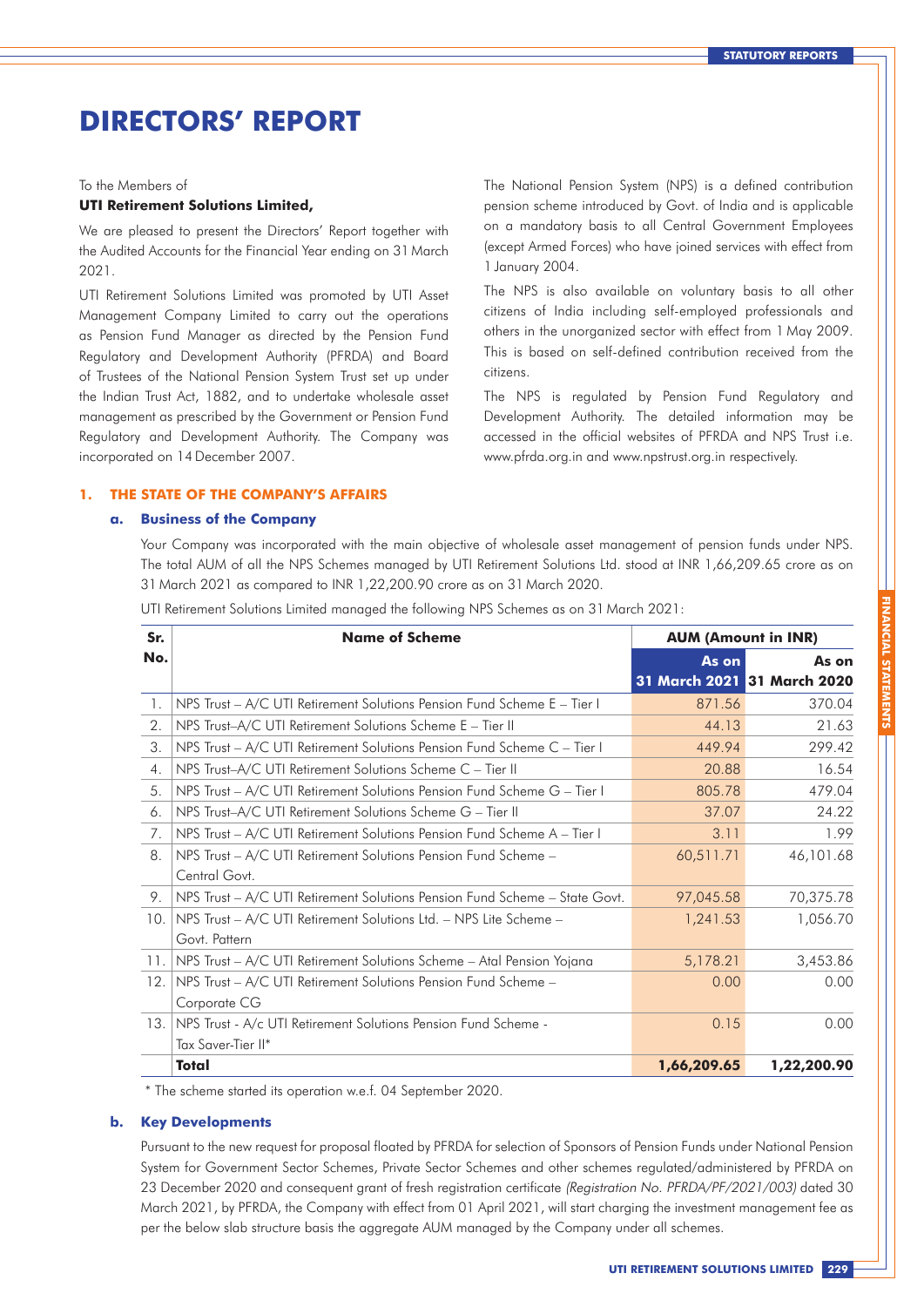

|                         | (% per annum)                        |
|-------------------------|--------------------------------------|
| <b>Slabs of AUM</b>     | Investment<br><b>Management Fees</b> |
| Upto 10,000 crore       | 0.07%                                |
| 10,001 - 50,000 crore   | 0.06%                                |
| 50,001 - 1,50,000 crore | 0.05%                                |
| Above 1,50,000 crore    | O 03%                                |

The above fees will be charged based on the consolidated AUM of all the schemes. The Investment Management Fees is calculated on the daily assets managed by the Pension Fund. The Investment Management Fees will be exclusive of brokerage and custodian fee along with applicable taxes thereon.

The Brokerage shall be adjusted against scheme NAV, subject to maximum of 0.03%, inclusive of applicable taxes or as may be determined by the PFRDA from time to time.

#### **c. Financial Results of the Company**

The Audited Balance Sheet as on 31 March 2021, Profit and Loss Account for the period ended as on that date; schedules attached with the Balance Sheet, Significant Accounting Policies and Notes to Accounts thereon are enclosed as annexures.

The financial highlights of the Company as on 31 March 2021 as compared to the previous year as on 31 March 2020 are as under:

Amount in INR

| <b>Particulars</b>                    | For the period ended | For the year ended   |
|---------------------------------------|----------------------|----------------------|
|                                       | <b>31 March 2021</b> | <b>31 March 2020</b> |
| <b>Share Capital</b>                  | 22,00,00,000         | 22,00,00,000         |
| Income:                               |                      |                      |
| Investment Management Fees            | 14,88,45,250         | 11,15,57,915         |
| Interest on Capital Employed          | 1,59,96,551          | 2,62,27,463          |
| <b>Total Income</b>                   | 16,48,41,801         | 13,77,85,378         |
| <b>Expenses</b>                       |                      |                      |
| <b>Employee Benefit Expenses</b>      | 2,56,90,235          | 1,52,36,314          |
| Administrative & Other expenses       | 9,29,75,236          | 6,76,86,051          |
| Depreciation                          | 31, 34, 737          | 31,76,355            |
| <b>Total</b>                          | 12,18,00,208         | 8,60,98,720          |
| <b>Profit before Tax</b>              | 4,30,41,593          | 5,16,86,658          |
| <b>Taxes</b>                          |                      |                      |
| <b>Current Taxes</b>                  | 1,39,63,969          | 1,24,16,481          |
| Tax adjustments for earlier year      | $\overline{0}$       | 40,55,659            |
| <b>Deferred Taxes</b>                 | (87, 49, 021)        | (32, 35, 265)        |
| MAT Credit entitlement - current year | $\overline{O}$       | $\Omega$             |
| - earlier year                        | 0                    | (51, 19, 731)        |
| <b>Total Taxes</b>                    | 52,14,948            | 81, 17, 144          |
| <b>Profit after Tax</b>               | 3,78,26,645          | 4,35,69,514          |
| Prior Period Items                    | 0                    | $\Omega$             |
| Profit / Loss for the year            | 3,78,26,645          | 4,35,69,514          |
| <b>Earnings Per Share</b>             | 1.72                 | 1.98                 |
| Net – worth                           | 44, 11, 66, 968      | 39,89,06,842         |

During the financial year 2020-21, the Company has increased its Authorised Share Capital from INR 25 crore to INR 35 crore. There was no change in the Paid-up share capital of the Company during 2020-21.

The net-worth of the Company has increased from INR 39,89,06,842 as on 31 March 2020 to INR 44,11,66,968 as on 31 March 2021.

#### **d. Awards and Accolades**

During 2020-21 UTI RSL was awarded as the Best Pension Fund Manager of the Year by Asia Asset Management.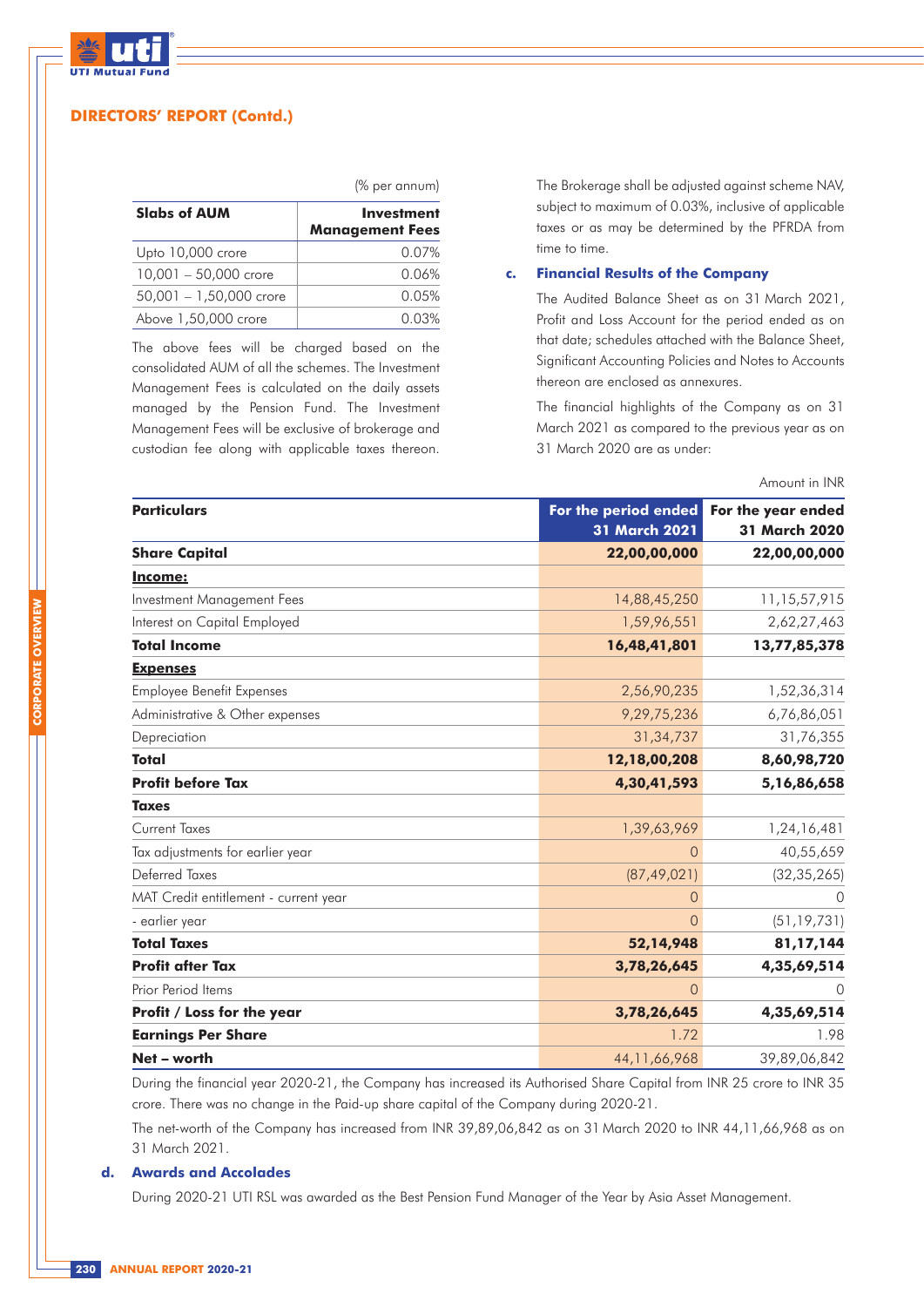#### **2. EXTRACT OF THE ANNUAL RETURN**

Pursuant to Section 92(3) read with Section 134(3)(a) of the Companies Act, 2013 the Annual Return as on 31 March 2021 is available on the Company's website on https://utirsl.com/retirement-solutions/Company-financials/ .

#### **3. BOARD OF DIRECTORS**

The Directors of your Company comprises of professionals from financial /investment / accounting / audit field. The composition of the Board of Directors and number of Board meetings attended by each of them during the Financial Year 2020-21 are as under:

| No. | <b>Sr. Name of Director</b> | <b>Designation</b>                            | No. of<br>meetings held<br>during the<br>tenure | No. of<br>meetings<br>attended |
|-----|-----------------------------|-----------------------------------------------|-------------------------------------------------|--------------------------------|
|     | Mr. Imtaiyazur Rahman       | Chairman & Director                           | 4                                               |                                |
| 2.  | Mr. P. H. Ravikumar         | Independent Director                          | 4                                               | 4                              |
| 3.  | Mr. Chetan Desai            | Independent Director                          | 4                                               | 4                              |
| 4.  | Mr. Puneet Gupta            | Independent Director                          | 4                                               |                                |
| 5.  | Mrs. Sangeeta Sharma*       | Independent Director                          | 4                                               | っ                              |
| 6.  | Mr. Balram P. Bhagat        | Chief Executive Officer & Whole Time Director | 4                                               |                                |

\*Appointed as Director w.e.f 27 October 2020.

The Board of Directors met 4 times during 2020-21 on 27 April 2020; 21 July 2020; 27 October 2020 and 27 January 2021.

#### **4. DIRECTOR'S APPOINTMENT/REAPPOINTMENT AND RESIGNATION**

During the Financial Year 2020-21, Mrs. Sangeeta Sharma was appointed as Director in the Company with effect from 27 October 2020.

#### **5. STATUTORY AUDITORS**

M/s Bansi Lal Shah & Co, Chartered Accountants, Mumbai appointed as Statutory Auditors of the Company for 2020-21.

#### **6. SECRETARIAL AUDIT**

The provisions of the Secretarial Audit as mentioned in Section 204 of the Companies Act, 2013 and Rule 9 of Companies (Appointment and Remuneration of Managerial Personnel) Rules, 2014 are not applicable to the Company.

#### **7. AUDIT AND SYSTEMS**

Your Directors believe that internal audit control is a necessary concomitant of the principle of governance that freedom of management should be exercised within a framework of appropriate checks and balances. Your Company remains committed to ensuring an effective internal control environment that provides assurance on the efficiency of operations and security of assets.

Our Internal Auditors continuously monitor the adequacy and effectiveness of the internal control environment across the Company and the status of compliance with operating systems, internal policies and regulatory requirements.

The Statutory Auditors have also tested and verified the Internal Financial Control in the Company. The report of the Statutory Auditors on the Internal Financial Control was reviewed by the Board in its meeting held on 27 April 2021.

The Board of Directors had constituted an Audit Committee. The Audit Committee comprises of directors who are eminent persons and have knowledge in the field of Accounts, Taxation, Audit and Finance etc.

The composition of the Audit Committee and number of meetings attended by its members during 2020-21 are as under:

| No. | <b>Sr.</b> Name of Director | <b>Designation</b>           | Date of<br><b>Appointment in</b><br><b>Committee</b> | No. of meetings<br>held during the<br>tenure | No. of<br>meetings<br>attended |
|-----|-----------------------------|------------------------------|------------------------------------------------------|----------------------------------------------|--------------------------------|
|     | Mr. Chetan Desai            | <b>Chairman of Committee</b> | 18.10.2019                                           |                                              |                                |
|     | Mr. P. H. Ravikumar         | Director                     | 21.10.2018                                           |                                              |                                |
|     | Mr. Puneet Gupta            | <b>Director</b>              | 31.12.2019                                           |                                              |                                |

The Audit Committee met 4 times during 2020-21 on 27 April 2020; 21 July 2020; 27 October 2020 and 27 January 2021.

The Audit Committee reviewed, inter alia, Compliance Manual, Risk Management Policy, Business Continuity Plan, the adequacy and effectiveness of the internal control environment and monitored implementation of internal audit recommendations.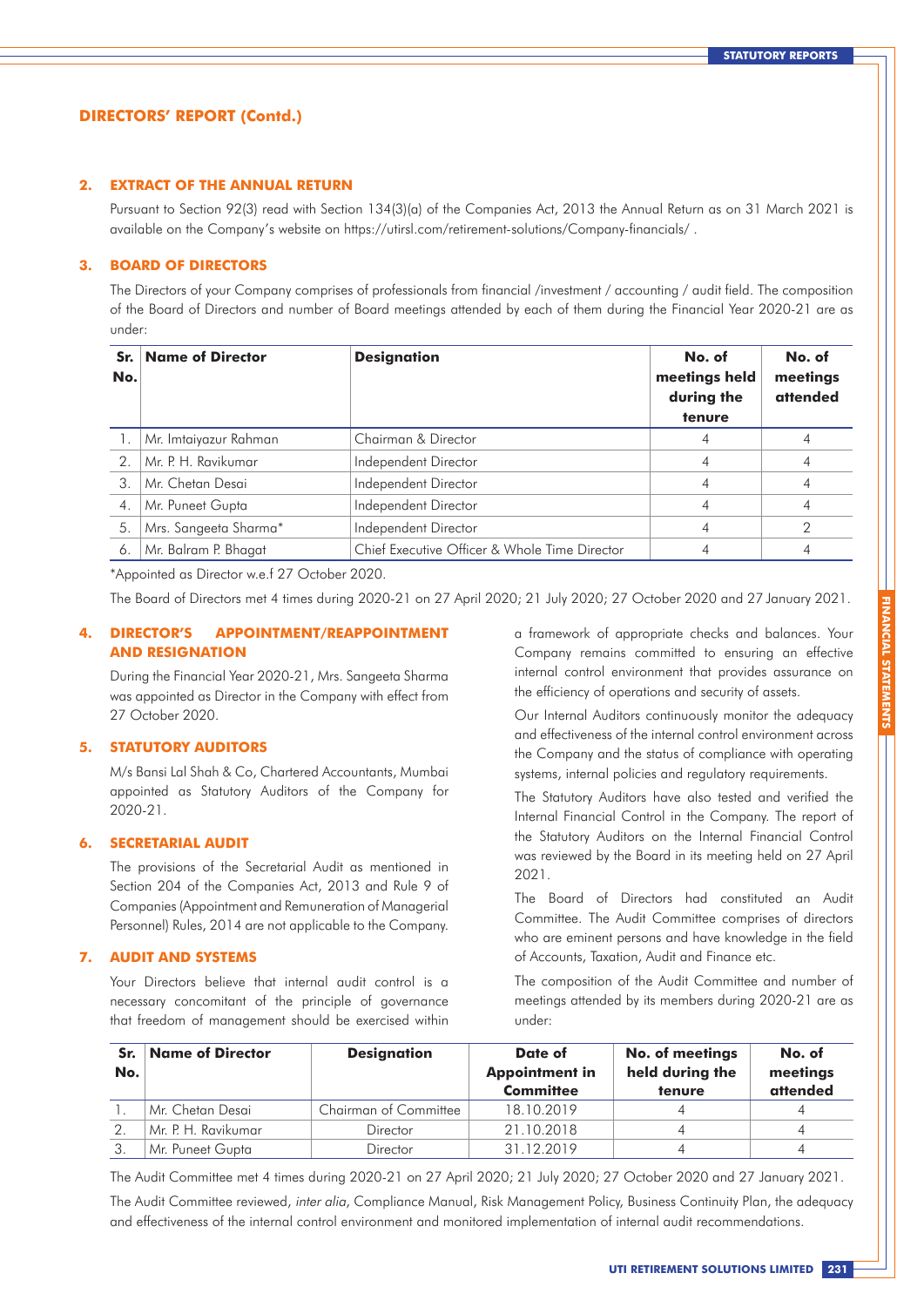

#### **Vigil Mechanism / Whistle Blower Policy**

UTI Retirement Solutions Limited is a 100% subsidiary Company of UTI Asset Management Company Limited, which has its Vigil Mechanism / Whistle Blower Policy. The same is applicable to all the employees of UTI Retirement Solutions Limited also.

#### **8. INVESTMENT MANAGEMENT COMMITTEE**

The Board of Directors had also constituted an Investment Management Committee, in compliance of Pension Fund Regulatory and Development Authority (Pension Fund) Regulations 2015, to monitor the investment operation of pension corpus of NPS Schemes managed by the Company and also to monitor the compliance of the Investment Management Agreements entered into with National Pension System Trust.

The composition of the Investment Management Committee and number of meetings attended by its members during 2020-21 are as under:

| Sr.              | <b>Name of Director</b> | <b>Designation</b>        | Date of            | No. of meetings held | No. of meetings |
|------------------|-------------------------|---------------------------|--------------------|----------------------|-----------------|
| No.              |                         |                           | <b>Appointment</b> | during the tenure    | attended        |
|                  | Mr. P. H. Ravikumar     | Chairman                  | 18.10.2019         |                      |                 |
| 2.               | Mr. Puneet Gupta        | Independent Director      | 21.07.2020         |                      |                 |
|                  | Mr. Balram P. Bhagat    | CEO & Whole Time Director | 11.04.2008         |                      |                 |
| $\overline{4}$ . | Ms. Shilpita Guha       | Chief Investment Officer  | 11.04.2008         |                      | 4               |
| 5.               | Mr. Omkar Patwardhan    | Chief Risk Officer        | 27.10.2020         |                      |                 |

The Investment Management Committee met 4 times during 2020-21 on 27 April 2020; 21 July 2020; 27 October 2020 and 27 January 2021.

#### **9. DECLARATION BY INDEPENDENT DIRECTORS UNDER SUB-SECTION (6) OF SECTION 149**

We have received declaration from the following independent directors as required in 149 (6) of the Companies Act, 2013 confirming their independence:

|    | Sr. No. Name of Director |
|----|--------------------------|
|    | 1. Mr. P.H Ravikumar     |
|    | 2. Mr. Chetan Desai      |
| 3. | Mr. Puneet Gupta         |
| 4. | Mrs. Sangeeta Sharma     |

None of the Directors is disqualified for being appointed as Director as specified in Section 164 of the Companies Act, 2013.

Pursuant to Rule 6 of the Companies (Appointment and Qualification of Directors) Rules, 2014, all the Independent Directors have registered with the Indian Institute of Corporate Affairs for inclusion of their names in Independent Directors Databank.

#### **10. QUALIFICATION, RESERVATION OR ADVERSE REMARK OR DISCLAIMER MADE BY THE AUDITOR AND BY THE COMPANY SECRETARY IN PRACTICE**

There was no qualification, reservation or adverse remark or disclaimer made by the Auditors of the Company in their Audit Report. Provision of the Secretarial Audit by a Company Secretary in Practice is not applicable to the Company.

#### **11. CONSERVATION OF ENERGY, TECHNOLOGY ABSORPTION, FOREIGN EXCHANGE EARNINGS AND OUTGO**

Since the Company does not own any manufacturing facility, the particulars of Conservation of energy, technology absorption etc. are not applicable to the Company.

There was no foreign exchange earnings and outgo during the year.

#### **12. FIXED DEPOSITS**

During the year, your Company did not accept any deposits from the public under Section 73 of the Companies Act, 2013 read with Companies (Acceptance of Deposits) Rules, 20l4.

#### **13. RISK MANAGEMENT POLICY**

Risk Management is one of the key focus areas and your Company has established processes and systems to ensure managing risk. A Risk Management Committee of the Board has been constituted, in compliance of Pension Fund Regulatory and Development Authority (Pension Fund) Regulations 2015, to monitor various risks applicable to its operations, including operational risk, liquidity risk, credit risk, market risk and regulatory risk.

The Board of Directors periodically reviews the Risk Management Policy, procedures and processes, which include the delegation of powers for investment and financial responsibilities, investment prudential norms, guidelines and limits. The Board also reviews the performance of all schemes on quarterly basis.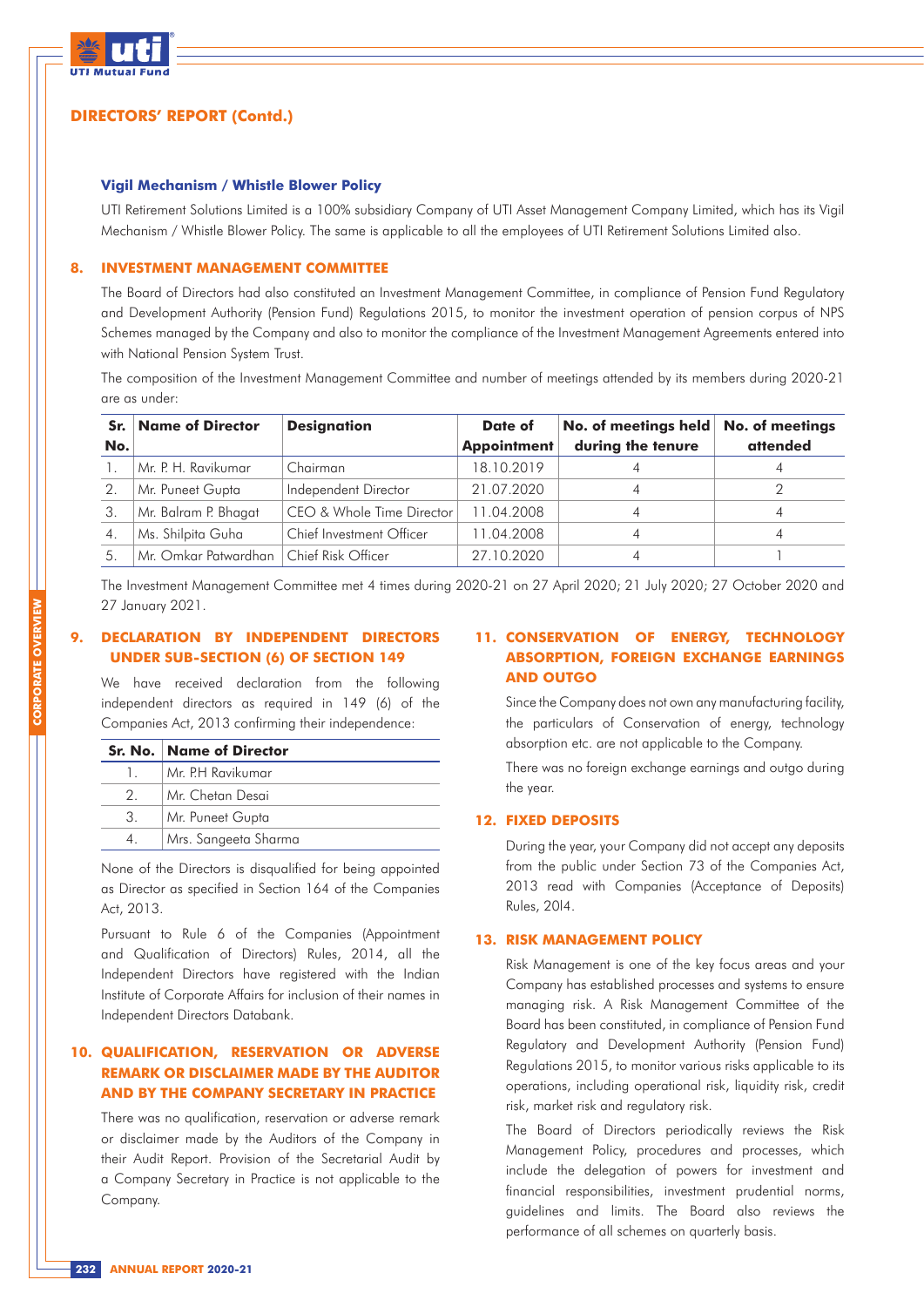The composition of the Risk Management Committee and number of meetings attended by its members during 2020-21 are as under:

| Sr.<br>No.       | Name of Director                           | <b>Designation</b>        | Date of<br><b>Appointment</b> | No. of meetings<br>held during the<br>tenure | No. of<br>meetings<br>attended |
|------------------|--------------------------------------------|---------------------------|-------------------------------|----------------------------------------------|--------------------------------|
|                  | Mr. Chetan Desai                           | Chairman                  | 18.10.2019                    |                                              |                                |
| 2.               | Mrs. Sangeeta Sharma                       | Independent Director      | 27.10.2020                    |                                              |                                |
| 3.               | Mr. Balram P. Bhagat                       | CEO & Whole Time Director | 11.04.2008                    | 4                                            | 4                              |
| $\overline{4}$ . | Ms. Shilpita Guha                          | Chief Investment Officer  | 11.04.2008                    | 4                                            | 4                              |
| 5.               | Mr. Vivek Vadwana                          | CS & CO                   | 23.10.2019                    | 4                                            |                                |
| 6.               | Chief Risk Officer<br>Mr. Omkar Patwardhan |                           | 27.10.2020                    |                                              |                                |

The Risk Management Committee met 4 times during 2020-21 on 27 April 2020; 21 July 2020; 27 October 2020 and 27 January 2021.

#### **14. THE AMOUNTS CARRIED FORWARD TO RESERVES**

We propose to keep the whole amount to be retained in the Profit and Loss account.

#### **15. THE AMOUNT RECOMMENDED TO BE PAID BY WAY OF DIVIDEND**

Presently, the Company has limited resources and needs funds for its future business growth. Therefore, the Board of Directors recommends nil dividend for 2020-21.

#### **16. MATERIAL CHANGES AND COMMITMENTS, IF ANY**

No material changes affecting the financial position of the Company have occurred during the period between 31 March 2021 and the date of Board's Report.

None of the companies has become or ceased to be subsidiaries, joint venture or associate Company during  $2020 - 21$ .

#### **17. RELATED PARTY TRANSACTIONS**

All related party transactions that were entered into during the financial year were on an arm's length basis and were in the ordinary course of business. There are no materially significant related party transactions made by the Company with Promoters, Directors, Key Managerial Personnel or other designated persons which may have a potential conflict with the interest of the Company at large. Hence, disclosure in Form AOC-2 under Section 134(3)(h) of the Act, read with the Rule 8 of Companies (Accounts of Companies) Rules, 2014, is not applicable.

The particulars of contracts/arrangements entered into by the Company with related parties are detailed in Note No. 22 to the financial statement which sets out related party disclosures. None of the Directors has any pecuniary relationships or transactions vis-à-vis the Company.

#### **18. BOARD EVALUATION**

As per Section 134 of the Companies Act 2013 read with rule 8 of the Company (Accounts) Rules, 2014, every listed Company and every other public Company having a paidup share capital of twenty-five crore rupees or more are required to carry out the board evaluation. Since, we have paid-up share capital of twenty-two crores the provision relating to board evaluation is not applicable.

#### **19. DETAILS OF PREVIOUS ANNUAL GENERAL MEETINGS**

The details of previous three Annual General Meetings are as under:

| Sr.<br>No. | <b>AGM</b>                                    | Date of<br><b>AGM</b> | <b>Special Resolution,</b><br>if any                                                                                                                                    |
|------------|-----------------------------------------------|-----------------------|-------------------------------------------------------------------------------------------------------------------------------------------------------------------------|
| 1.         | $12th$ Annual<br>General<br>Meeting           | 28 July<br>2020       | Increase in Authorized<br>Capital<br>Share<br>and<br>consequent alteration<br>of the Capital Clause<br>in the Memorandum of<br>Association & Articles<br>of Association |
| 2.         | 11 <sup>th</sup> Annual<br>General<br>Meeting | 09 August<br>2019     | Nil                                                                                                                                                                     |
| 3.         | 10 <sup>th</sup> Annual<br>General<br>Meeting | 21 August<br>2018     | Nil                                                                                                                                                                     |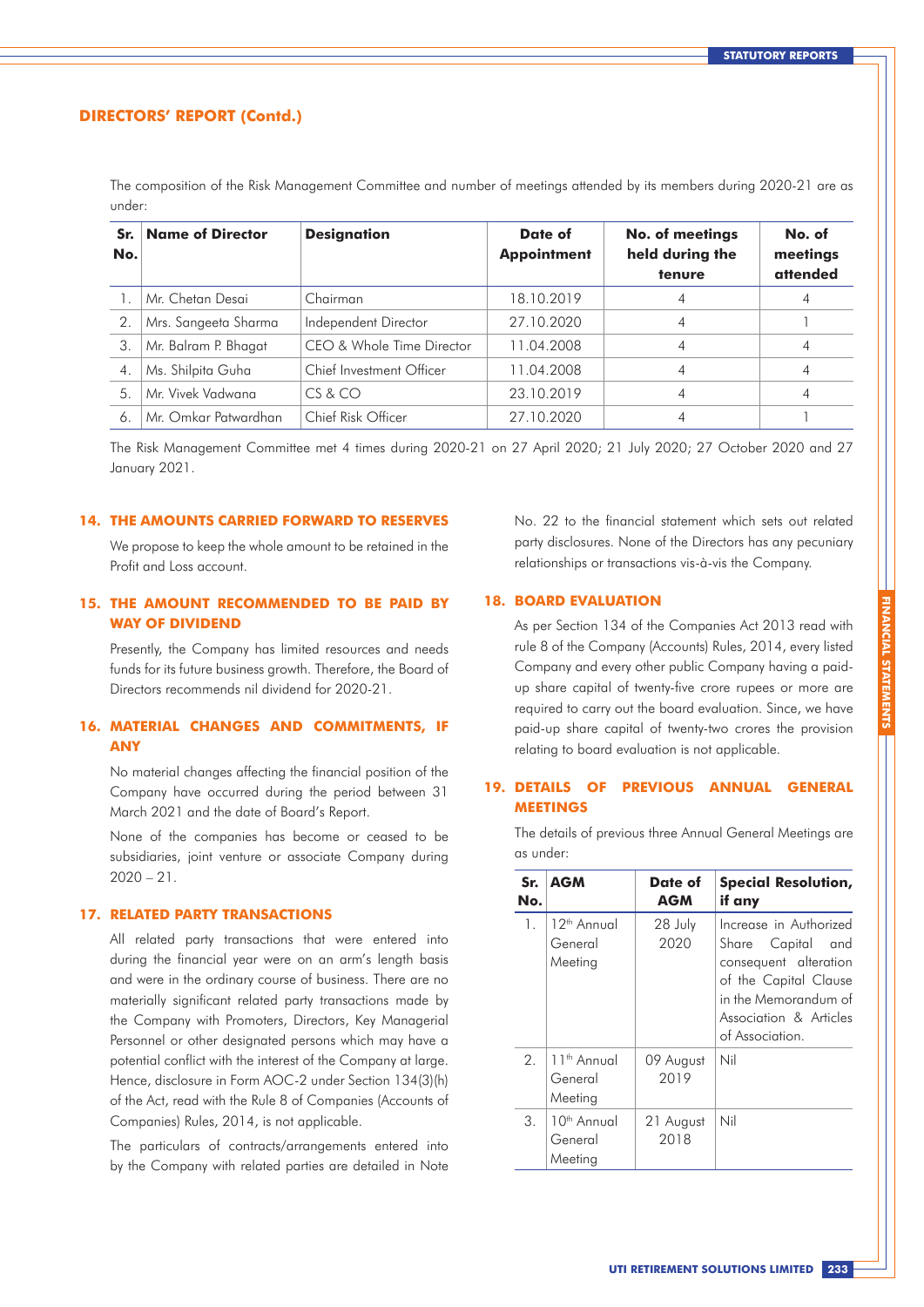

#### **20. CORPORATE SOCIAL RESPONSIBILITY**

The provisions of Corporate Social Responsibility are not applicable to the Company.

#### **21. PARTICULARS OF LOANS, GUARANTEES OR INVESTMENTS**

The particulars of loans, guarantees or investments, if any, as required under Section 134(3)(g) and Section 186 of the Companies Act, 2013 are set out in notes to the Financial Statements as at 31 March 2021.

#### **22. DETAILS OF FRAUDS REPORTED BY AUDITORS UNDER SUB-SECTION (12) OF SECTION 143** Nil

#### **23. REVISION OF FINANCIAL STATEMENT OR BOARD'S REPORT**

There was no revision of Financial Statements or Board's report during the financial year.

#### **24. DIRECTORS' RESPONSIBILITY STATEMENT**

Pursuant to the requirement under Section 134 (3) (c) and Section 134 (5) of the Companies Act, 2013 with respect to Directors' Responsibility Statement, it is hereby confirmed that:

- (a) in the preparation of the annual accounts for 2020– 21, the applicable accounting standards had been followed along with proper explanation relating to material departures;
- (b) the directors had selected such accounting policies and applied them consistently and made judgments and estimates that are reasonable and prudent so as to give a true and fair view of the state of affairs of the Company at the end of the financial year i.e. 31 March 2021 and of the profit and loss of the Company for that period;
- (c) the directors had taken proper and sufficient care for the maintenance of adequate accounting records in accordance with the provisions of the Companies Act, 2013 for safeguarding the assets of the Company and for preventing and detecting fraud and other irregularities;
- (d) the annual accounts have been prepared on a going concern basis; and
- (e) the proper systems has been devised to ensure compliance with the provisions of all applicable laws and that such systems were adequate and operating effectively.

#### **25. OTHER DISCLOSURES**

- Maintenance of cost records and requirement of cost Audit as prescribed under the provisions of Section 148(1) of the Companies Act, 2013 are not applicable to the business activities carried out by the Company.
- The holding Company has in place policy on prevention of sexual harassment and which also covers your Company to the extent applicable. An Internal Complaints Committee has been set up to redress complaints, if any, received regarding sexual harassment. All employees are covered under this policy.
- The Company has not filed any application or no such proceeding is pending under the Insolvency and Bankruptcy Code, 2016 during the financial year ended 31 March 2021.
- The details of difference between amount of the valuation done at the time of one time settlement and the valuation done while taking loan from the Banks or Financial Institutions, is not applicable to the Company.

#### **26. ACKNOWLEDGEMENT**

We acknowledge the valuable support, co-operation and guidance received from the Sponsors of your Company, Pension Fund Regulatory & Development Authority (PFRDA), National Pension System (NPS) Trust, Axis Bank Ltd. (Trustee Bank), Stock Holding Corporation of India (SHCIL), NSDL (CRA), Karvy CRA (KCRA), CRISIL and ICRA. We are also thankful to our shareholders, Auditors, Bankers, Brokers and all other service providers for their valued support. We would also like to thank the employees for the commitment, collaboration and partnership demonstrated by them during the year.

> For and on behalf of the Board of Directors **UTI Retirement Solutions Limited**

#### **Imtaiyazur Rahman**

Place: Mumbai Date: 27 April 2021 Chairman & Director DIN: 01818725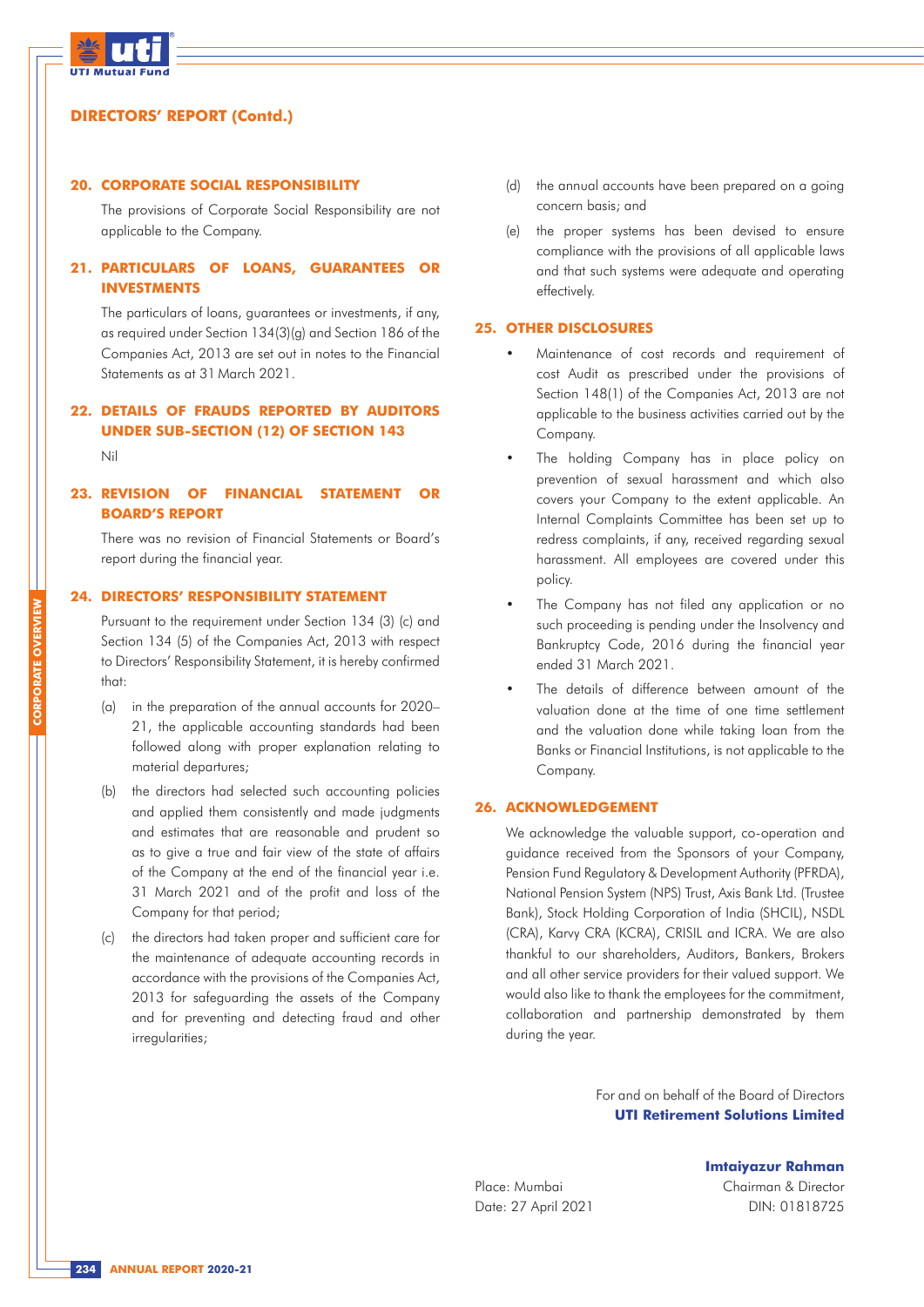## **INDEPENDENT AUDITOR'S REPORT**

#### To The Members of **Uti Retirement Solutions Limited**

#### **REPORT ON THE AUDIT OF FINANCIAL STATEMENTS Opinion**

We have audited the accompanying financial statements of **UTI RETIREMENT SOLUTIONS LIMITED** ("the Company"), which comprise the Balance Sheet as at March 31, 2021, the Statement of Profit and Loss (including other comprehensive Income), the statement of Cash Flow and the statement of Changes in Equity for the year then ended and a summary of the significant accounting policies and other explanatory information (herein after referred to as "financial statements").

In our opinion and to the best of our information and according to the explanations given to us, the aforesaid financial statements give the information required by the Companies Act, 2013 ("the Act") in the manner so required and give a true and fair view in conformity with the Indian Accounting Standards prescribed under section 133 of the Act read with the Companies (Indian Accounting Standards) Rules, 2015, as amended, ("Ind AS") and other accounting principles generally accepted in India, of the state of affairs of the Company as at March 31, 2021, the profit and total comprehensive income, changes in equity and its cash flows for the year ended on that date.

#### **Basis for Opinion**

We conducted our audit of the financial statements in accordance with the Standards on Auditing specified under section 143(10) of the Act (SAs). Our responsibilities under those Standards are further described in the Auditor's Responsibilities for the Audit of the Financial Statements section of our report. We are independent of the Company in accordance with the Code of Ethics issued by the Institute of Chartered Accountants of India (ICAI) together with the independence requirements that are relevant to our audit of the standalone financial statements under the provisions of the Act and the Rules made there under, and we have fulfilled our other ethical responsibilities in accordance with these requirements and the ICAI's Code of Ethics. We believe that the audit evidence we have obtained is sufficient and appropriate to provide a basis for our audit opinion on the standalone financial statements.

#### **Information Other than the Financial Statements and Auditor's Report Thereon**

The Company's Board of Directors is responsible for the preparation of the other information. The other information comprises the information included in the Management Discussion and Analysis, Board's Report including Annexures to Board's Report, Business Responsibility Report, Corporate Governance and Shareholder's Information, but does not include the financial statements and our auditor's report thereon.

Our opinion on the financial statements does not cover the other information and we do not express any form of assurance conclusion thereon.

In connection with our audit of the financial statements, our responsibility is to read the other information and, in doing so, consider whether the other information is materially inconsistent with the financial statements or our knowledge obtained during the course of our audit or otherwise appears to be materially misstated.

If, based on the work we have performed, we conclude that there is a material misstatement of this other information; we are required to report that fact. We have nothing to report in this reaard.

#### **Management's Responsibility for the Financial Statements**

The Company's Board of Directors is responsible for the matters stated in section 134(5) of the Act with respect to the preparation of these financial statements that give a true and fair view of the financial position, financial performance, total comprehensive income, changes in equity and cash flows of the Company in accordance with the accounting principles generally accepted in India including the Indian Accounting Standards (Ind AS) prescribed under Section 133 of the Act read with the Companies (Indian Accounting Standards) Rules, 2015, as amended.

This responsibility also includes maintenance of adequate accounting records in accordance with the provisions of the Act for safeguarding the assets of the Company and for preventing and detecting frauds and other irregularities; selection and application of appropriate accounting policies; making judgments and estimates that are reasonable and prudent; and design, implementation and maintenance of adequate internal financial controls, that were operating effectively for ensuring the accuracy and completeness of the accounting records, relevant to the preparation and presentation of the financial statements that give a true and fair view and are free from material misstatement, whether due to fraud or error.

In preparing the financial statements, management is responsible for assessing the Company's ability to continue as a going concern, disclosing, as applicable, matters related to going concern and using the going concern basis of accounting unless management either intends to liquidate the Company or to cease operations, or has no realistic alternative but to do so. The Board of Directors are also responsible for overseeing the Company's financial reporting process.

#### **Auditor's Responsibility for the audit of the financial statements**

Our objectives are to obtain reasonable assurance about whether the financial statements as a whole are free from material misstatement, whether due to fraud or error, and to issue an auditor's report that includes our opinion. Reasonable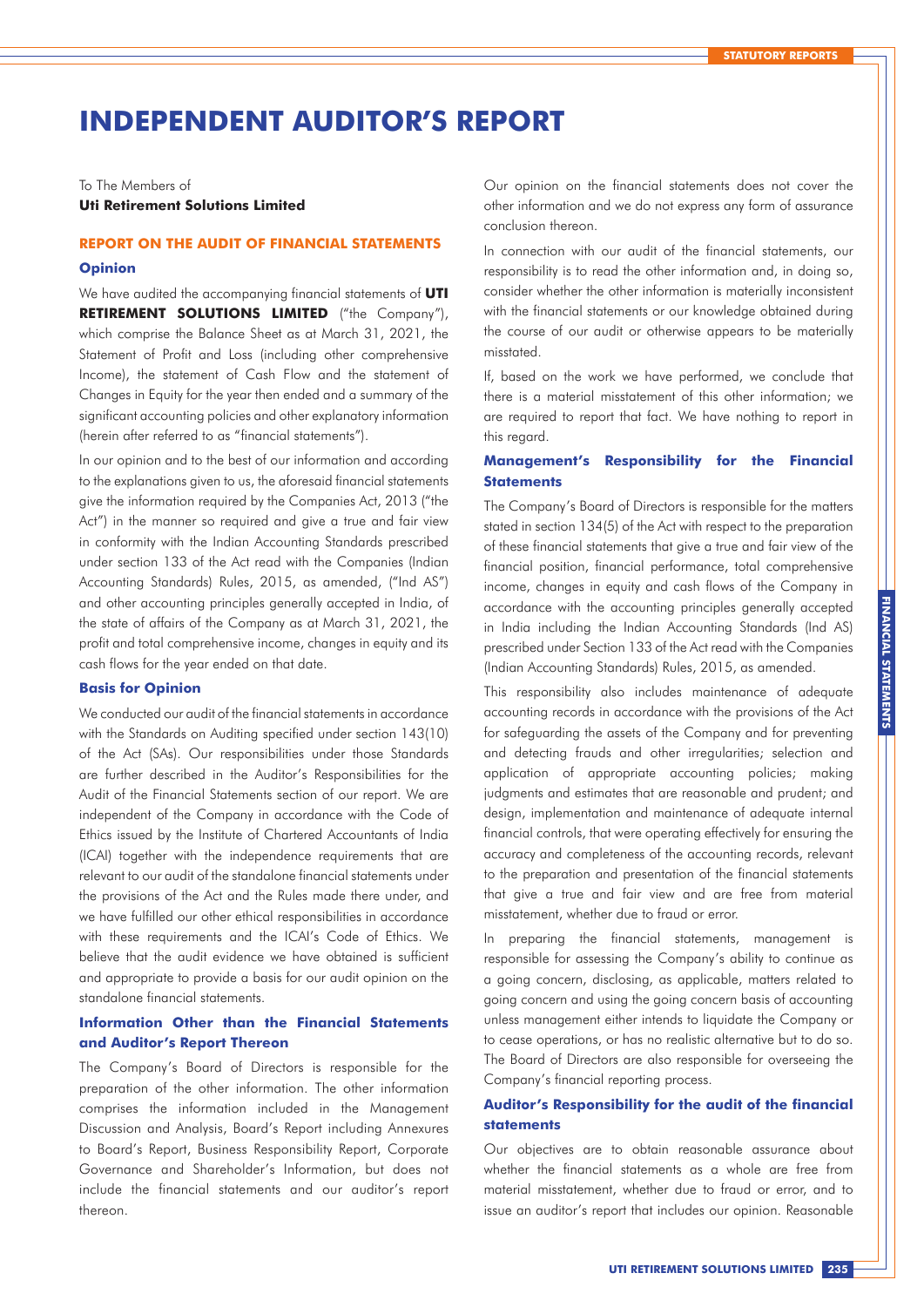

#### **INDEPENDENT AUDITOR'S REPORT (Contd.)**

assurance is a high level of assurance, but is not a guarantee that an audit conducted in accordance with SAs will always detect a material misstatement when it exists. Misstatements can arise from fraud or error and are considered material if, individually or in the aggregate, they could reasonably be

expected to influence the economic decisions of users taken on the basis of these standalone financial statements.

A further description of our responsibilities for the audit of the financial statements is included in "Appendix I" of this auditor's report.

For **Bansilal Shah & Co**

Chartered Accountants FRN. No: 000384W

Place: Mumbai Date: 28 April 2021 UDIN : 21137144AAAAAH3496

**Sahil Kothari** Partner Membership No. : 137144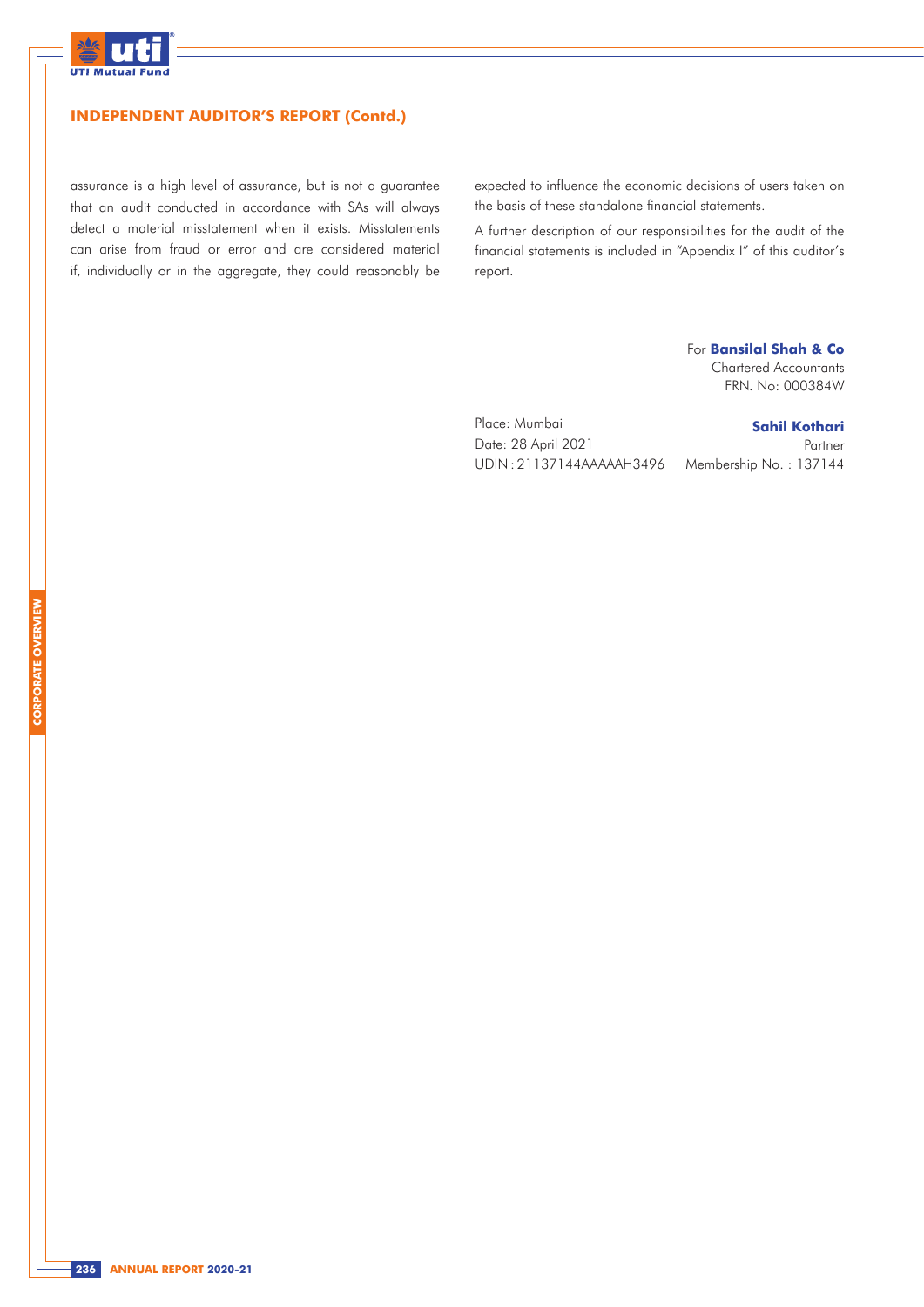## **APPENDIX - I TO THE INDEPENDENT AUDITOR'S REPORT**

**FURTHER DESCRIPTION OF OUR RESPONSIBILITIES FOR THE AUDIT OF THE FINANCIAL STATEMENTS AS REFERRED TO IN AUDITOR'S RESPONSIBILITIES FOR THE AUDIT OF THE FINANCIAL STATEMENTS SECTION OF OUR REPORT OF EVEN DATE TO THE MEMBERS OF UTI RETIREMENT SOLUTIONS LIMITED ON THE FINANCIAL STATEMENTS FOR THE YEAR ENDED 31 MARCH 2021**

As part of an audit in accordance with SAs, we exercise professional judgment and maintain professional skepticism throughout the audit. We also:

- Identify and assess the risks of material misstatement of the financial statements, whether due to fraud or error, design and perform audit procedures responsive to those risks, and obtain audit evidence that is sufficient and appropriate to provide a basis for our opinion. The risk of not detecting a material misstatement resulting from fraud is higher than for one resulting from error, as fraud may involve collusion, forgery, intentional omissions, misrepresentations, or the override of internal control.
- Obtain an understanding of internal control relevant to the audit in order to design audit procedures that are appropriate in the circumstances. Under section 143(3) (i) of the Act, we are also responsible for expressing our opinion on whether the Company has adequate internal financial controls system in place and the operating effectiveness of such controls.
- Evaluate the appropriateness of accounting policies used and the reasonableness of accounting estimates and related disclosures made by management.
- Conclude on the appropriateness of management's use of the going concern basis of accounting and, based on the audit evidence obtained, whether a material uncertainty exists related to events or conditions that may cast significant doubt on the Company's ability to continue as a going concern. If we conclude that a material uncertainty exists, we are required to draw attention in our auditor's report to the related disclosures in the financial statements or, if such disclosures are inadequate, to modify our opinion. Our conclusions are based on the audit evidence obtained up to the date of our auditor's report. However, future events or conditions may cause the Company to cease to continue as a going concern.
- Evaluate the overall presentation, structure and content of the financial statements, including the disclosures, and whether the financial statements represent the underlying transactions and events in a manner that achieves fair presentation.

We communicate with those charged with governance regarding, among other matters, the planned scope and timing of the audit and significant audit findings, including any significant deficiencies in internal control that we identify during our audit.

We also provide those charged with governance with a statement that we have complied with relevant ethical requirements regarding independence, and to communicate with them all relationships and other matters that may reasonably be thought to bear on our independence, and where applicable, related safeguards.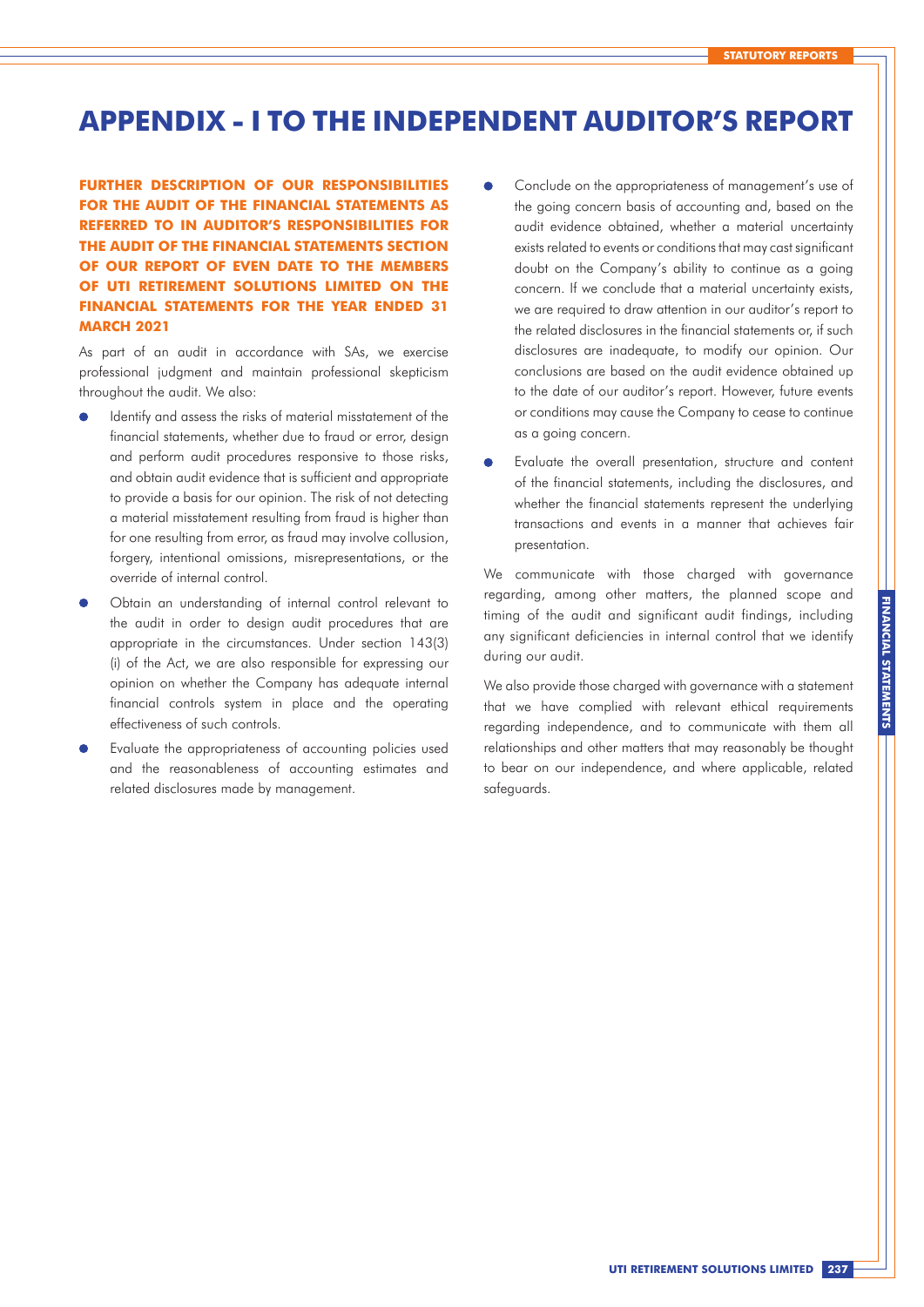

## **ANNEXURE 1 TO THE INDEPENDENT AUDITORS' REPORT**

**[REFERRED TO IN PARAGRAPH 1 UNDER 'REPORT ON OTHER LEGAL AND REGULATORY REQUIREMENTS' IN THE INDEPENDENT AUDITOR'S REPORT OF EVEN DATE TO THE MEMBERS OF UTI RETIREMENT SOLUTIONS LIMITED ON THE FINANCIAL STATEMENTS FOR THE YEAR ENDED MARCH 31, 2021]**

- 1) (a) The Company has maintained proper records showing full particulars, including quantitative details and situation of fixed assets;
	- (b) The Fixed Assets have been physically verified by the management at reasonable intervals and no material discrepancies were noted on such verification.
	- (c) The company has no immovable properties.
- 2) The company is not a manufacturing or trading concern and is thereby having no inventory. Accordingly, the provision of this clause of the Order is not applicable to the Company and hence not commented upon.
- 3) The Company has not granted any loans, secured or unsecured to companies, firms, Limited Liability partnerships or other parties covered in the Register maintained under section 189 of the Act. Accordingly, the provisions of clause 3 (iii) (a) to (c) of the Order are not applicable to the Company and hence not commented upon.
- 4) The provisions of section 185 and I86 of the Companies Act, 2013 in respect of loans, investments, guarantees, and security are not applicable.
- 5) The Company has not accepted any deposits from the public and hence the directives issued by the Reserve Bank of India and the provisions of Sections 73 to 76 or any other relevant provisions of the Act and the Companies (Acceptance of Deposit) Rules, 2015 with regard to the deposits accepted from the public are not applicable.
- 6) The maintenance of cost records as prescribed by the Central Government under Sub Section (1) of Section 148 of the Companies Act, 2013 are not applicable to the Company.
- 7) (a) According to information and explanations given to us and on the basis of our examination of the books of account, and records, the Company has been generally regular in depositing undisputed statutory dues including Provident Fund, Income-Tax, Goods and Service Tax and any other statutory dues with the appropriate authorities. According to the information and explanations given to us, no undisputed amounts payable in respect of the above were in arrears as at March 31, 2021 for a period of more than six months from the date on when they become payable.
	- According to the information and explanation given to us, that an appeal filed with CIT(A) for A.Y.2013- 14 desided in favour of the company and balance of TDS and thereon Interest is receivable.
- 8) In our opinion and according to the information and explanations given to us, the Company has not taken loans or borrowed money or guarantees from financial

institutions, banks, and government and debenture holders during the year.

9) Based upon the audit procedures performed and the information and explanations given by the management, the company has not raised moneys by way of initial public offer or further public offer including debt instruments and term Loans. Accordingly, the provisions of clause 3 (ix) of the Order are not applicable to the Company and hence not commented upon.

- 10) Based upon the audit procedures performed and the information and explanations given by the management, we report that no fraud by the Company or on the company by its officers or employees has been noticed or reported during the year.
- 11) Based upon the audit procedures performed and the information and explanations given by the management, the managerial remuneration has been paid or provided subject to the ratification by shareholders in General Meeting in accordance with the requisite approvals mandated by the provisions of section 197 read with Schedule V to the Companies Act;
- 12) In our opinion, the Company is not a Nidhi Company. Therefore, the provisions of clause 4 (xii) of the Order are not applicable to the Company.
- 13) In our opinion, all transactions with the related parties are in compliance with section 177 and 188 of Companies Act, 2013 and the details have been disclosed in the Financial Statements as required by the applicable accounting standards.
- 14) Based upon the audit procedures performed and the information and explanations given by the management, the company has not made any preferential allotment or private placement of shares or fully or partly convertible debentures during the year under review. Accordingly, the provisions of clause 3 (xiv) of the Order are not applicable to the Company and hence not commented upon.
- 15) Based upon the audit procedures performed and the information and explanations given by the management, the company has not entered into any non-cash transactions with directors or persons connected with him. Accordingly, the provisions of clause 3 (xv) of the Order are not applicable to the Company and hence not commented upon.
- 16) In our opinion, the company is not required to be registered under section 45 IA of the Reserve Bank of India Act, 1934 and accordingly, the provisions of clause 3 (xvi) of the Order are not applicable to the Company and hence not commented upon.

Place: Mumbai Date: 28 April 2021

UDIN : 21137144AAAAAH3496

#### For **Bansilal Shah & Co**

Chartered Accountants FRN. No: 000384W

**Sahil Kothari**

Partner Membership No. : 137144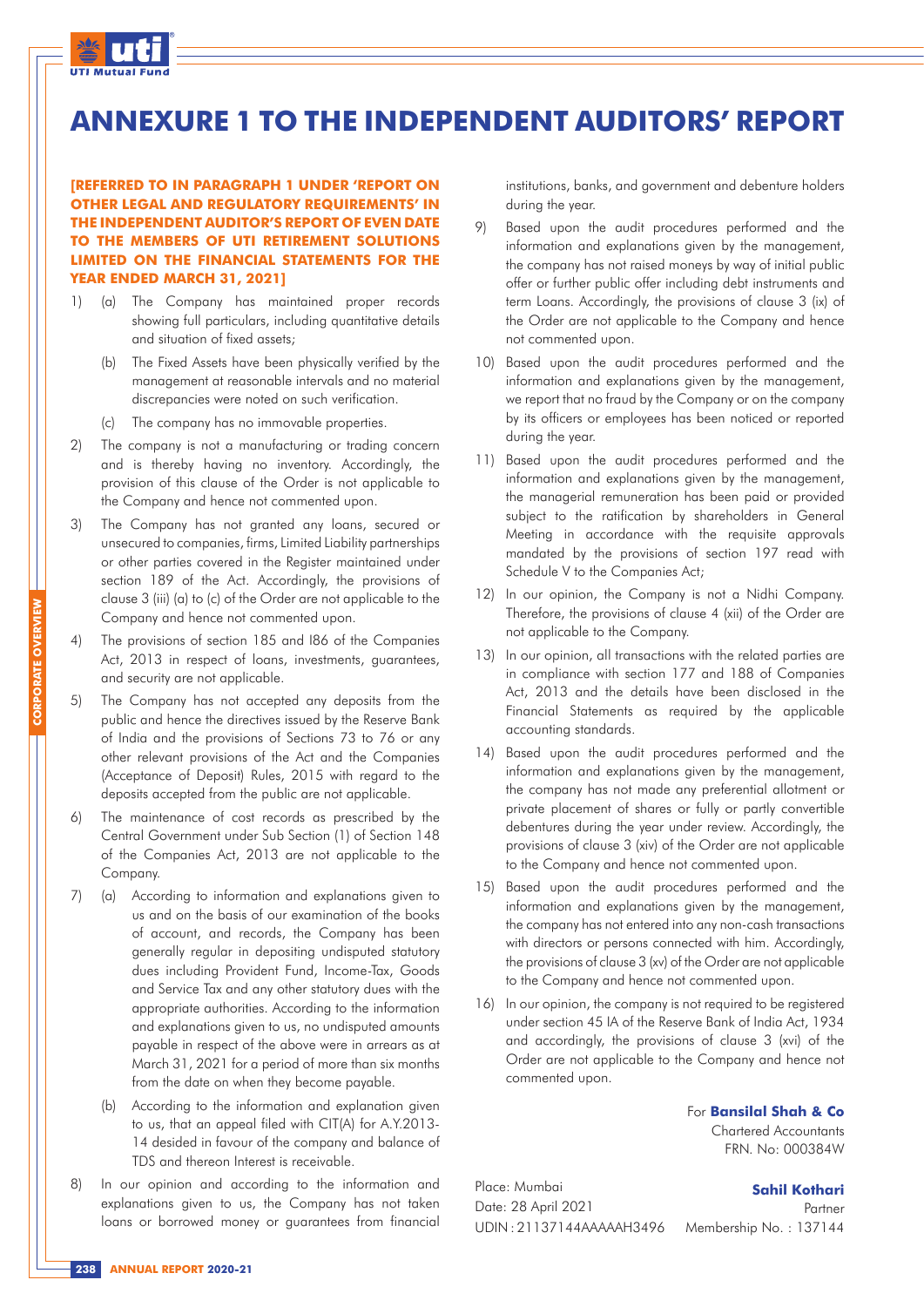## **ANNEXURE 2 TO THE INDEPENDENT AUDITORS' REPORT**

#### **REFERRED TO IN PARAGRAPH 2 UNDER 'REPORT ON OTHER LEGAL AND REGULATORY REQUIREMENTS' IN THE INDEPENDENT AUDITOR'S REPORT OF EVEN DATE TO THE MEMBERS OF UTI RETIREMENT SOLUTIONS LIMITED ON THE FINANCIAL STATEMENTS FOR THE YEAR ENDED MARCH 31, 2021]**

#### **Report on the Internal Financial Controls over Financial Reporting under Clause (i) of Sub-section 3 of Section 143 of the Companies Act, 2013 ("the Act")**

We have audited the internal financial controls over financial reporting of UTI RETIREMENT SOLUTIONS LIMITED ("the Company") as of March 31, 2021 in conjunction with our audit of the financial statements of the Company for the year ended on that date.

#### **MANAGEMENT'S RESPONSIBILITY FOR INTERNAL FINANCIAL CONTROLS**

The Company's management is responsible for establishing and maintaining internal financial controls based on the essential components of internal control stated in the Guidance Note on Audit of Internal Financial Controls over Financial Reporting issued by The Institute of Chartered Accountants of India (ICAI). These responsibilities include the design, implementation and maintenance of adequate internal financial controls that were operating effectively for ensuring the orderly and efficient conduct of its business, including adherence to company's policies, the safeguarding of its assets, the prevention and detection of frauds and errors, the accuracy and completeness of the accounting records, and the timely preparation of reliable financial information, as required under the Companies Act, 2013.

#### **AUDITORS' RESPONSIBILITY**

Our responsibility is to express an opinion on the Company's internal financial controls over financial reporting based on our audit. We conducted our audit in accordance with the Guidance Note on Audit of Internal Financial Controls over Financial Reporting (the "Guidance Note") and the Standards on Auditing, to the extent applicable to an audit of internal financial controls, both issued by the Institute of Chartered Accountants of India. Those Standards and the Guidance Note require that we comply with ethical requirements and plan and perform the audit to obtain reasonable assurance about whether adequate internal financial controls over financial reporting was established and maintained and if such controls operated effectively in all material respects.

Our audit involves performing procedures to obtain audit evidence about the adequacy of the internal financial controls system over financial reporting and their operating effectiveness. Our audit of internal financial controls over financial reporting included obtaining an understanding of internal financial controls over financial reporting, assessing the risk that a material weakness exists, and testing and evaluating the design and operating effectiveness of internal control based on the assessed risk. The procedures selected depend on the auditor's judgement, including the assessment of the risks of material misstatement of the financial statements, whether due to fraud or error.

We believe that the audit evidence we have obtained is sufficient and appropriate to provide a basis for our audit opinion on the Company's internal financial controls system over financial reporting.

#### **MEANING OF INTERNAL FINANCIAL CONTROLS OVER FINANCIAL REPORTING**

A company's internal financial control over financial reporting is a process designed to provide

Reasonable assurance regarding the reliability of financial reporting and the preparation of financial statements for external purposes in accordance with generally accepted accounting principles. A company's internal financial control over financial reporting includes those policies and procedures that (1) pertain to the maintenance of records that, in reasonable detail, accurately and fairly reflect the transactions and dispositions of the assets of the company;(2)provide reasonable assurance that transactions are recorded as necessary to permit preparation of financial statements in accordance with generally accepted accounting principles, and that receipts and expenditures of the company are being made only in accordance with authorisations of management and directors of the company; and (3) provide reasonable assurance regarding prevention or timely detection of unauthorised acquisition, use, or disposition of the company's assets that could have a material effect on the financial statements.

#### **INHERENT LIMITATIONS OF INTERNAL FINANCIAL CONTROLS OVER FINANCIAL REPORTING**

Because of the inherent limitations of internal financial controls over financial reporting, including the possibility of collusion or improper management override of controls, material misstatements due to error or fraud may occur and not be detected. Also, projections of any evaluation of the internal financial controls over financial reporting to future periods are subject to the risk that the internal financial control over financial reporting may become inadequate because of changes in conditions, or that the degree of compliance with the policies or procedures may deteriorate.

#### **OPINION**

In our opinion, the Company has, in all material respects, an adequate internal financial controls system over financial reporting and such internal financial controls over financial reporting were operating effectively as at March 31, 2021, based on the essential components of internal control stated in the Guidance Note on Audit of Internal Financial Controls over Financial Reporting issued by The Institute of Chartered Accountants of India (ICAI).

For **Bansilal Shah & Co**

Chartered Accountants FRN. No: 000384W

**Sahil Kothari**

Date: 28 April 2021 UDIN : 21137144AAAAAH3496

Place: Mumbai

Partner

Membership No. : 137144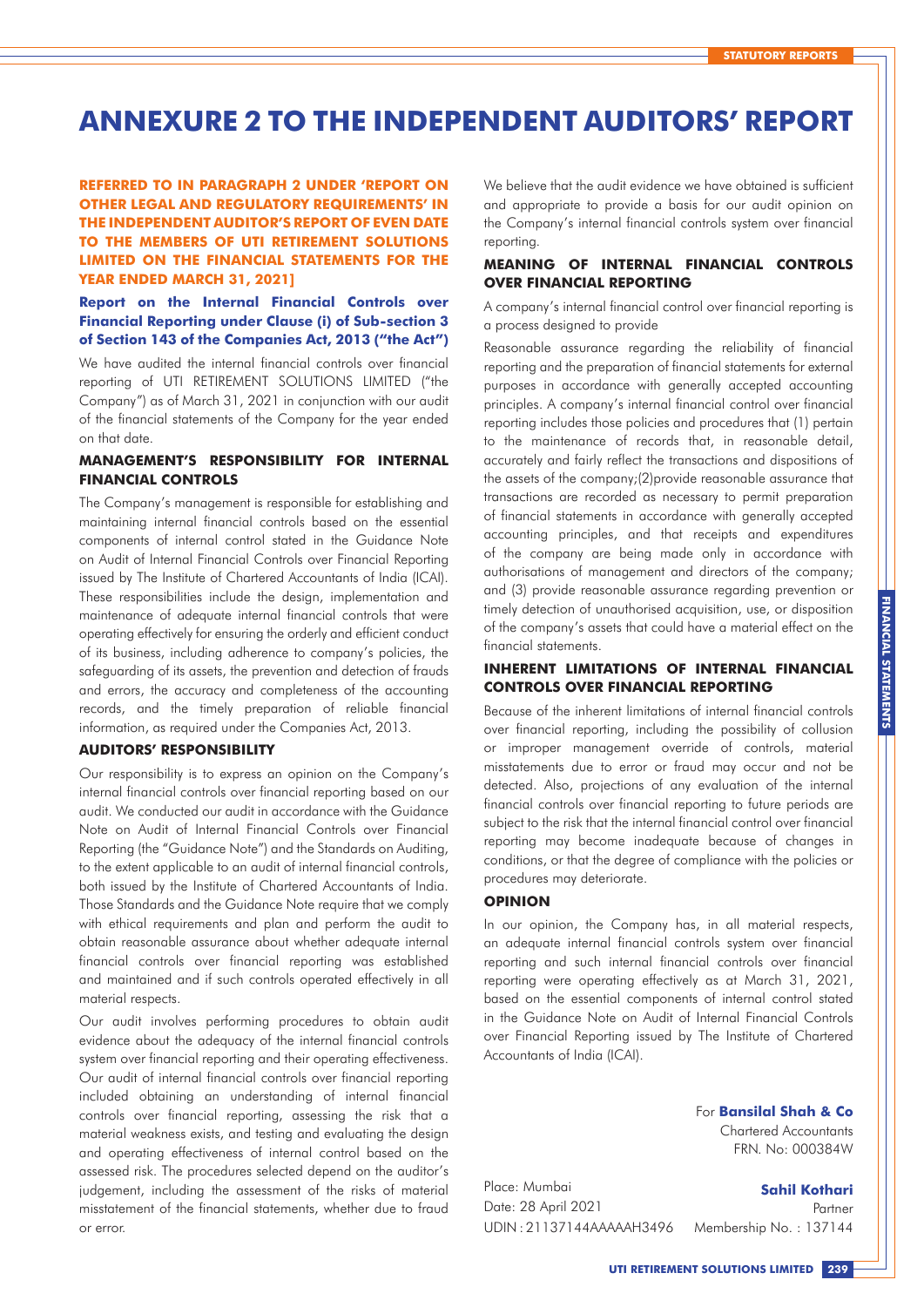

### **BALANCE SHEET AS AT 31 MARCH 2021**

|                                                                                                 |                    |                               | (Amounts in INR)       |
|-------------------------------------------------------------------------------------------------|--------------------|-------------------------------|------------------------|
|                                                                                                 | <b>Note</b><br>No. | As at<br><b>31 March 2021</b> | As at<br>31 March 2020 |
|                                                                                                 |                    | <b>Audited</b>                | <b>Audited</b>         |
| <b>ASSETS</b><br>L.                                                                             |                    |                               |                        |
| (1) Financial assets                                                                            |                    |                               |                        |
| (a) Cash and cash equivalients                                                                  | 3                  | 22,680                        | 23,328                 |
| (b) Receivable                                                                                  | $\overline{4}$     |                               |                        |
| Trade receivables                                                                               |                    | 4,50,71,823                   | 3, 31, 32, 242         |
| (c) Investments                                                                                 | 5                  | 28,05,19,516                  | 37,41,78,667           |
| (d) Other financial assets                                                                      | 6                  | 12,85,75,708                  | 83,62,493              |
| <b>TOTAL FINANCIAL ASSETS</b>                                                                   |                    | 45,41,89,727                  | 41,56,96,730           |
| (2) Non - financial assets                                                                      |                    |                               |                        |
| (a) Current tax assets (Net)                                                                    | 7                  | 46,72,547                     | 65,15,861              |
| Property, plant and equipments<br>(b)                                                           | 8                  | 78,652                        |                        |
| Right of use assets<br>(c)                                                                      | 9                  | 17,19,896                     | 34, 39, 796            |
| (d) Other Intangible assets                                                                     | 10                 | 46,74,082                     | 13,96,213              |
| Other non financial assets<br>(e)                                                               | 11                 | 7,86,206                      |                        |
| <b>TOTAL NON FINANCIAL ASSETS</b>                                                               |                    | 1, 19, 31, 383                | 1,13,51,870            |
| <b>Total Assets</b>                                                                             |                    | 46,61,21,110                  | 42,70,48,600           |
| <b>II. LIABILITIES AND EQUITY</b>                                                               |                    |                               |                        |
| <b>LIABILITIES</b>                                                                              |                    |                               |                        |
| (1) FINANCIAL LIABILITIES                                                                       |                    |                               |                        |
| (a) (I) Trade payable                                                                           | 12                 |                               |                        |
| total outstanding dues of micro enterprises and small enterprises<br>(i)                        |                    |                               |                        |
| (ii) total outstanding dues of creditiros other than micro enterprises<br>and small enterprises |                    | 6,56,136                      | 6,67,290               |
| (II) Other payable                                                                              |                    |                               |                        |
| total outstanding dues of micro enterprises and small enterprises                               |                    |                               |                        |
| (ii) total outstanding dues of creditiros other than micro enterprises<br>and small enterprises |                    | 57,07,588                     |                        |
| (b) Other financial liabilities                                                                 | 13                 | 18,63,766                     | 35,81,690              |
| <b>Total financial liabilities</b>                                                              |                    | 82,27,490                     | 42,48,980              |
| (2) NON-FINANCIAL LIABILITIES                                                                   |                    |                               |                        |
| (a) Provisions                                                                                  | 14                 | 78,90,024                     | 75,10,731              |
| (b) Deferred tax liabilities (Net)                                                              | 15                 | 25,94,907                     | 1,13,43,928            |
| (c) Other non financial liabilities                                                             | 16                 | 62,41,721                     | 50,38,119              |
| <b>Total non financial liabilities</b>                                                          |                    | 1,67,26,652                   | 2,38,92,778            |
| (3) EQUITY                                                                                      |                    |                               |                        |
| <b>Equity Share Capital</b>                                                                     | 17                 | 22,00,00,000                  | 220,000,000            |
| Other Equity                                                                                    | 18                 | 22, 11, 66, 968               | 17,89,06,842           |
| <b>Total Equity</b>                                                                             |                    | 44,11,66,968                  | 39,89,06,842           |
| <b>TOTAL EQUITY AND LIABILITIES</b>                                                             |                    | 46,61,21,110                  | 42,70,48,600           |
| Constantino of state frames are considered at the co                                            | $\sim$             |                               |                        |

Summary of significant accounting policies 2

The accompanying notes are an integral part of the financial statements.

As per our Report of even date

#### For **Bansilal Shah & Co.**

Chartered Accountants Firm Registration Number: 000384W

Membership no.: 137144

Place: Mumbai Date: 28 April 2021 UDIN NO. : 21137144AAAAAH3496

For and on behalf of the Board of Directors of UTI Retirement Solutions Limited

## **Sahil Kothari Imtaiyazur Rahman** Partner **Partner Partner Ballram Partner Ballram Ballram Ballram Ballram Ballram Ballram Ballram Ballram Ballram Ballram Ballram Ballram Ballram Ballram Ballram Ballram Ballram Bal**

Date: 27 April 2021

**Imtaiyazur Rahman Balram P. Bhagat**<br>Chairman & Director CEO & Whole Time Director<br>DIN: 01818725 DIN: 01846261

**Vivek Vadwana Shyamkumar Gupta** Company Secretary Chief Financial Officer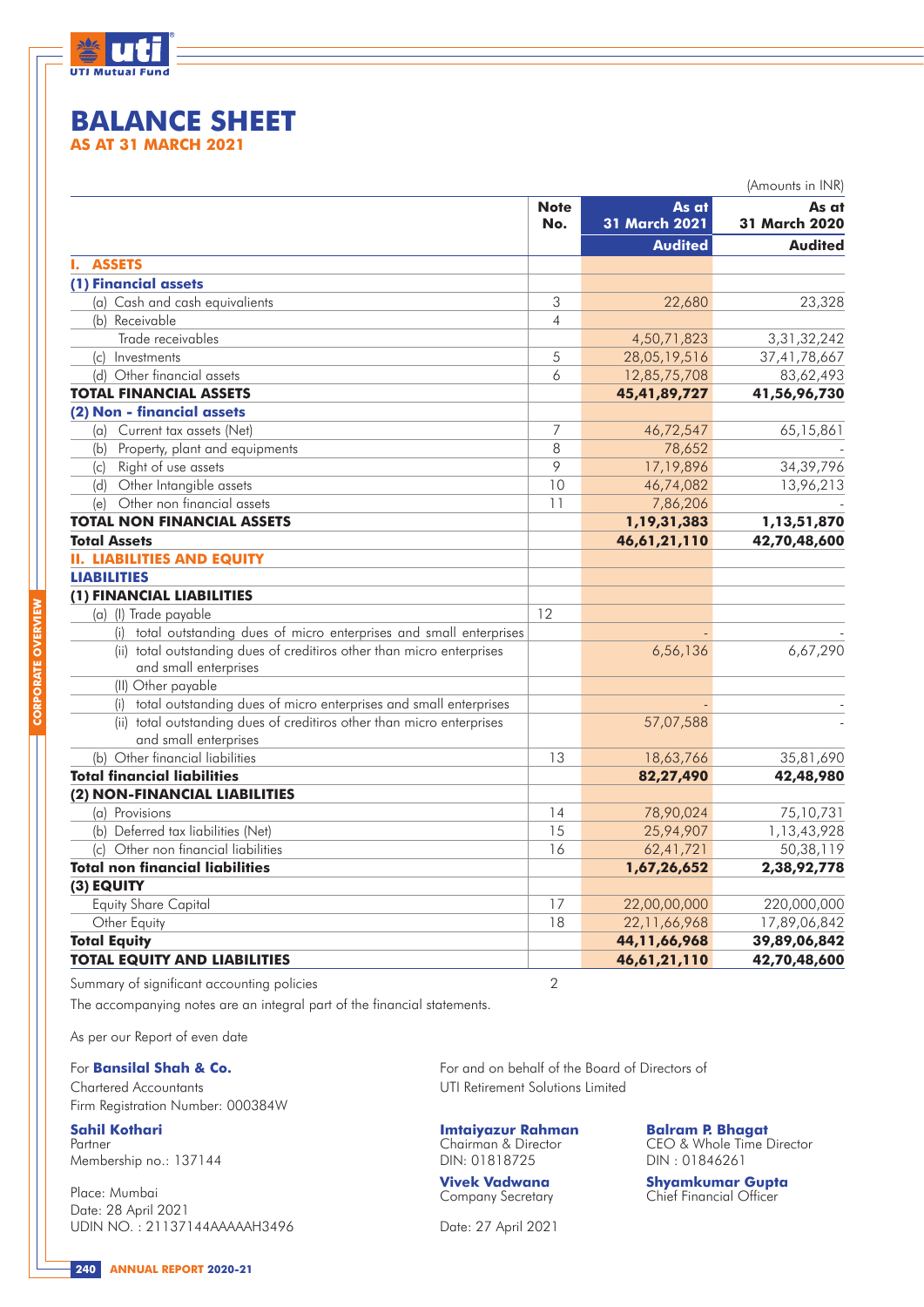### **MATURITY ANALYSIS OF ASSETS AND LIABILITIES AS AT 31 MARCH 2021**

| <b>Particulars</b> |                                                                                                                                     | <b>Note</b>    |                            | As at 31 March 2021 (Audited) |              | As at 31 March 2020 (Audited) |                    |                |
|--------------------|-------------------------------------------------------------------------------------------------------------------------------------|----------------|----------------------------|-------------------------------|--------------|-------------------------------|--------------------|----------------|
|                    |                                                                                                                                     | No.            | <b>Within</b><br>12 Months | <b>After</b><br>12 Months     | <b>Total</b> | <b>Within</b><br>12 Months    | After<br>12 Months | Total          |
|                    | The table below shows an analysis of assets and liabilities analysed according to when they are expected to be recovered or settled |                |                            |                               |              |                               |                    |                |
|                    | I. ASSETS                                                                                                                           |                |                            |                               |              |                               |                    |                |
|                    | (1) Financial assets                                                                                                                |                |                            |                               |              |                               |                    |                |
|                    | (a) Cash and cash equivalients                                                                                                      | 3              | 22,680                     |                               | 22,680       | 23,328                        |                    | 23,328         |
|                    | Receivable<br>(b)                                                                                                                   | $\overline{4}$ |                            |                               |              |                               |                    |                |
|                    | (i) Trade receivables                                                                                                               |                | 4,50,71,823                |                               | 4,50,71,823  | 3, 31, 32, 242                |                    | 3, 31, 32, 242 |
|                    | Investments<br>(c)                                                                                                                  | 5              | 22,18,89,516               | 5,86,30,000                   | 28,05,19,516 | 32,01,03,167                  | 5,40,75,500        | 37,41,78,667   |
|                    | (d) Other financial assets                                                                                                          | 6              |                            | 12,85,75,708                  | 12,85,75,708 | 26,67,138                     | 56,95,355          | 83,62,493      |
|                    | <b>Total Financial Assets</b>                                                                                                       |                | 26,69,84,019               | 18,72,05,708                  | 45,41,89,727 | 35,59,25,875                  | 5,97,70,855        | 41,56,96,730   |
|                    | (2) Non - financial assets                                                                                                          |                |                            |                               |              |                               |                    |                |
|                    | (a) Current tax assets (Net)                                                                                                        | $\overline{7}$ |                            | 46,72,547                     | 46,72,547    |                               | 65,15,861          | 65,15,861      |
|                    | (b) Property, plant and equipments                                                                                                  | 8              |                            | 78,652                        | 78,652       |                               |                    |                |
|                    | (c) Right of use assets                                                                                                             | 9              |                            | 17,19,896                     | 17,19,896    |                               | 34, 39, 796        | 34, 39, 796    |
|                    | (d)<br>Other Intangible assets                                                                                                      | 10             |                            | 46,74,082                     | 46,74,082    |                               | 13,96,213          | 13,96,213      |
|                    | (e) Other non financial assets                                                                                                      | 11             | 7,86,206                   |                               | 7,86,206     |                               |                    |                |
|                    | <b>Total Non Financial Assets</b>                                                                                                   |                | 7,86,206                   | 1,11,45,177                   | 1,19,31,383  | $\blacksquare$                | 1,13,51,870        | 1,13,51,870    |
|                    | <b>TOTAL ASSETS</b>                                                                                                                 |                | 26,77,70,225               | 19,83,50,885                  |              | 46,61,21,110 35,59,25,875     | 7,11,22,725        | 42,70,48,600   |
|                    | <b>II. LIABILITIES AND EQUITY</b>                                                                                                   |                |                            |                               |              |                               |                    |                |
|                    | <b>LIABILITIES</b>                                                                                                                  |                |                            |                               |              |                               |                    |                |
|                    | (1) Financial liabilities                                                                                                           |                |                            |                               |              |                               |                    |                |
|                    | (I) Trade payable<br>$(\alpha)$                                                                                                     | 12             |                            |                               |              |                               |                    |                |
|                    | (i) total outstanding dues of micro<br>enterprises and small enterprises                                                            |                |                            |                               |              |                               |                    |                |
|                    | (ii) total outstanding dues of creditors<br>other than micro enterprises and<br>small enterprises                                   |                | 6,56,136                   |                               | 6,56,136     | 6,67,290                      |                    | 6,67,290       |
|                    | (II) Other payable                                                                                                                  |                |                            |                               |              |                               |                    |                |
|                    | total outstanding dues of micro<br>(i)<br>enterprises and small enterprises                                                         |                |                            |                               |              |                               |                    |                |
|                    | (ii) total outstanding dues of creditors<br>other than micro enterprises and<br>small enterprises                                   |                | 57,07,588                  |                               | 57,07,588    |                               |                    |                |
|                    | Other financial liabilities<br>(b)                                                                                                  | 13             | 18,63,766                  |                               | 18,63,766    | 17, 17, 924                   | 18,63,766          | 35,81,690      |
|                    | <b>Total financial liabilities</b>                                                                                                  |                | 82,27,490                  | ×,                            | 82,27,490    | 23,85,214                     | 18,63,766          | 42,48,980      |
|                    | (2) Non-financial liabilities                                                                                                       |                |                            |                               |              |                               |                    |                |
|                    | (a) Provisions                                                                                                                      | 14             | 78,90,024                  |                               | 78,90,024    | 75,10,731                     |                    | 75,10,731      |
|                    | (b) Deferred tax liabilities (Net)                                                                                                  | 15             |                            | 25,94,907                     | 25,94,907    |                               | 1,13,43,928        | 1,13,43,928    |
|                    | (c) Other non financial liabilities                                                                                                 | 16             | 62,41,721                  |                               | 62,41,721    | 50,38,119                     |                    | 50,38,119      |
|                    | <b>Total non financial liabilities</b>                                                                                              |                | 1,41,31,745                | 25,94,907                     | 1,67,26,652  | 1,25,48,850                   | 1,13,43,928        | 2,38,92,778    |
|                    | <b>TOTAL LIABILITIES</b>                                                                                                            |                | 2,23,59,235                | 25,94,907                     | 2,49,54,142  | 1,49,34,064                   | 1,32,07,694        | 2,81,41,758    |

Summary of significant accounting policies 2

The accompanying notes are an integral part of the financial statements.

As per our Report of even date

#### For **Bansilal Shah & Co.**

Chartered Accountants Firm Registration Number: 000384W

Membership no.: 137144

Place: Mumbai Date: 28 April 2021 UDIN NO. : 21137144AAAAAH3496 For and on behalf of the Board of Directors of UTI Retirement Solutions Limited

## **Sahil Kothari Imtaiyazur Rahman**<br>Partner **Partner Ballram Partner Ballram Ballram Ballram Ballram Ballram Ballram Ballram Ballram Ballram Ballram Ballram Ballram Ballram Ballram Ballram Ballram Ballram Ballram Ballr**

Date: 27 April 2021

**Vivek Vadwana Shyamkumar Gupta** Company Secretary Chief Financial Officer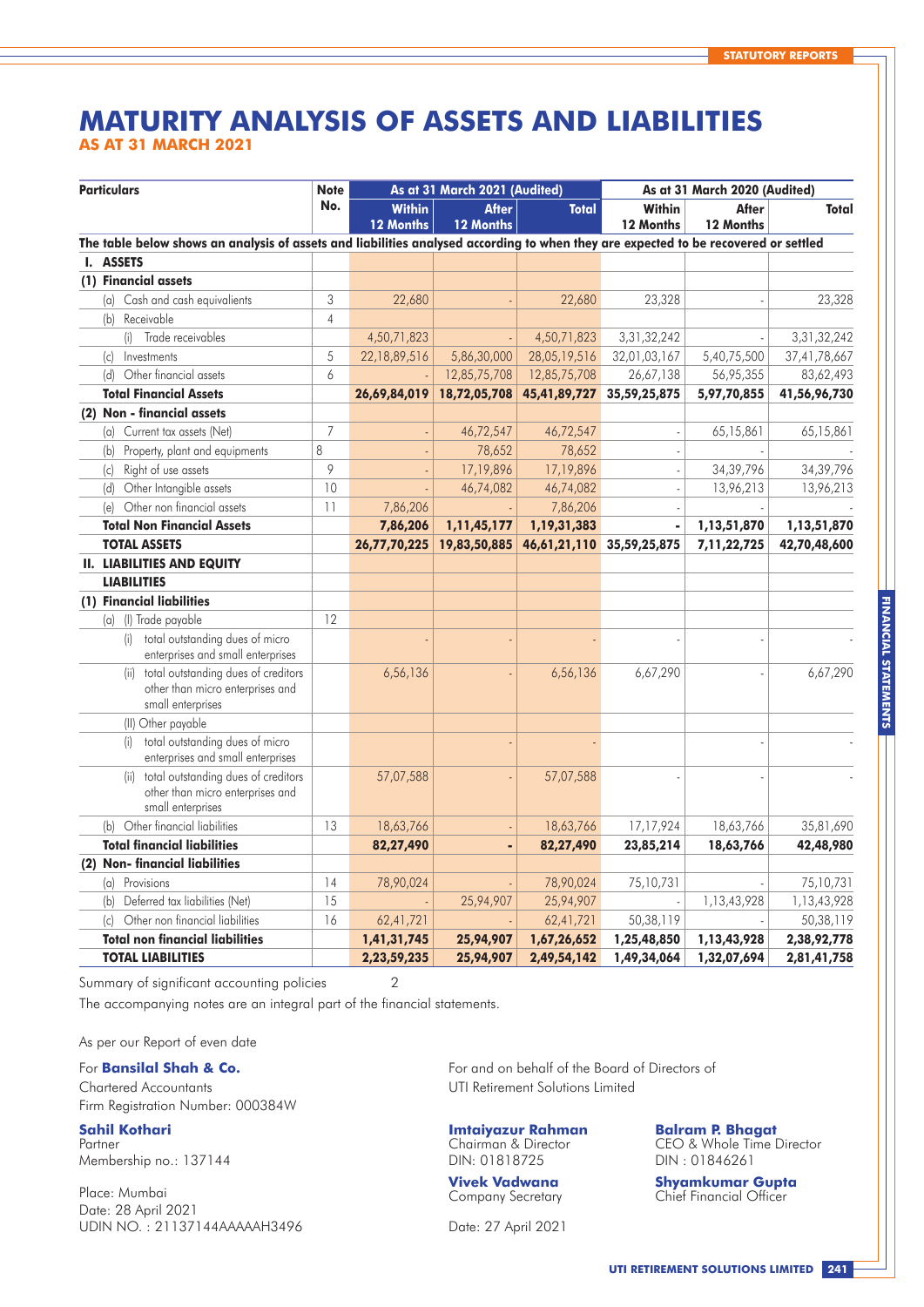

## **STATEMENT OF PROFIT AND LOSS**

**FOR THE YEAR ENDED 31 MARCH 2021**

|                |                     |                                                         |                  |             |                  |                            |                               |                                                   | (Amounts in INR)                                  |
|----------------|---------------------|---------------------------------------------------------|------------------|-------------|------------------|----------------------------|-------------------------------|---------------------------------------------------|---------------------------------------------------|
|                | <b>Particulars</b>  |                                                         |                  | <b>Note</b> |                  | <b>Quarter Ended</b>       | <b>Year Ended</b>             | <b>Year Ended</b>                                 |                                                   |
|                |                     |                                                         |                  |             | 31 March<br>2021 | <b>31 December</b><br>2020 | 31 March<br>2020              | 31 March<br>2021                                  | 31 March<br>2020                                  |
|                |                     |                                                         |                  |             | <b>Audited</b>   | <b>Reviewed</b>            | <b>Audited</b>                | <b>Audited</b>                                    | <b>Audited</b>                                    |
| ı.             |                     | <b>Revenue from operations</b>                          |                  | 19          |                  |                            |                               |                                                   |                                                   |
|                | (i)                 | Interest Income                                         |                  |             | 16,11,461        | 1,15,518                   | 1,61,035                      | 19,88,213                                         | 7,97,621                                          |
|                | (iii)               | Net gain on fair value changes                          |                  |             |                  |                            | 49,85,322                     |                                                   |                                                   |
|                | (iii)               | Sale of services                                        |                  |             | 4,07,88,993      | 3,90,88,012                | 3,06,78,019                   | 14,88,45,250                                      | 11,15,57,915                                      |
|                | (iv)                | Others - Net gain/loss on sale of<br>investments        |                  |             | 43,29,652        | 68,12,542                  | 13,29,186                     | 4,54,99,012                                       | 3,01,74,859                                       |
|                |                     | (I) Total Revenue from operations                       |                  |             | 4,67,30,106      |                            |                               | 4,60,16,072 3,71,53,562 19,63,32,475 14,25,30,395 |                                                   |
|                |                     | (II) Other Income                                       | $\mathbf{I}$     | 20          |                  |                            |                               |                                                   |                                                   |
|                | <b>Total Income</b> |                                                         | $III = (I + II)$ |             | 4,67,30,106      |                            |                               |                                                   | 4,60,16,072 3,71,53,562 19,63,32,475 14,25,30,395 |
|                | <b>Expenses</b>     |                                                         |                  | 21          |                  |                            |                               |                                                   |                                                   |
|                | (i)                 | Net loss on fair value changes                          |                  |             | 30,45,300        | 32, 34, 415                |                               | 3,14,90,674                                       | 47,45,017                                         |
|                | (ii)                | <b>Employee Benefits Expenses</b>                       |                  |             | 77,23,314        | 60,04,395                  | 36,72,083                     | 2,56,90,235                                       | 1,52,36,314                                       |
|                | (iii)               | <b>Finance Costs</b>                                    |                  |             | 44,144           | 54,127                     | 79,212                        | 2,32,076                                          | 5,80,373                                          |
|                | (iv)                | Depreciation, amortisation and<br>impairement           |                  |             | 7,41,420         | 8,05,139                   | 7,89,749                      | 31, 34, 737                                       | 31,76,355                                         |
|                | (v)                 | Other expenses                                          |                  |             | 2,51,98,994      |                            | 2, 12, 31, 810 1, 64, 17, 104 | 9,27,43,160                                       | 6,71,05,678                                       |
|                |                     | <b>Total Expenses</b>                                   | $\mathsf{IV}$    |             | 3,67,53,172      |                            |                               | 3,13,29,886 2,09,58,148 15,32,90,882              | 9,08,43,737                                       |
|                |                     | Profit/(Loss) before exceptional items                  | $V = (III - IV)$ |             | 99,76,934        |                            | 1,46,86,186 1,61,95,414       | 4,30,41,593                                       | 5,16,86,658                                       |
|                | and tax             |                                                         |                  |             |                  |                            |                               |                                                   |                                                   |
|                |                     | <b>Exceptional Items</b>                                | $\overline{V}$   |             |                  |                            |                               |                                                   |                                                   |
|                |                     | <b>Profit Before Tax</b>                                | $V = V - V$      |             | 99,76,934        |                            |                               | 1,46,86,186 1,61,95,414 4,30,41,593 5,16,86,658   |                                                   |
|                | <b>Tax expenses</b> |                                                         |                  |             |                  |                            |                               |                                                   |                                                   |
|                | Current tax         |                                                         |                  |             | 34,08,206        | 39,75,019                  | 31,66,706                     | 1,39,63,969                                       | 1,24,16,481                                       |
|                |                     | Tax Adjustments for earlier years                       |                  |             |                  |                            |                               |                                                   | 40,55,659                                         |
|                | Deferred tax        |                                                         |                  |             | (6, 32, 623)     | (9,65,272)                 | (2,69,177)                    | (87, 49, 021)                                     | (32, 35, 265)                                     |
|                |                     | MAT Credit entitlement - current year                   |                  |             |                  |                            |                               |                                                   |                                                   |
|                |                     | - earlier vear                                          |                  |             |                  |                            |                               |                                                   | (51, 19, 731)                                     |
|                |                     | <b>Total tax expenses</b>                               | VIII             |             | 27,75,583        | 30,09,747                  | 28,97,529                     | 52,14,948                                         | 81,17,144                                         |
|                |                     | Profit for the year                                     | $ X=V  -V   $    |             | 72,01,351        |                            | 1,16,76,439 1,32,97,885       | 3,78,26,645                                       | 4,35,69,514                                       |
|                |                     | <b>Other Comprehensive Income</b>                       |                  |             |                  |                            |                               |                                                   |                                                   |
| A              | (i)                 | Items that will not be reclassified                     |                  |             |                  |                            |                               |                                                   |                                                   |
|                |                     | to profit or loss Remeasurement                         |                  |             |                  |                            |                               |                                                   |                                                   |
|                |                     | of defined benefit liability (asset)                    |                  |             |                  |                            |                               |                                                   |                                                   |
|                | (ii)                | Income tax relating to items that will                  |                  |             |                  |                            |                               |                                                   |                                                   |
|                |                     | not be reclassified to profit or loss                   |                  |             |                  |                            |                               |                                                   |                                                   |
| $\overline{B}$ | (i)                 | Items that will be reclassfied to<br>profit or loss     |                  |             |                  |                            |                               |                                                   |                                                   |
|                | (ii)                | Income tax relating to items that                       |                  |             |                  |                            |                               |                                                   |                                                   |
|                |                     | will be reclassified to profit or loss                  |                  |             |                  |                            |                               |                                                   |                                                   |
|                |                     |                                                         | $\overline{X}$   |             |                  |                            |                               |                                                   |                                                   |
|                |                     | Total comprehensive Income for the year $ X  =  X  + X$ |                  |             | 72,01,351        |                            |                               | 1,16,76,439 1,32,97,885 3,78,26,645               | 4,35,69,514                                       |
|                |                     | <b>Earning per equity share</b>                         | XII              |             |                  |                            |                               |                                                   |                                                   |
|                |                     | Basic (in Rs.) (Refer Note 23)                          |                  |             | 0.33             | 0.53                       | 0.60                          | 1.72                                              | 1.98                                              |
|                |                     | Diluted (in Rs.) (Refer Note 23)                        |                  |             | 0.33             | 0.53                       | 0.60                          | 1.72                                              | 1.98                                              |

Summary of significant accounting policies 2

The accompanying notes are an integral part of the financial statements.

As per our Report of even date

#### For **Bansilal Shah & Co.**

Chartered Accountants Firm Registration Number: 000384W

Membership no.: 137144

Place: Mumbai Date: 28 April 2021 UDIN NO. : 21137144AAAAAH3496 For and on behalf of the Board of Directors of UTI Retirement Solutions Limited

Chairman & Director CEO & Whole Time Director<br>
DIN: 01818725 DIN: 01846261

Date: 27 April 2021

**Sahil Kothari Imtaiyazur Rahman Balram P. Bhagat** 

**Vivek Vadwana Shyamkumar Gupta** Chief Financial Officer

**242 ANNUAL REPORT 2020-21**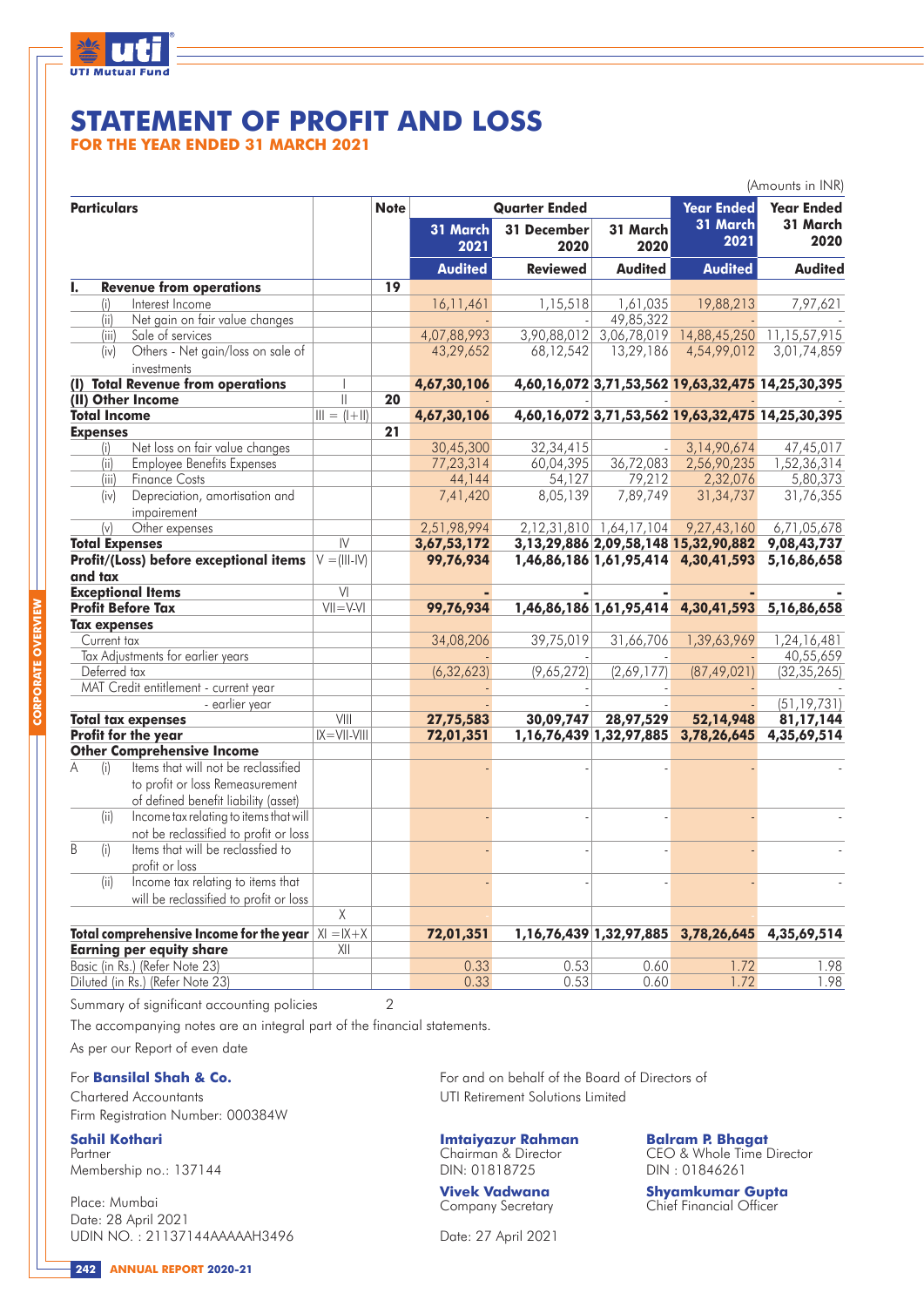### **CASH FLOW STATEMENT**

**FOR THE YEAR ENDED 31 MARCH 2021**

|                                                                              |                                                        | (Amounts in INR)                                       |
|------------------------------------------------------------------------------|--------------------------------------------------------|--------------------------------------------------------|
|                                                                              | <b>Year Ended</b><br><b>31 March 2021</b><br>(Audited) | <b>Year Ended</b><br><b>31 March 2020</b><br>(Audited) |
| <b>INDIRECT METHOD CASH FLOW FROM OPERATING ACTIVITIES</b>                   |                                                        |                                                        |
| <b>Net profit &amp; Loss Before Taxation</b>                                 | 4,30,41,593                                            | 5,16,86,658                                            |
| <b>Adjustment for</b>                                                        |                                                        |                                                        |
| Depreciation and amortization expense                                        | 31, 34, 737                                            | 31,76,355                                              |
| Interest income                                                              | (19, 88, 213)                                          | (7, 97, 621)                                           |
| <b>Finance Costs</b>                                                         | 2,32,076                                               | 5,80,373                                               |
| Expenses on the employee stock option scheme                                 | 44,33,481                                              |                                                        |
| (Profit) / Loss on sale of investment                                        | (4, 54, 99, 012)                                       | (3,01,74,859)                                          |
| (Profit) / Loss on fair value changes                                        | 3,14,90,674                                            | 47,45,017                                              |
| <b>Operating Profit Before Working Capital Changes</b>                       | 3,48,45,336                                            | 2,92,15,923                                            |
| Adjustment for changes in working capital                                    |                                                        |                                                        |
| (Increase)/ Decrease in Other non financial assets                           | (7,86,206)                                             |                                                        |
| (Increase)/ Decrease in financial assets trade receivable                    | (1, 19, 39, 581)                                       | (89, 33, 360)                                          |
| Increase/ (Decrease) in financials liabilities                               | 39,78,510                                              | 1,25,202                                               |
| Increase/ (Decrease) in Other Non financial liabilties                       | 12,03,602                                              | 16,40,340                                              |
| Increase/ (Decrease) in Non financial liabilties - Provisions                | 3,79,293                                               | (3, 23, 130)                                           |
|                                                                              | (71, 64, 382)                                          | (74, 90, 948)                                          |
| <b>Cash Generated from Operations</b>                                        | 2,76,80,954                                            | 2,17,24,975                                            |
| Add/(Less) : Income Tax Paid                                                 | 1,21,20,655                                            | 90,81,277                                              |
| <b>NET CASH FLOW FROM OPERATING ACTIVITIES</b>                               | 1,55,60,299                                            | 1,26,43,698                                            |
| <b>CASH FLOW FROM INVESTING ACTIVITIES</b>                                   |                                                        |                                                        |
| (Purchase) / Sale of Property, plant and equipments/ Other Intangible assets | (47, 71, 358)                                          |                                                        |
| (Purchase) / Sale of Right of use assets                                     |                                                        | (51, 64, 407)                                          |
| Investment made during the Year                                              | (54, 87, 83, 299)                                      | (51, 23, 28, 343)                                      |
| Investment sold during the Year                                              | 53,77,97,514                                           | 50,44,66,125                                           |
| Interest income Received during the Year                                     | 1,96,196                                               | 4,02,278                                               |
| Net cash generated from Investing Activities                                 | (1, 55, 60, 947)                                       | (1, 26, 24, 347)                                       |
| <b>CASH FLOW FROM FINANCING ACTIVITIES</b>                                   |                                                        |                                                        |
| Interest paid                                                                |                                                        |                                                        |
| Net cash generated from Financing Activities                                 |                                                        |                                                        |
| Net Increase/ (Decrease) in Cash and cash equivalent                         | (648)                                                  | 19,351                                                 |
| Opening Cash and cash equivalents                                            | 23,328                                                 | 3,977                                                  |
| <b>Closing Cash and cash equivalents</b>                                     | 22,680                                                 | 23,328                                                 |
| <b>Components of Cash and cash equivalent</b>                                |                                                        |                                                        |
| <b>Cash and cash equivalents</b>                                             |                                                        |                                                        |
| Balances with banks:                                                         |                                                        |                                                        |
| On current accounts                                                          | 22,680                                                 | 23,328                                                 |
| Cash on hand                                                                 |                                                        |                                                        |
| <b>Other bank balances</b>                                                   |                                                        |                                                        |
| Deposits with original maturity for more than 12 months                      |                                                        |                                                        |
|                                                                              | 22,680                                                 | 23,328                                                 |

Notes: Cash flow statment has been prepared under indirect method as set out in the Indian Accounting Standard 7 "Cash Flow Statements".

As per our Report of even date

For **Bansilal Shah & Co.**

Chartered Accountants Firm Registration Number: 000384W

Membership no.: 137144

Place: Mumbai Date: 28 April 2021 UDIN NO. : 21137144AAAAAH3496 For and on behalf of the Board of Directors of UTI Retirement Solutions Limited

**Sahil Kothari Imtaiyazur Rahman Balram P. Bhagat**  Chairman & Director<br>
DIN: 01818725 DIN: 01846261

## **Vivek Vadwana Shyamkumar Gupta**

Date: 27 April 2021

 $\mathcal{L}$  INID)

**UTI RETIREMENT SOLUTIONS LIMITED 243**

Chief Financial Officer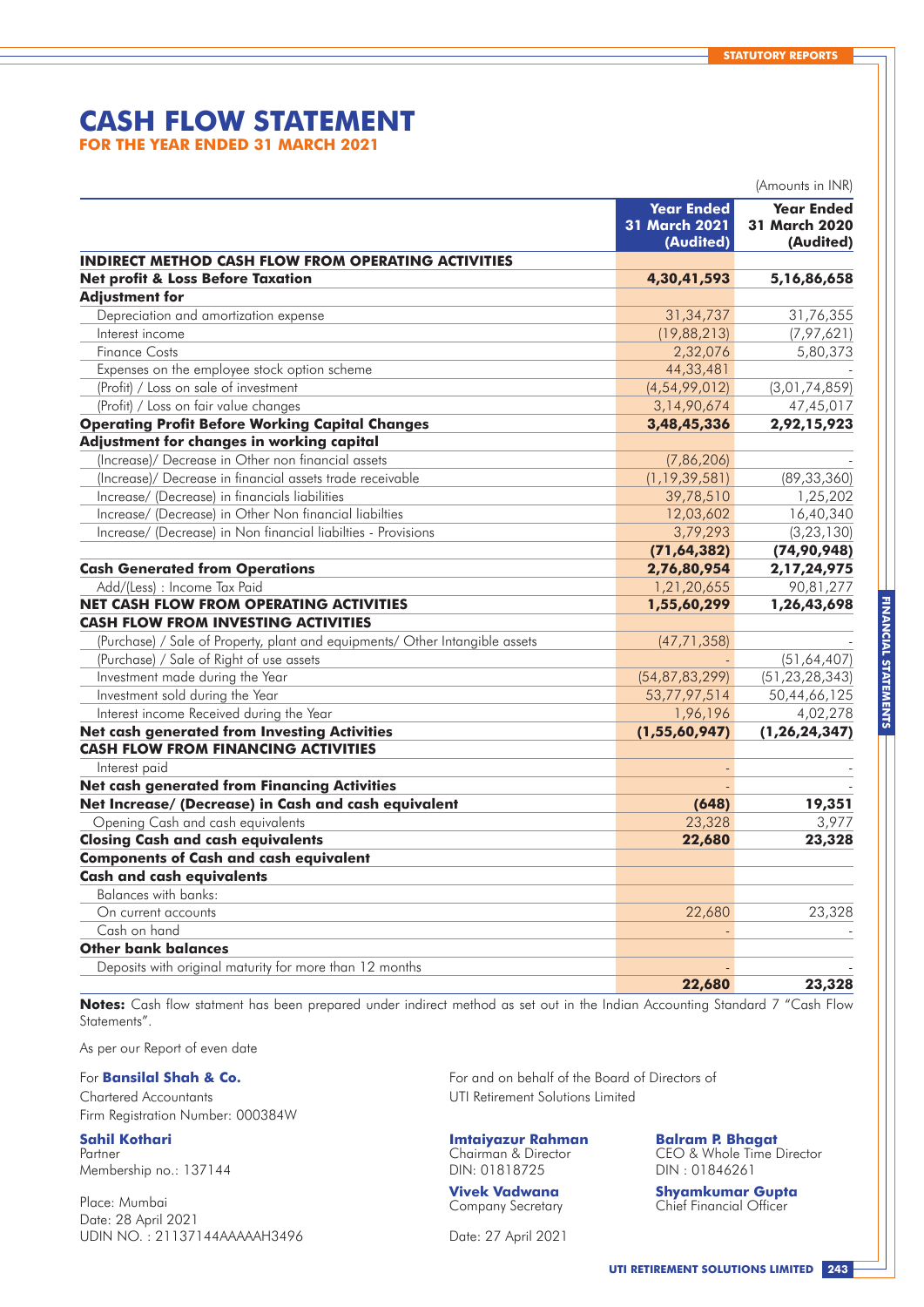

## **STATEMENT OF CHANGES IN EQUITY**

| $\mathcal{L}^{\text{max}}_{\text{max}}$ and $\mathcal{L}^{\text{max}}_{\text{max}}$ and $\mathcal{L}^{\text{max}}_{\text{max}}$ |
|---------------------------------------------------------------------------------------------------------------------------------|
|                                                                                                                                 |
|                                                                                                                                 |
| ľ<br>ı                                                                                                                          |
| I<br>Ī<br>ī                                                                                                                     |
| I<br><b>CONTRACTOR</b>                                                                                                          |
| í                                                                                                                               |
|                                                                                                                                 |
| Ξ<br><b>CONTRACTOR</b><br>ľ                                                                                                     |
| i                                                                                                                               |
| <b>Contract Contract Contract Contract Contract Contract Contract Contract Contract Contract Contract Contract Co</b>           |
| i                                                                                                                               |
| I                                                                                                                               |
| l<br>l                                                                                                                          |
| י<br>ć                                                                                                                          |
|                                                                                                                                 |

|                 | $\parallel$ the reporting period $\parallel$ share capital during $\parallel$ the reporting period $\parallel$ capital during 1st April, $\parallel$ the reporting period $\parallel$ | FY 2019-20 | March 2019 | of the reporting period share capital during<br>FY 2018-1 | i.e. 31st March, 2018   |
|-----------------|---------------------------------------------------------------------------------------------------------------------------------------------------------------------------------------|------------|------------|-----------------------------------------------------------|-------------------------|
|                 | Balance at the end of   Changes in equity   Balance at the end of Changes in equity share   Balance at the end of                                                                     |            |            | Changes in equity                                         | Balance at the begining |
| Amounts in INR) |                                                                                                                                                                                       |            |            |                                                           |                         |

**CORPORATE OVERVIEW**

CORPORATE OVERVIEW

# **B. OTHER EQUITY B. OTHER EQUITY**

| Particulars                  | Balance at   Changes in<br>the beginning accounting<br>Reporting<br>period<br>(01 April<br>of the<br>2019) | policy or<br>prior<br>period<br>errors | puinuipac<br>reporting<br><b>Restated</b><br>balance<br>of the<br>period<br>at the | Profit for Addition<br>the year | the year<br><b>During</b> | income for<br>the year<br>compre-<br>hensive<br><b>Other</b> | Dividend Transfer | earnings<br>$\frac{1}{2}$ | retained the Reporting<br>at the end of<br>(31 March<br><b>Balance</b><br>period<br>2020) | (Amounts in INR)<br>Figures at the<br>beginning of<br>the previous<br>Reporting<br>(01 April<br>period<br>2018) |
|------------------------------|------------------------------------------------------------------------------------------------------------|----------------------------------------|------------------------------------------------------------------------------------|---------------------------------|---------------------------|--------------------------------------------------------------|-------------------|---------------------------|-------------------------------------------------------------------------------------------|-----------------------------------------------------------------------------------------------------------------|
|                              |                                                                                                            |                                        | $3 = (1 + 2)$                                                                      |                                 |                           |                                                              | 5                 | $\overline{\circ}$        | $7 = (3+4.5.6)$                                                                           | œ                                                                                                               |
| Reserves and Surplus         |                                                                                                            |                                        |                                                                                    |                                 |                           |                                                              |                   |                           |                                                                                           |                                                                                                                 |
| General Reserve              |                                                                                                            |                                        |                                                                                    |                                 |                           |                                                              |                   |                           |                                                                                           |                                                                                                                 |
| ii) Security Premium Reserve |                                                                                                            |                                        |                                                                                    |                                 |                           |                                                              |                   |                           |                                                                                           |                                                                                                                 |
| (iii) Retained Earnings      | 13,53,37,328                                                                                               |                                        |                                                                                    | $3,53,37,328$ 4,35,69,514       |                           |                                                              |                   |                           |                                                                                           | $17,89,06,842$ $10,92,37,925$                                                                                   |
| Total                        | 13,53,37,328                                                                                               |                                        | $13,53,37,328 \mid 4,35,69,514$                                                    |                                 |                           |                                                              |                   |                           | 17,89,06,842 10,92,37,925                                                                 |                                                                                                                 |

| Particulars                             | the beginning<br>Balance at<br>Reporting<br>(01 April<br>period<br>of the<br>2020) | policy or<br>Changes<br>account-<br>period<br>errors<br>ing<br>prior<br>£ | he reporting<br>ho pninnipec<br><b>Restated</b><br>balance<br>period<br>at the | Profit for<br>the year | <b>Addition</b><br>the year<br>During | income for<br>the year<br>compre-<br>hensive<br><b>Other</b> |   | Dividend Transfer<br>earnings<br>o | retained the Reporting the previous<br><b>Balance</b><br>(31 March<br><b>Period</b><br>2021) | Figures at the<br>at the end of beginning of<br>Reporting<br>(01 April<br>period<br>2019) |
|-----------------------------------------|------------------------------------------------------------------------------------|---------------------------------------------------------------------------|--------------------------------------------------------------------------------|------------------------|---------------------------------------|--------------------------------------------------------------|---|------------------------------------|----------------------------------------------------------------------------------------------|-------------------------------------------------------------------------------------------|
|                                         |                                                                                    | $\scriptstyle\sim$                                                        | $3 = (1 + 2)$                                                                  |                        |                                       |                                                              | 5 |                                    | $6 \quad 7 = (3+4.5.6)$                                                                      | ∞                                                                                         |
| Reserves and Surplus                    |                                                                                    |                                                                           |                                                                                |                        |                                       |                                                              |   |                                    |                                                                                              |                                                                                           |
| [i] General Reserve                     |                                                                                    |                                                                           |                                                                                |                        |                                       |                                                              |   |                                    |                                                                                              |                                                                                           |
| ii) Security Premium Reserve            |                                                                                    |                                                                           |                                                                                |                        |                                       |                                                              |   |                                    |                                                                                              |                                                                                           |
| iii)Share option outstanding<br>account |                                                                                    |                                                                           |                                                                                |                        | 44,33,481                             |                                                              |   |                                    | 44,33,481                                                                                    |                                                                                           |
| (iv) Retained Earnings                  | 17,89,06,842                                                                       |                                                                           | 17,89,06,842 3,78,26,645                                                       |                        |                                       |                                                              |   |                                    |                                                                                              | 21,67,33,487 13,53,37,328                                                                 |
| <b>Total</b>                            | 17,89,06,842                                                                       |                                                                           | 7,89,06,842 3,78,26,645 44,33,481                                              |                        |                                       |                                                              |   |                                    |                                                                                              | $-22,11,66,968$ 13,53,37,328                                                              |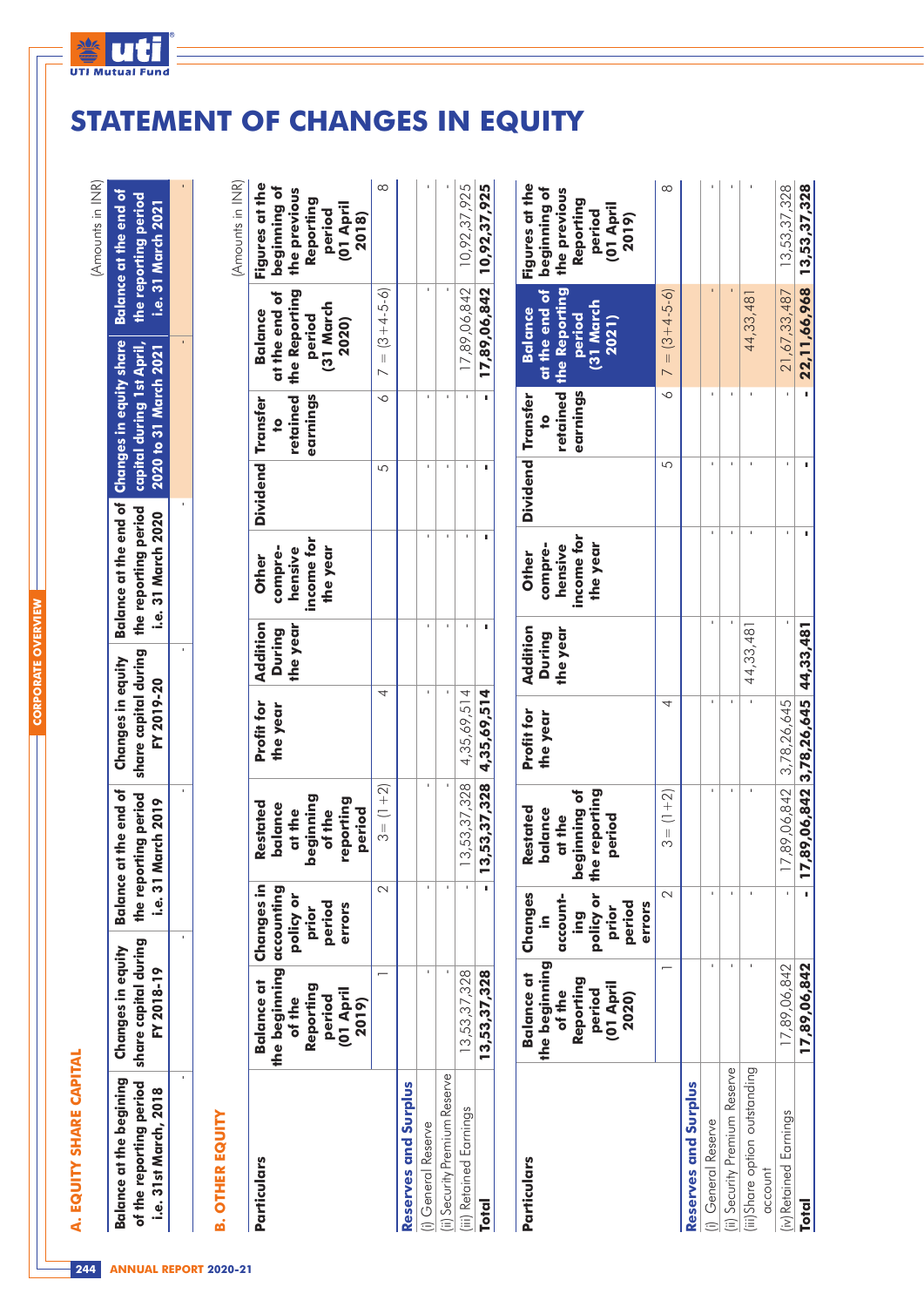### **NOTES TO ACCOUNTS ANNEXED TO AND FORMING PART OF THE FINANCIAL STATEMENTS**

#### **FOR THE YEAR ENDED 31 MARCH, 2021**

#### **1. CORPORATE INFORMATION**

UTI Retirement Solutions Ltd. ("the Company") is a wholly owned subsidiary of UTI Asset Management Co. Ltd. incorporated on 14 December 2007 under Companies Act, 1956.

UTI Asset Management Company Ltd. (UTI AMC Ltd.) was appointed by Pension Fund Regulatory & Development Authority (PFRDA) as sponsor of Pension Fund in 2007 for managing pension assets of Government Employees. Accordingly, UTI AMC Ltd. as per the terms and conditions of the Request for Proposal (RFP), incorporated 'UTI Retirement Solutions Limited' (UTI RSL) on 14 December 2007 exclusively for undertaking Pension Fund Management activity under National Pension System (NPS). Later in 2009, UTI AMC Ltd. was also appointed as sponsor of Pension Fund for managing private sector pension assets under NPS. As on 31 March 2021 UTI RSL manages 13 schemes (2 Schemes under Govt. Sector and 10 Schemes under Private Sector and Atal Pension Yojana).

The registered office of the Company is located at UTI Tower, GN Block, Bandra Kurla Complex, Bandra (East), Mumbai 400051.

#### **2. SIGNIFICANT ACCOUNTING POLICIES**

#### **2.1 Preparation & Presentation of Financial Statements:**

#### **(A) STATEMENT OF COMPLIANCE**

The Company's Financial Statements have been prepared in accordance with the provision of the Companies Act, 2013 and the Indian Accounting Standards (hereinafter referred to as the "Ind AS") as notified by Ministry of Corporate Affairs pursuant to section 133 of the Companies Act, 2013 read with rule 3 of the Companies (India Accounting Standards) Rules, 2015 and Companies (India Accounting Standards) Amendment Rules 2016. In addition, the guidance notes/announcements issued by the Institute of Chartered Accountants of India (ICAI) are also applied except where compliance with other statutory promulgations requires a different treatment. The Financials for the year ended 31 March 2019 of the Companyare the first financial statements prepared in compliance with Ind AS.

#### **(B) BASIS OF ACCOUNTING**

The Company maintains accounts on accrual basis following the historical cost convention, except for certain financial instruments that are measured at fair value in accordance with Ind AS. The carrying value of all the items of property, plant and equipment and investment property as on date of transition is considered as the deemed cost.

All assets and liabilities for which fair value is measured or disclosed in the financial statements are categorized within the fair value hierarchy, described as follows, based on the degree to which the inputs to the fair value measurements are observable and the significance of the inputs to the fair value measurement in its entirety:

- Level 1 Quoted (unadjusted) market prices in  $\bullet$ active markets for identical assets or liabilities
- Level 2 Inputs are inputs, other than quoted prices included in level 1, that are observable for the asset or liability, either directly or indirectly
- Level 3 inputs are unobservable inputs for the valuation of assets/liabilities.

#### **(C) PRESENTATION OF FINANCIAL STATEMENTS**

The Balance Sheet and the Statement of Profit and Loss are prepared and presented in the format prescribed in the Schedule III to the Companies Act, 2013 ("the Act"). The statement of cash flows has been prepared and presented as per the requirements of Ind AS 7 "Statement of Cash flows". The disclosure requirements with respect to items in the Balance Sheet and Statement of Profit and Loss, as prescribed in the Schedule III to the Act, are presented by way of notes forming part of the financial statements.

The Financial Statements are presented in Indian Rupees, rounded off to nearest rupee.

#### **2.2 Use of Estimates & Judgments: A. KEY SOURCES OF ESTIMATION:**

The preparation of financial statements require the management of the Company to make estimation and assumptions that effect the reported balances of assets and liabilities and disclosures relating to the contingent liabilities as at the date of the financial statements and reported amounts of income and expenses during the year. Examples of such estimates include provision for loans & advances, provision for accrued benefits to employees, provision for income tax, provision for write back of diminution in the value of investment and the useful life of Property, Plant and Equipments. The estimates and assumptions used in the accompanying financial statements are based upon management's evaluation of the relevant facts and circumstances as of the date of financial statements. Actual results may differ from those estimates. Any revision to accounting estimate is recognized prospectively in the current and future periods.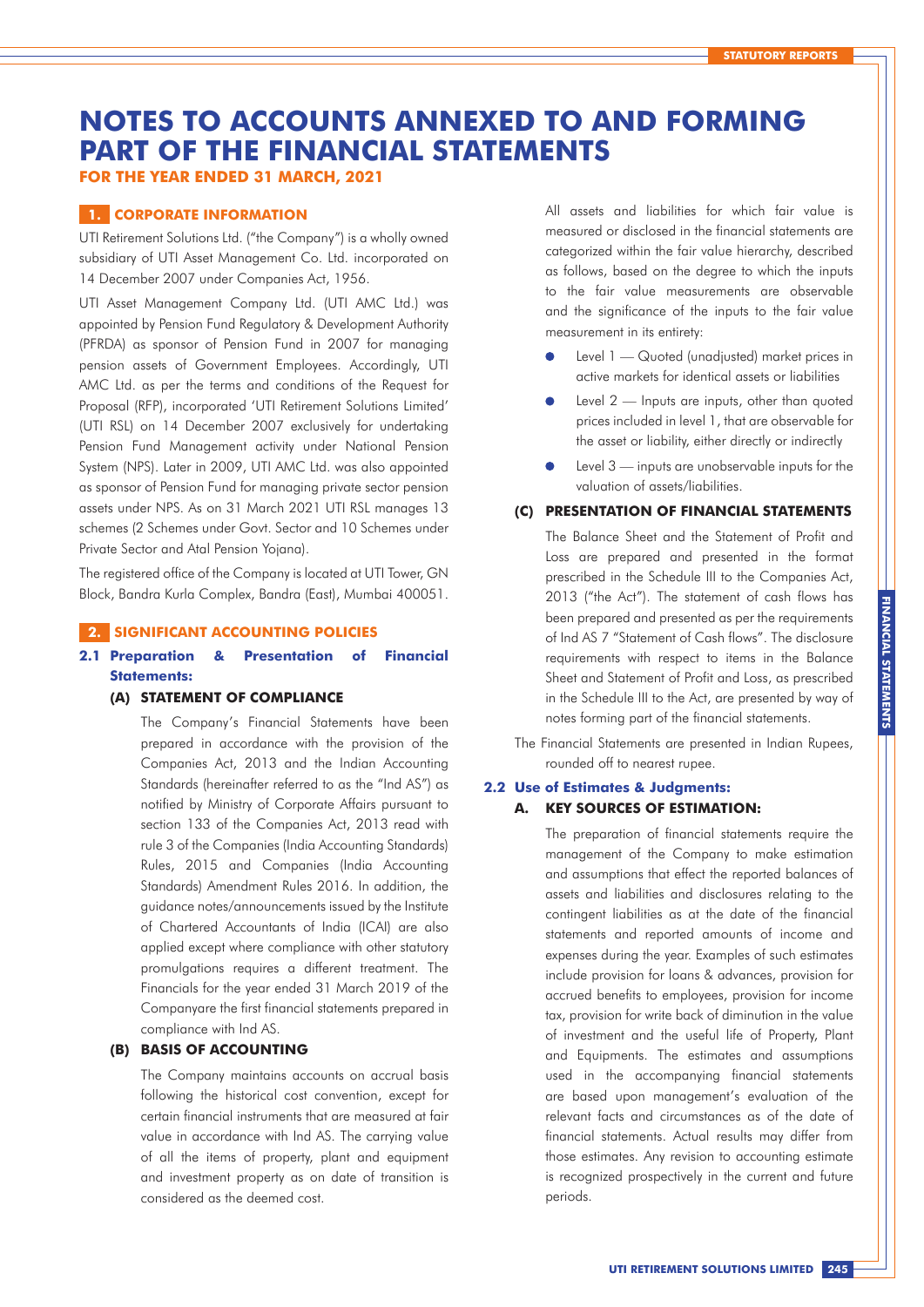

Key source of judgments, assumptions and estimation uncertainty in the preparation of the Financial Statements which may cause a material adjustment to the carrying amounts of assets and liabilities within the next financial year, are in respect of useful lives of property, plant and equipment, Intangible assets, allowance for doubtful debts/advances, future obligations in respect of retirement benefit plans, impairment, provision for income tax, measurement of deferred tax assets and contingent assets and liabilities , fair value measurement etc.

#### **B ADOPTION OF NEW ACCOUNTING STANDARD ON LEASES – IND AS 116**

#### **1. Leases**

The Company has applied Ind AS 116 using the modified retrospective approach and therefore the comparative information has not been restated and continues to be reported under Ind AS 17. Lease liabilities and right of use of assets were both recorded at the present value of future lease payments, thus no impact was recorded on the opening retained earnings.

#### **A. Significant accounting policy**

Policy applicable from 01 April 2019

At inception of a contract, the Companyassesses whether a contract is, or contains, a lease. A contract is, or contains, a lease if the contract conveys the right to control the use of an identified asset for a period of time in exchange for consideration. To assess whether a contract conveys the right to control the use of an identified asset, the Companyassesses whether:

- the contract involves the use of an identified asset – this may be specified explicitly or implicitly and should be physically distinct or represent substantially all of the capacity of a physically distinct asset. If the supplier has a substantive substitution right, then the asset is not identified; - the Companyhas the right to obtain substantially all of the economic benefits from use of the asset throughout the period of use; and
- the Companyhas the right to direct the use of the asset. The Companyhas this right when it has the decision-making rights that are most relevant to changing how and for what purpose the asset is used. In rare cases where the decision

about how and for what purpose the asset is used is predetermined, the Companyhas the right to direct the use of the asset if either:

- the Companyhas the right to operate the asset; or
- the Companydesianed the asset in a way that predetermines how and for what purpose it will be used.

This policy is applied to contracts entered into, or changed, on or after 1 April 2019. At inception or on reassessment of a contract that contains a lease component, the Companyallocates the consideration in the contract to each lease component on the basis of their relative standalone prices.

i. As a lessee

The Companyrecognises a right-of-use asset and a lease liability at the lease commencement date. The right-of-use asset is initially measured at cost, which comprises the initial amount of the lease liability adjusted for any lease payments made at or before the commencement date.

The right-of-use asset is subsequently depreciated using the straight-line method from the commencement date to the earlier of the end of the useful life of the right-ofuse asset or the end of the lease term. The estimated useful lives of right-of-use assets are determined on the same basis as those of property and equipment. In addition, the right-of-use asset is periodically reduced by impairment losses, if any, and adjusted for certain remeasurements of the lease liability.

The lease liability is initially measured at the present value of the lease payments that are not paid at the commencement date, discounted using the interest rate implicit in the lease or, if that rate cannot be readily determined, the Company's incremental borrowing rate. The Company uses its incremental borrowing rate as the discount rate viz. 8.50%.

Lease payments included in the measurement of the lease liability comprise the fixed payments, including in-substance fixed payments;

The lease liability is measured at amortised cost using the effective interest method.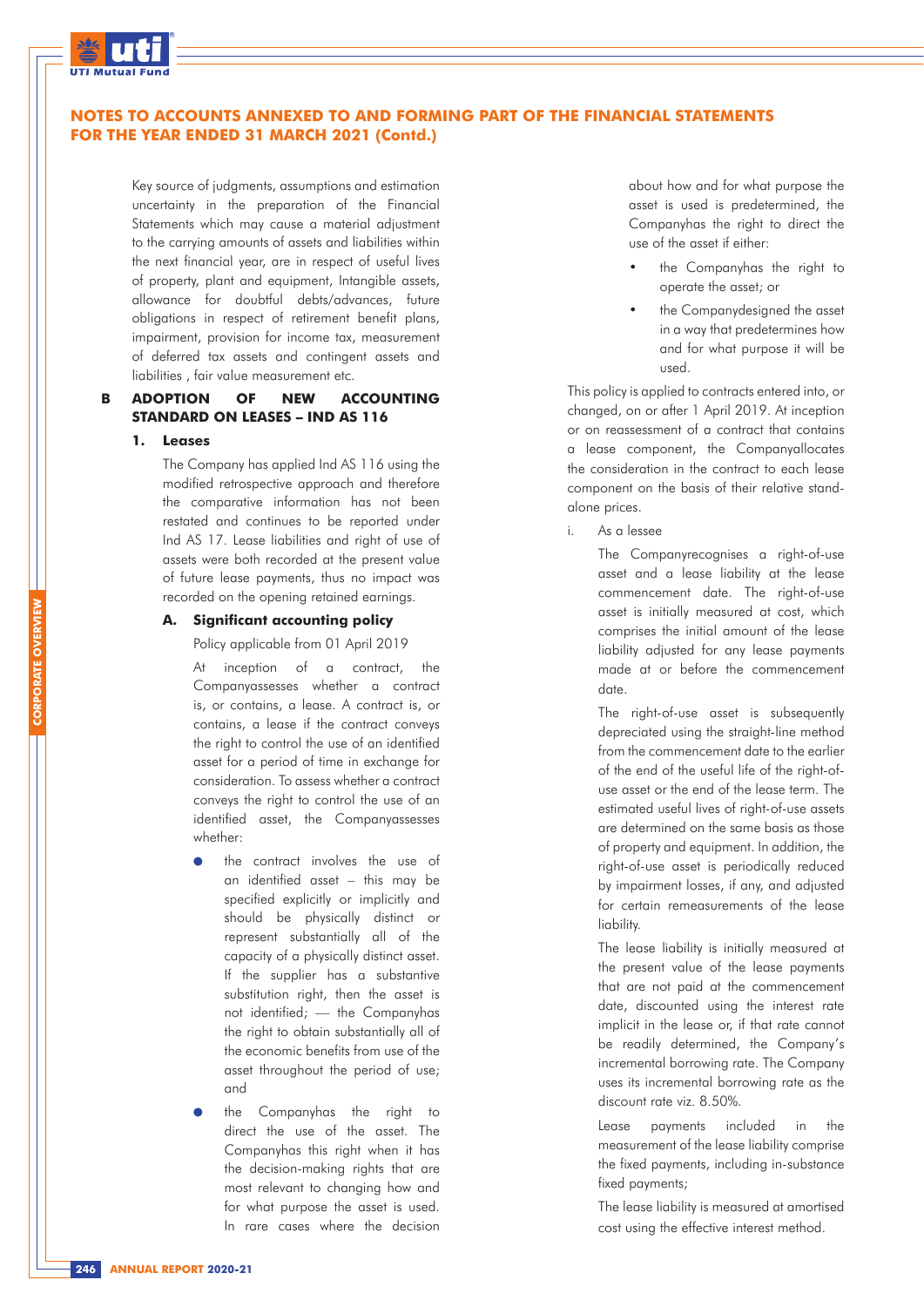#### **Short-term leases and leases of lowvalue assets**

The Company has elected not to recognise right-of-use assets and lease liabilities for shortterm leases of DG Set that have a lease term of 12 months or less and leases of low-value assets, including IT equipments.

Accordingly, the Company has adopted Ind AS 116 - Leases and applied it to all lease contracts existing on 01 April 2019 using the modified retrospective method II. Consequently, the cumulative adjustment has been taken on the date of initial application i.e. 01 April 2019. Based on the same and as permitted under the specific transitional provisions in the standard, the Company is not required to restate the comparative figures. On transition, due to the adoption of the new Ind AS, it resulted in recognition of Right-of-Use asset (ROU) of INR 51,64,407 and a lease liability of INR 51,64,407. Since the Company has adopted modified approach II, there is no impact arises in the opening retained earnings. The effect of this adoption is not material to the profit for the period and earnings per share.

#### **Under Ind AS 17**

In the comparative period, as a lessee the Company classified leases that transfer substantially all of the risks and rewards of ownership as finance leases. When this was the case, the leased assets were measured initially at an amount equal to the lower of their fair value and the present value of the minimum lease payments. Minimum lease payments were the payments over the lease term that the lessee was required to make, excluding any contingent rent. Subsequently, the assets were accounted for in accordance with the accounting policy applicable to that asset.

Assets held under other leases were classified as operating leases and were not recognised in the Company's statement of financial position. Payments made under operating leases were recognised in profit or loss on a straight-line basis over the term of the lease. Lease incentives received were recognised as an integral part of the total lease expense, over the term of the lease.

#### **2.3 Revenue Recognition:**

Management fees are accounted for on accrual basis in accordance with the Investment Management Agreement with the NPS Trust (National Pension System Trust).

Dividend income is recognised when the company's right to receive dividend is established by the reporting date.

Interest income are accounted on accrual basis.

#### **2.4 Property, plant and equipment:**

Property, plant and equipment are stated at cost of acquisition less accumulated depreciation, and impairment losses, if any. The cost of acquisition is inclusive of duties, freight and other incidental expenses related to acquisition and installation of the assets. Subsequent expenditure related to an item of Property, Plant and Equipment is added to its book value, only if it increases the future benefits from existing asset beyond its previously assessed standard of performance. Capital work in progress is stated at cost.

The present value of the expected cost for the decommissioning of an asset after its use is included in the cost of the respective asset if the recognition criteria for a provision are met.

Gains or losses arising from disposal of Property, Plant and Equipments are measured as the differences between the net disposal proceeds and carrying amount of asset and are recognized in the Statement of Profit and Loss when the asset is disposed.

The Company has elected to adopt the written down values of Plant, Property & Equipments as their fair value as permitted by IND AS.

The Company provides depreciation on Property, plant & equipment in the manner prescribed in schedule II to Companies Act, 2013 on straight line method (SLM) on pro-rata basis, based on prescribed useful life of assets which are as under:

| <b>Description of</b> | <b>Useful Lives in years</b>                |                                    |
|-----------------------|---------------------------------------------|------------------------------------|
| <b>Assets</b>         | As per the<br><b>Companies</b><br>Act, 2013 | As per<br>management's<br>estimate |
| Building*             | 60                                          | $20 - 40$                          |
| Server & Network      | 6                                           | 6                                  |
| Computer & Laptop     | 3                                           | 3                                  |
| Office Equipment      | 5                                           | 5                                  |
| Furniture             | 10                                          | 10                                 |
| Vehicle **            | 8                                           | 6                                  |

\*\* Management believes that the useful life of asset reflect the year over which it is expected to be used.

\*

Assets costing individually INR 5000 or less are depreciated at the rate of 100% on pro-rata basis.

Considering the materiality aspect, residual value 5 % of the cost has been taken only for buildings.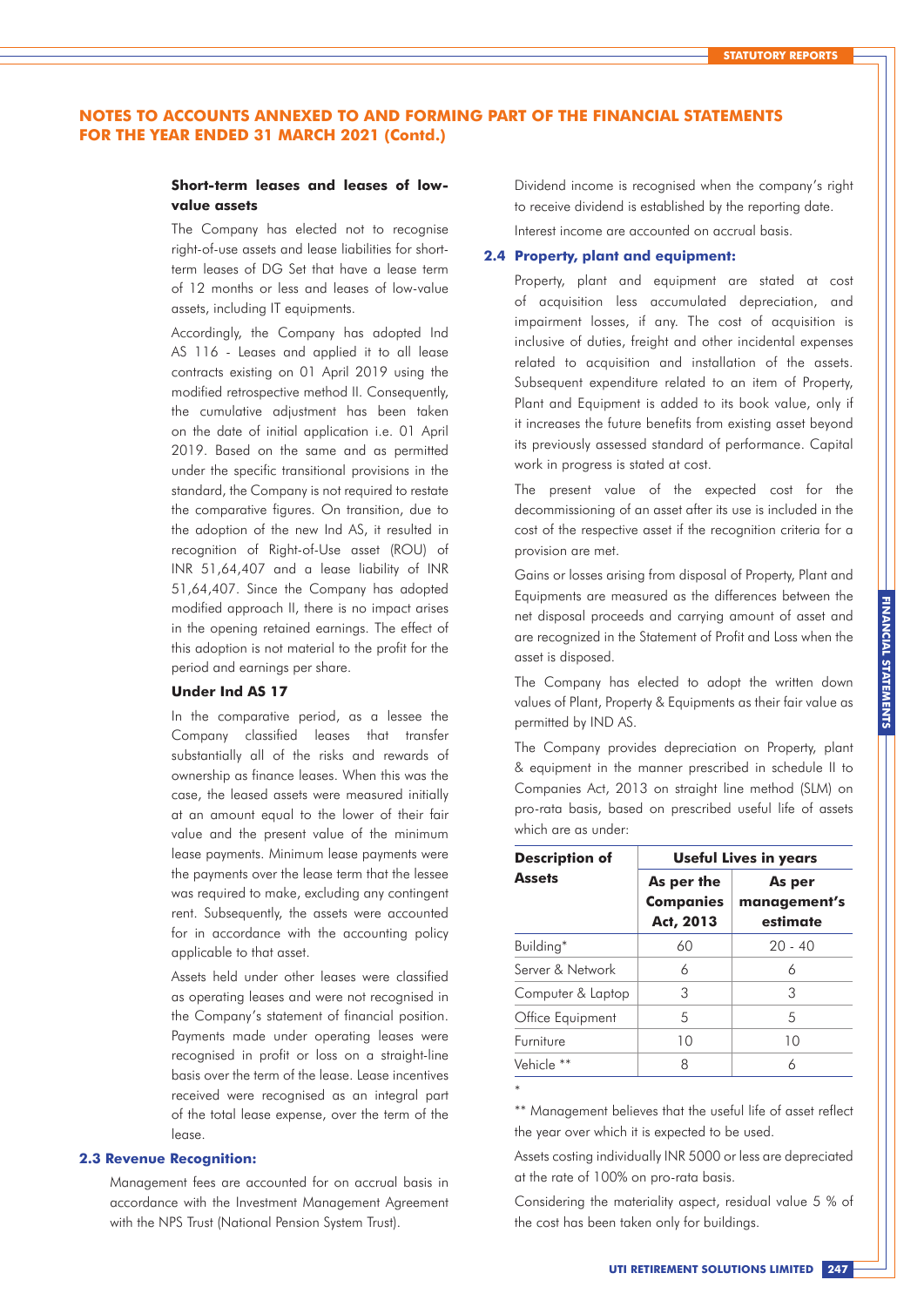

#### **2.5 Intangible Assets:**

Intangible assets acquired separately are measured on initial recognition at cost. Such cost includes purchase price, borrowing cost, and cost directly attributable to brining the asset to its working condition for the intended use. Thereafter intangible assets are carried at cost less any accumulated amortisation and accumulated impairment losses.

Softwares are amortised over a period of 3 years on straight line method (SLM) on pro-rata basis.

Gains or losses arising from derecognition of an intangible asset are measured as the difference between the net disposal value and the carrying amount of the asset and are recognised in the Statement of Profit & Loss.

#### **2.6 Investments and Other Financial Assets:**

#### **1. INITIAL RECOGNITION AND MEASUREMENT**

Financial assets, with the exception of loans, are initially recognised on the trade date, i.e., the date that the Company becomes a party to the contractual provisions of the instrument. Loans are recognised when funds are transferred to the customers' account. Transaction costs that are directly attributable to the acquisition or issue of financial assets and financial liabilities, which are not at fair value through profit or loss, are adjusted to the fair value on initial recognition. Purchase and sale of financial assets are recognized using trade date accounting.

Accordingly, initial recognition of Investments in Mutual Funds shall be recognized at fair value.

The financial assets and financial liabilities are offset and presented on net basis in the Balance Sheet when there is a current legally enforceable right to set-off the recognised amounts and it is intended to either settle on net basis or to realise the asset and settle the liability simultaneously.

#### **2. SUBSEQUENT RECOGNITION AND MEASUREMENT**

The Company classifies all of its financial assets based on the business model for managing the assets and the asset's contractual terms, measured at either:

- a) Amortised cost
- b) FVOCI (Fair value through other comprehensive income).
- c) FVTPL (Fair value through profit and loss). As per Ind AS 109, Financial Assets have to be measured as follows:

#### **a) Financial assets carried at amortised cost (AC)**

Financial assets that are held within a business model whose objective is to hold financial assets in order to collect contractual cash flows that are solely payments of principal and interest, are subsequently measured at amortized cost using the effective interest rate ('EIR') method less impairment, if any. The amortisation of EIR and loss arising from impairment, if any is recognized in the Statement of Profit and Loss.

#### **b) Financial assets at fair value through other comprehensive income (FVTOCI)**

Financial assets that are held within a business model whose objective is achieved by both, selling financial assets and collecting contractual cash flows that are solely payments of principal and interest, are subsequently measured at fair value through other comprehensive income. Fair value movements are recognized in the other comprehensive income (OCI). Interest income measured using the EIR method and impairment losses, if any are recognised in the Statement of Profit and Loss.

#### **c) Financial assets at fair value through profit or loss (FVTPL)**

Investments in equity instruments are classified as at FVTPL, unless the Company irrevocably elects on initial recognition to present subsequent changes in FVOCI for equity instruments which are not held for trading. Debt instruments that do not meet the amortized cost or FVOCI criteria are measured at FVTPL. In addition, debt instruments that meet the amortized cost or FVOCI criteria but are designated as at FVTPL are measured at FVTPL. A debt instrument that meets the amortized cost or FVTOCI criteria may be designated as at FVTPL upon initial recognition if such designation eliminates or significantly reduces a measurement or recognition inconsistency that would arise from measuring assets or liabilities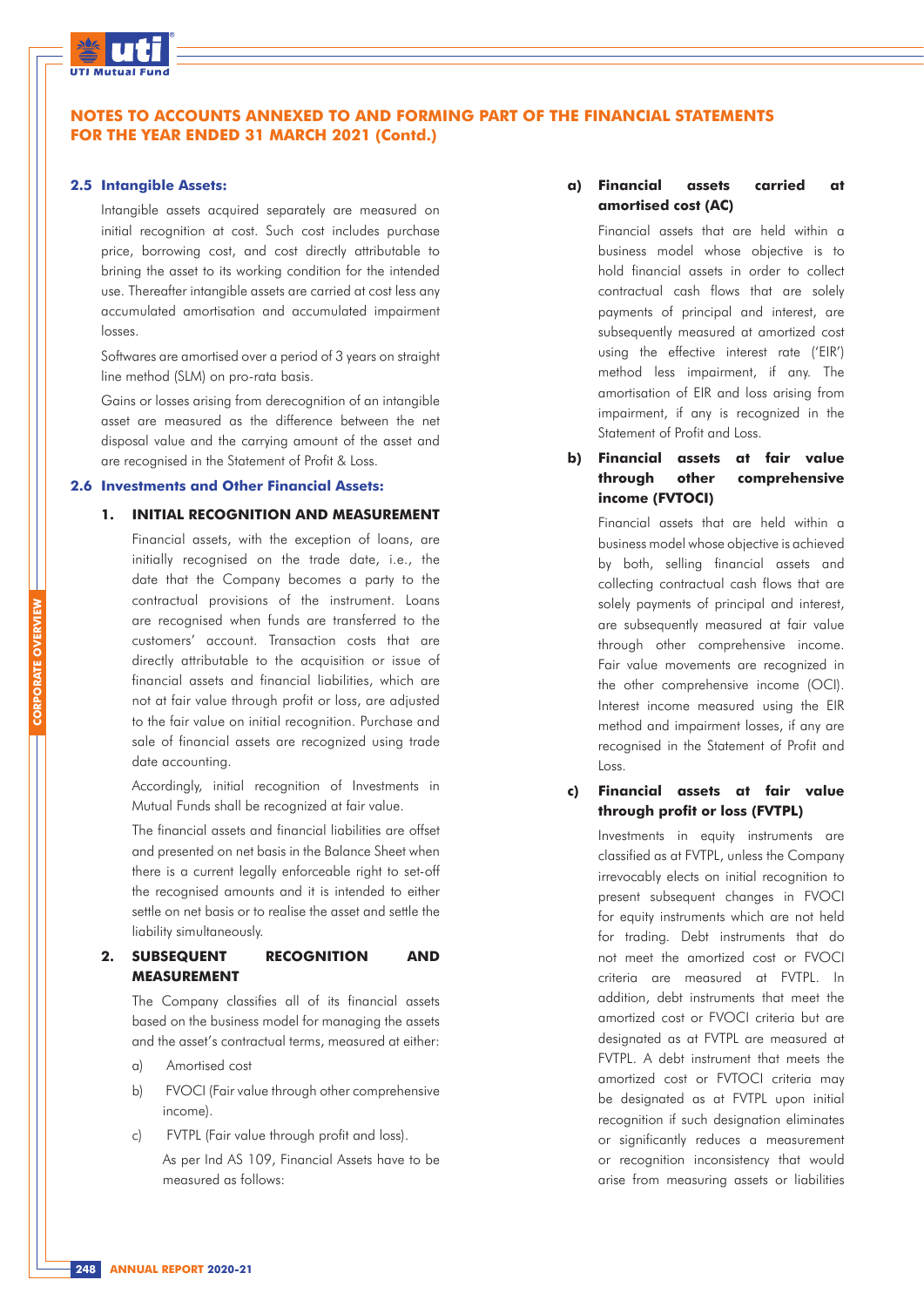or recognizing the gains and losses on them on different bases. Financial assets at FVTPL are measured at fair value at the end of each reporting period, with any gains or losses arising on re-measurement recognized in profit or loss. The net gain or loss recognized in profit or loss is included in the "Other income" line item. The transaction cost directly attributable to the acquisition of financial asset at fair value through profit and loss is immediately recognized to profit and loss.

Accordingly, investments in Mutual Funds will be measured at fair value through profit & loss.

#### **3. DE-RECOGNITION**

The Company has transferred its rights to receive cash flows from the asset or the Company has transferred substantially all the risks and rewards of the asset, or the Company has neither transferred nor retained substantially all the risks and rewards of the asset, but has transferred control of the asset. On de-recognition of a financial asset in its entirety, the difference between the carrying amount measured at the date of de-recognition and the consideration received is recognised in profit or loss.

#### **4. IMPAIRMENT**

In accordance with Ind AS at each reporting date, the Company assesses whether financial assets carried in the books are credit-impaired. Financial assets are said to be credit impaired, when one or more events that have a detrimental impact on the estimated future cash flows of the financial assets have occurred.

This process also includes, whether there is any indication that those assets were impaired. If any such indication exists, the recoverable amount of the asset is estimated in order to determine the extent of impairment loss. Recoverable amount is determined:

- (i) in the case of an individual asset, at the higher of the net selling price and the value in use; and
- (ii) in the case of a cash generating unit (Company of assets that generates identified, independent cash flows), at the higher of the cash generating unit's net selling price and the value in use.

In assessing value in use, the estimated future cash flows expected from the continuing use of the asset and from its disposal are discounted to their present value using a pre-tax discount rate that reflects the current market assessments of time value of money and the risks specific to the asset. The reduction is

treated as an impairment loss and is recognized in the Statement of Profit and Loss.

#### **5. TREATMENT OF INVESTMENTS WHICH ARE TO BE CARRIED AT FAIR VALUE**

The difference between the cost and fair value of investments as at 31.03.2016 is adjusted in Other Equity as on 01.04.2016. Any change in fair value of investments thereafter is transferred to Statement of Profit & Loss, thereby not affecting the reserves.

Also, any profit or loss on sale of investments is transferred to P&L except to the extent it was transferred to P&L for presentation at fair value.

#### **2.7 Financial Liabilities:**

#### **1. INITIAL RECOGNITION AND MEASUREMENT**

As per Ind AS 32, a financial liability is any liability that is a contractual obligation to deliver cash or another financial asset to another entity, or to exchange financial assets & liabilities with another entity under conditions that are potentially unfavourable to the entity.

A financial guarantee contract is a contract that requires the issuer to make specified payments to reimburse the holder for a loss it incurs because a specified debtor fails to make payments when due in accordance with the terms of a debt instrument.

All financial liabilities are recognised initially at fair value.

#### **2. SUBSEQUENT RECOGNITION AND MEASUREMENT**

Financial liabilities are carried at amortized cost using the effective interest method. For trade and other payables maturing within one year from the balance sheet date, the carrying amounts approximate fair value due to the short maturity of these instruments.

Financial guarantee contracts, if not designated as at FVTPL, are subsequently measured at the amount of impairment loss allowance or the amount recognised at inception net of cumulative income amortisation, whichever is higher.

#### **3. DE-RECOGNITION**

A financial liability (or a part of a financial liability) is derecognized from the Company's Balance Sheet when the obligation specified in the contract is discharged or cancelled or expires.

#### **2.8 Employee Benefits Expenses:**

Employee benefits payable wholly within twelve months of receiving employee services are classified as short-term employee benefits. These benefits include salaries and wages, bonus and ex-gratia payments.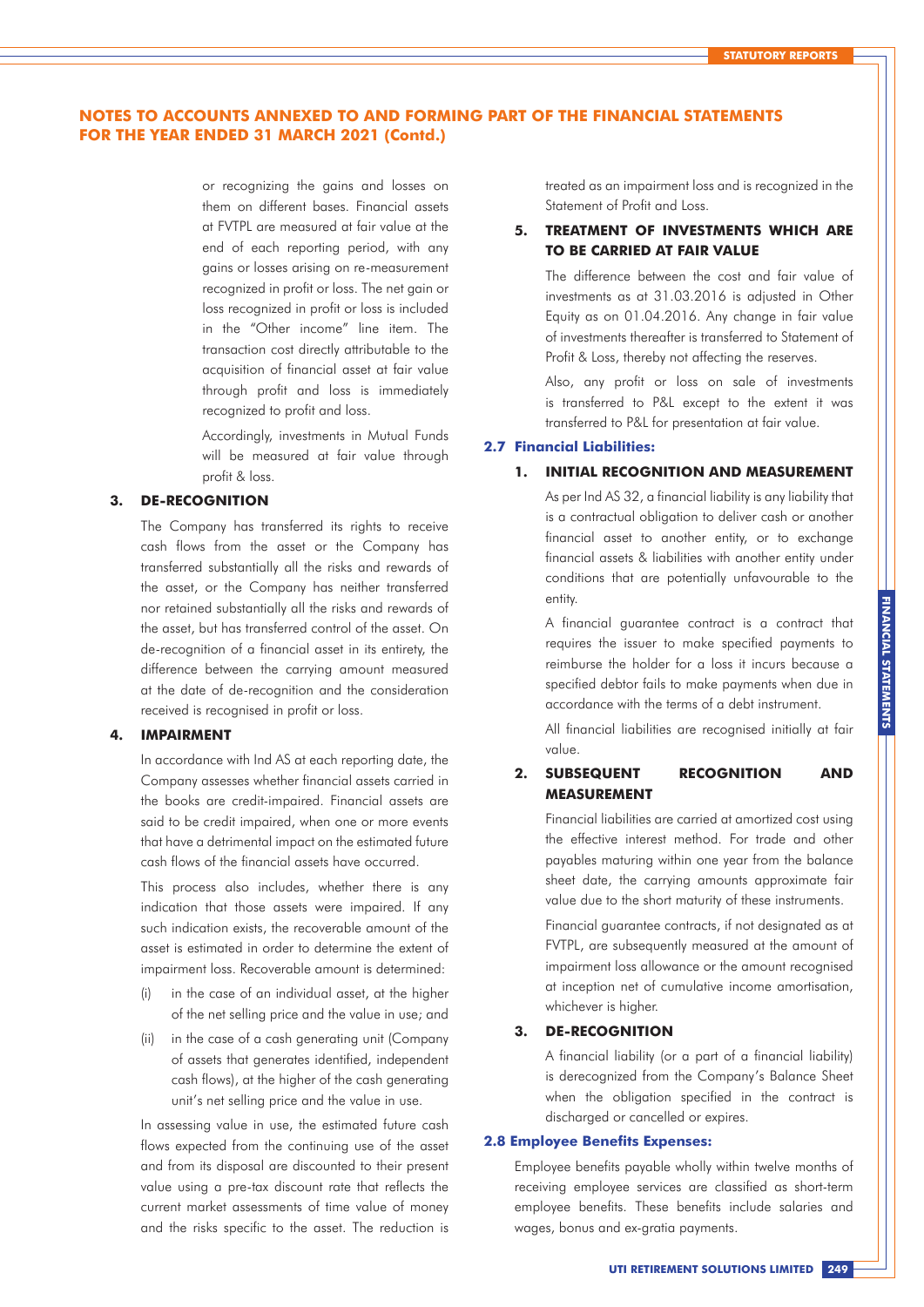

#### **Share-based payment transactions:**

The Employee Stock Option Scheme provides for the grant of options to acquire equity shares of the Company to its eligible employees are measured at fair value of the equity instruments at the grant date. The period of vesting and period of exercise are as specified within the respective schemes. Details regarding the determination of the fair value of equity settled share based payments transactions are set out in Note 31.

The fair value determined at the grant date of the equity settled share based payments is expensed on a straight line basis over the vesting period, based on the Company's estimate of equity instruments that will eventually vest, with a corresponding increase in equity. At the end of each reporting period, the Company revives its estimate of the number of equity instruments expected to vest. The impact of the revision of original estimates, if any, is recognised in Statement of profit and loss such that the cumulative expenses reflect the revised estimate, with a corresponding adjustment to Share based options outstanding account. The dilutive effect of outstanding options is reflected as additional share dilution in the computation of diluted earnings per share.

#### **2.9 Cash & Cash Equivalents:**

Cash and cash equivalent in the balance sheet comprise cash at banks and on hand and short-term deposits with an original maturity of three months or less, which are subject to an insignificant risk of changes in value.

For the purpose of the statement of cash flows, cash and cash equivalents consist of cash and short-term deposits, as defined above, net of outstanding bank overdrafts as they are considered an integral part of the Company's cash management.

#### **2.10 Scheme Expenses:**

The detail of Scheme Expenses are as follows:

| <b>Particulars</b>             | <b>For Year Ended</b><br><b>31 March 2021</b> | <b>For Year Ended</b><br><b>31 March 2020</b> |
|--------------------------------|-----------------------------------------------|-----------------------------------------------|
| PFRDA Annual Fees              | 6, 11, 00, 464, 00                            | 4,68,53,911.00                                |
| Brokerage                      | 2,06,46,971.00                                | 1,32,83,063.00                                |
| PFRDA Registration Fees        | 25,00,000.00                                  | 0.00                                          |
| Audit Fees                     | 10,20,000.00                                  | 10,20,000.00                                  |
| Valuation Fees - NAV           | 3,96,441.00                                   | 3,07,854.00                                   |
| Mpower Software AMC<br>Charges | 5,25,000.00                                   | 5,25,000.00                                   |
| Oracle Software AMC<br>Charges | 86,029.00                                     | 0.00                                          |
| Other Expense                  | 11,96,725.00                                  | 10,22,867.00                                  |
| TOTAL                          | 8,74,71,630.00                                | 6,30,12,695.00                                |

#### **2.11 Taxes on Income:**

The tax expense for the year comprises current and deferred tax. Tax is recognised in Statement of Profit and Loss, except to the extent that it relates to items recognised in the comprehensive income or in equity. In which case, the tax is also recognised in other comprehensive income or equity.

#### **Current Tax:**

Current tax is determined as the amount of tax payable in respect of taxable income for the year in accordance with the provisions of the Income Tax Act, 1961.

#### **Deferred Tax:**

Deferred income taxes reflect the impact of timing differences between taxable income and accounting income for the period and reversal of timing differences of earlier periods. Deferred tax assets and liabilities are measured using the tax rates and tax laws that have been enacted or substantively enacted by the balance sheet date. Deferred tax assets are recognized for all deductible timing differences; carry forward of unused tax assets and unused tax losses only if there is reasonable virtual certainty that such deferred tax assets can be realized against future liabilities.

The carrying amount of deferred tax assets is reviewed at each balance sheet date and reduced to the extent that it is no longer probable that sufficient taxable profit will be available to allow all or part of the deferred tax asset to be utilized.

Unrecognized deferred tax assets are re-assessed at each reporting date and are recognized to the extent that it has become probable that future taxable profits will allow the deferred tax asset to be recovered.

Deferred tax relating to items recognized outside profit or loss is recognized either in other comprehensive income or in equity. Deferred tax items are recognized in correlation to the underlying transaction either in OCI or directly in equity.

Deferred tax assets and deferred tax liabilities are offset if a legally enforceable right exists to set off current tax assets against current tax liabilities and the deferred taxes relate to the same taxable entity and the same taxation authority.

#### **2.12 Contingencies & Provisions:**

In accordance with Ind AS 37, provisions are recognized when there is a present obligation as a result of a past event, it is probable that an outflow of resources embodying economic benefits will be required to settle the obligation, and a reliable estimate can be made of the amount of the obligation.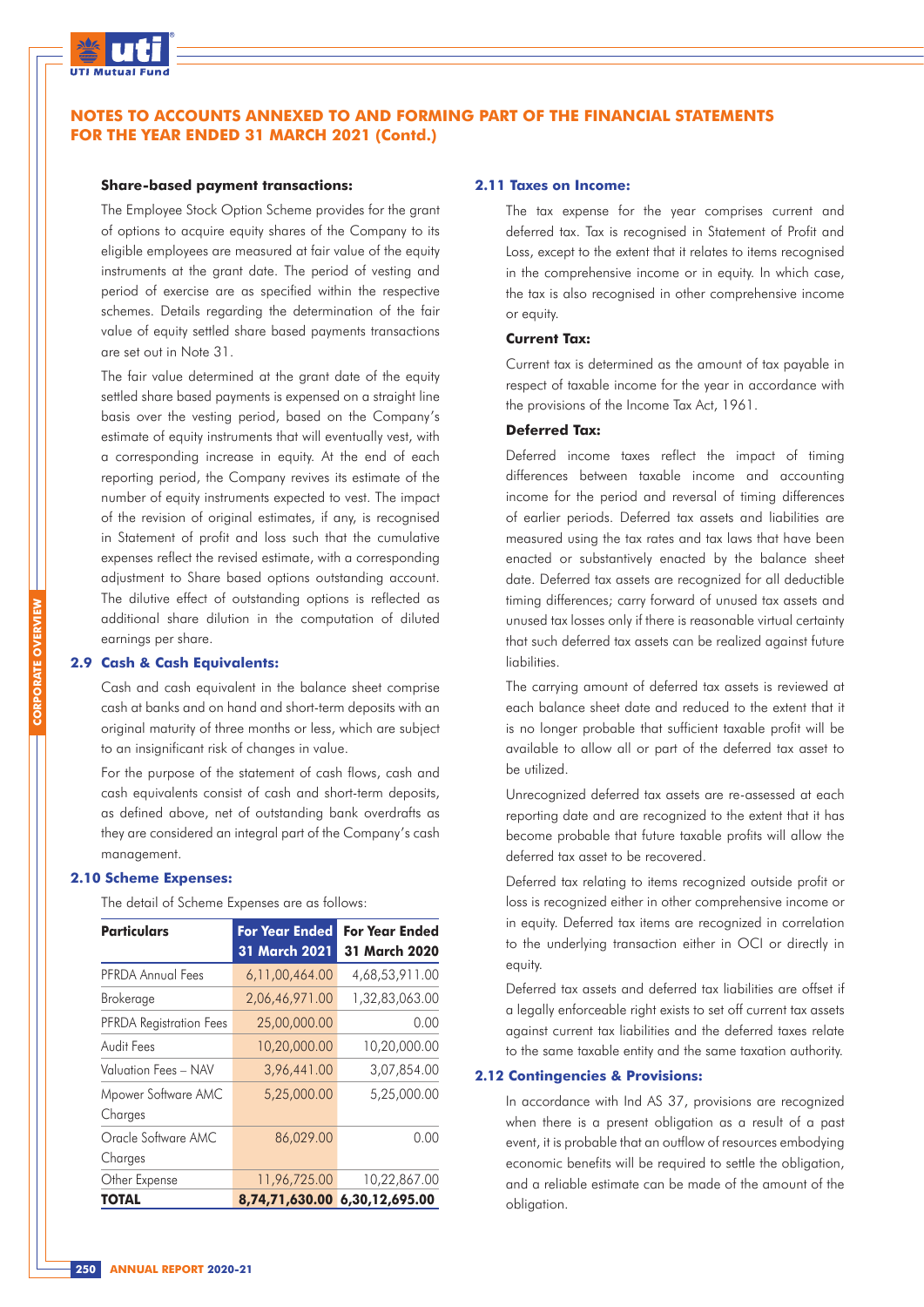Contingent liabilities are not recognized in books of accounts. They are disclosed by way of notes, unless the possibility of an outflow of resources embodying economic benefits is remote.

Contingent assets are not recognized in financial statements. However, when the realization of income is virtually certain, then the related asset is not a contingent asset and its recognition is appropriate. A contingent asset is disclosed, only where an inflow of economic benefits is probable.

#### **2.13 Impairment of Assets (Other than Financial Assets):**

At each Balance Sheet date, the management reviews the carrying amounts of assets to determine whether there is any indication that those assets were impaired. If any such indication exists, the recoverable amount of the asset is estimated in order to determine the extent of impairment

loss. In assessing value in use, the estimated future cash flows expected from the continuing use of the asset and from its disposal are discounted to their present value using a pre-tax discount rate that reflects the current market assessments of time value of money and the risks specific to the asset. The reduction is treated as an impairment loss and is recognized in the Statement of Profit and Loss.

Reversal of impairment loss is recognized immediately as income in the Statement Profit and Loss.

#### **2.14 Earnings per share**

Basic earnings per share is computed and disclosed using the weighted average number of equity shares outstanding during the period. Dilutive earnings per share is computed and disclosed using the weighted average number of equity and dilutive equity equivalent shares outstanding during the period, except when the results would be anti-dilutive.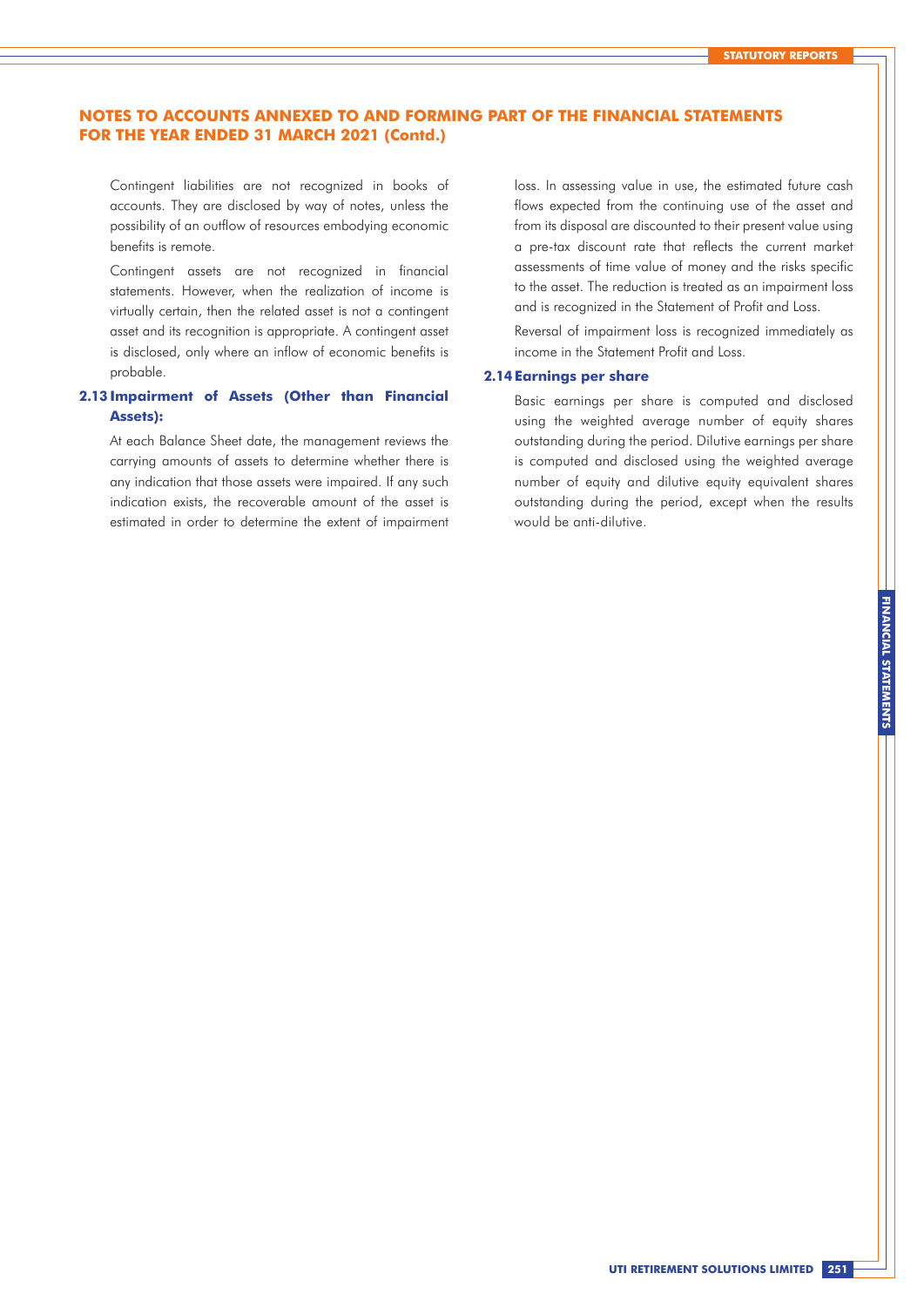

#### **3. CASH AND CASH EQUIVALENTS**

|                         |        | (Amounts in INR)                     |
|-------------------------|--------|--------------------------------------|
|                         | As at  | As at<br>31 March 2021 31 March 2020 |
| Cash on hand            |        |                                      |
| Balance with Bank       | 22,680 | 23,328                               |
| Cheques, drafts on hand |        |                                      |
|                         | 22,680 | 23,328                               |

### **4. RECEIVABLE**

|                                                                          |                               | (Amounts in INR)              |
|--------------------------------------------------------------------------|-------------------------------|-------------------------------|
|                                                                          | As at<br><b>31 March 2021</b> | As at<br><b>31 March 2020</b> |
| <b>Trade receivables</b>                                                 |                               |                               |
| Outstanding for a period not exceeding six months from the date they are | 4,50,71,823                   | 3, 31, 32, 242                |
| due for payment (Unsecured, considered good)                             |                               |                               |
|                                                                          | 4,50,71,823                   | 3,31,32,242                   |
| <b>Others</b> (Unsecured, considered good)                               |                               |                               |
|                                                                          |                               |                               |
|                                                                          | 4,50,71,823                   | 3,31,32,242                   |

### **5. INVESTMENTS**

|                |                                                                                                                                                                            |                        | (Amounts in INR)       |
|----------------|----------------------------------------------------------------------------------------------------------------------------------------------------------------------------|------------------------|------------------------|
|                | <b>Details of Investments</b>                                                                                                                                              | As at<br>31 March 2021 | As at<br>31 March 2020 |
|                | Investments in units of mutual fund schemes (Unquoted)                                                                                                                     |                        |                        |
|                | Measured at Fair Value through Statement of Profit and Loss                                                                                                                |                        |                        |
| 1              | NIL (31 March 2020:10,00,000 Units of Cost INR 10 each) in UTI Fixed Term Income<br>Fund Series XXVI-I (1182 Days) - Direct Growth Plan                                    |                        | 1,24,73,900            |
|                | 2 NIL (31 March 2020:25,00,000 Units of Cost INR 10 each) in UTI Fixed Term Income<br>Fund Series XXVI-VII (1140 Days) - Direct Growth Plan                                |                        | 3,14,89,250            |
| 3              | NIL (31 March 2020:30,00,000 Units of Cost INR 10 each) in UTI Fixed Term Income<br>Fund Series XXVI-VIII (1154 Days) - Direct Growth Plan                                 |                        | 3,71,27,100            |
| $\overline{4}$ | NIL (31 March 2020:5,00,000 Units of Cost INR 10 each) in UTI Fixed Term Income<br>Fund Series XXVI-XIII (1124 Days) - Direct Growth Plan                                  |                        | 62,38,250              |
| 5              | NIL (31 March 2020:20,00,000 Units of Cost INR 10 each) in UTI Fixed Term Income<br>Fund Series XXVII - IV (1113 Days) - Direct Growth Plan                                |                        | 2,40,98,000            |
|                | 6 NIL (31 March 2020:50,00,000 Units of Cost INR 10 each) in UTI Fixed Term Income<br>Fund Series XXVII - VII (1104 Days) - Direct Growth Plan                             |                        | 5,98,02,500            |
| 7              | NIL (31 March 2020:10,00,000 Units of Cost INR 10 each) in UTI Fixed Term Income<br>Fund Series XXVII - VIII (1117 Days) - Direct Growth Plan                              |                        | 1,19,42,600            |
| 8              | NIL (31 March 2020:20,00,000 Units of Cost INR 10 each) in UTI Fixed Term Income<br>Fund Series XXVII-X (1118 Days) - Direct Growth Plan                                   |                        | 2,34,75,400            |
| 9              | 50,00,000 Units of Cost INR 10 each (31 March 2020:50,00,000 Units of Cost INR 10<br>each) in UTI Fixed Term Income Fund Series XXXII - I (1126 days) - Direct Growth Plan | 5,86,30,000            | 5,40,75,500            |
|                | 10 93,51,372.016 Units of Cost INR 12.8317 each (31 March 2020:NIL) in UTI<br>Corporate Bond Fund - Direct Growth Plan                                                     | 11,97,55,540           |                        |
|                | 11 30,302.436 Units of Cost INR 3340.3474 each (31 March 2020:34,894.097 Units of<br>Cost INR. 3249.3502 each) in UTI Liquid Cash Plan - Direct Plan - Growth              | 10,21,33,976           | 11,34,56,167           |
|                |                                                                                                                                                                            | 28,05,19,516           | 37,41,78,667           |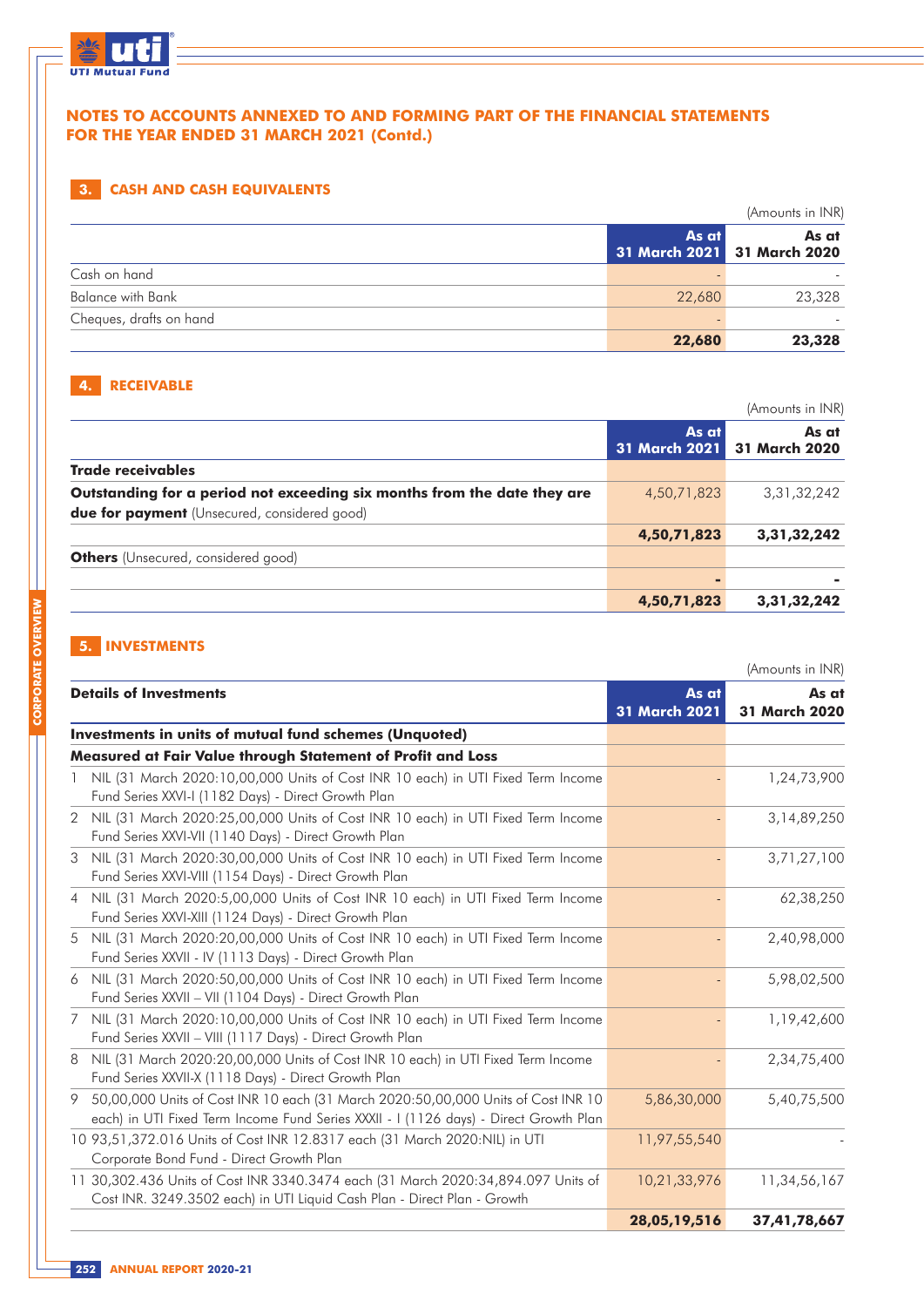|                                                                            |                      | (Amounts in INR)     |
|----------------------------------------------------------------------------|----------------------|----------------------|
| <b>Details of Investments</b>                                              | As at                | As at                |
|                                                                            | <b>31 March 2021</b> | <b>31 March 2020</b> |
| Aggregate value of quoted investments                                      |                      |                      |
| Aggregate value of unquoted investments                                    | 28,05,19,516         | 37,41,78,667         |
|                                                                            |                      |                      |
| <b>Category-wise investment</b>                                            |                      | 37,41,78,667         |
| Financial asset carried at amortised cost                                  |                      |                      |
| Financial assets measured at cost                                          |                      |                      |
| Financial assets measured at fair value through other comprehensive income |                      |                      |
| Financial assets measured at fair value through Statement of Profit & Loss | 28,05,19,516         | 37,41,78,667         |
| <b>Total investment</b>                                                    | 28,05,19,516         | 37,41,78,667         |

### **6. OTHER FINANCIAL ASSETS**

|                                                                                          |                               | (Amounts in INR)              |
|------------------------------------------------------------------------------------------|-------------------------------|-------------------------------|
|                                                                                          | As at<br><b>31 March 2021</b> | As at<br><b>31 March 2020</b> |
| <b>Other Financial Assets</b>                                                            |                               |                               |
| Receivable from UTI Mutual Fund                                                          |                               |                               |
| VSS Liability Fund                                                                       |                               |                               |
| <b>Investor Education &amp; Protection Fund</b>                                          |                               |                               |
| Offshore Development Fund                                                                |                               |                               |
| (a)                                                                                      | $\blacksquare$                |                               |
| <b>Other Bank balances</b>                                                               |                               |                               |
| Fixed Deposits with Bank                                                                 | 12,65,48,748                  | 78,95,474                     |
| (b)                                                                                      | 12,65,48,748                  | 78,95,474                     |
| Deposits pledged with bank against Bank guarantee.                                       |                               |                               |
| Deposits with a carrying amount of INR 40 lakhs (previous year INR 50 lakhs) are held in |                               |                               |
| pledge against Performance bank guarantee to Pension Fund Regulatory and Development     |                               |                               |
| Authority (PFRDA)                                                                        |                               |                               |
| <b>Others</b>                                                                            |                               |                               |
| Interest accrued on fixed deposits                                                       | 20,26,960                     | 4,67,019                      |
| (c)                                                                                      | 20,26,960                     | 4,67,019                      |
| Total = $(a)+(b)+(c)$                                                                    | 12,85,75,708                  | 83,62,493                     |

#### **7. CURRENT TAX ASSETS (NET)**

|                                               |           | (Amounts in INK)                     |
|-----------------------------------------------|-----------|--------------------------------------|
|                                               | As at     | As at<br>31 March 2021 31 March 2020 |
| Advance Income-tax (Net of provision for tax) | 46,72,547 | 25,06,628                            |
| <b>MAT Credit entitlement</b>                 |           | 40,09,233                            |
|                                               | 46,72,547 | 65,15,861                            |

 $\mathcal{L}$  (Amounts in Indian)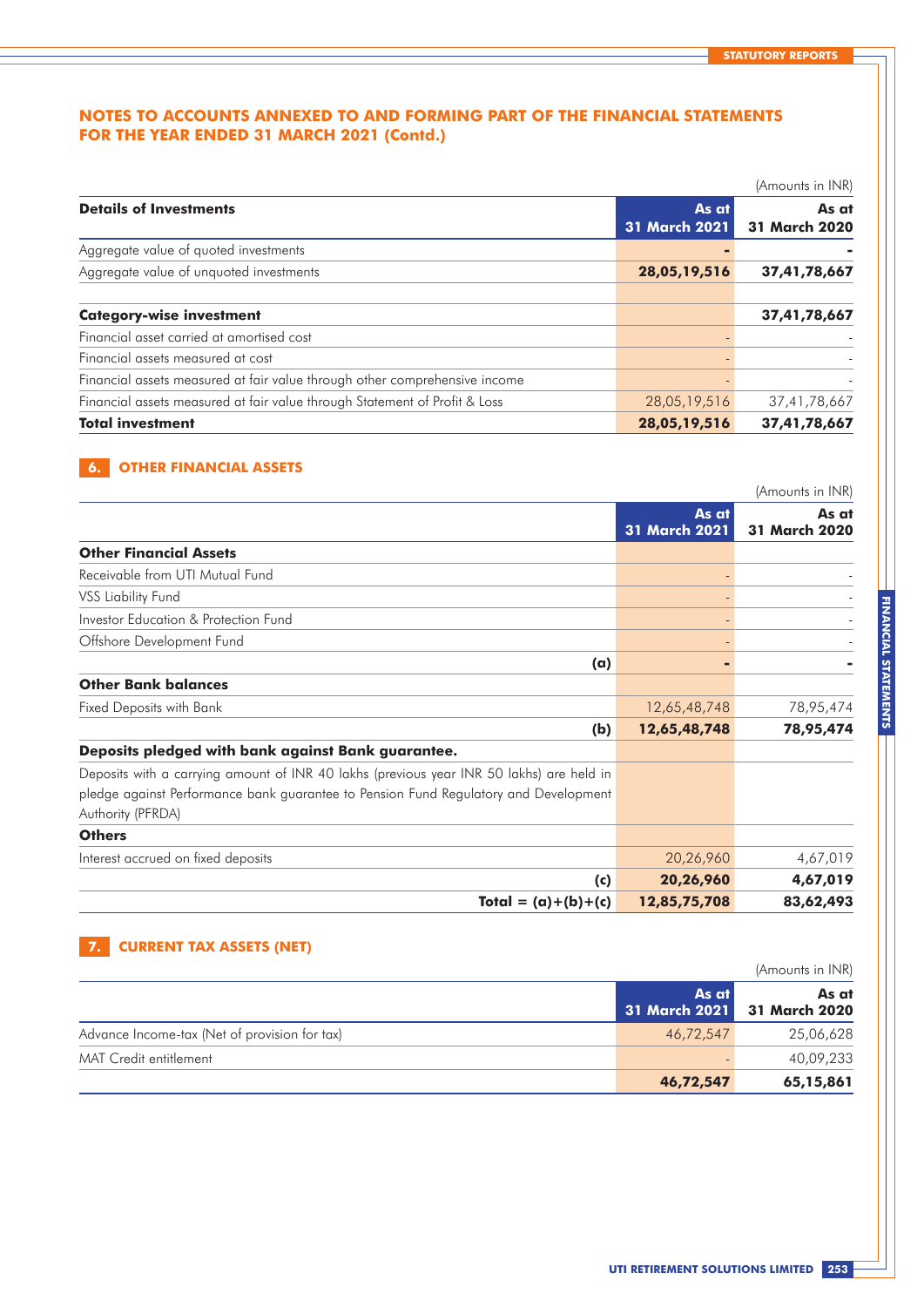

#### **8. PROPERTY, PLANT AND EQUIPMENTS**

| (Amounts in INR)            |                                  |                      |                                                                     |                         |                                                                                         |                     |                       |                                                                                                    |                              |                              |
|-----------------------------|----------------------------------|----------------------|---------------------------------------------------------------------|-------------------------|-----------------------------------------------------------------------------------------|---------------------|-----------------------|----------------------------------------------------------------------------------------------------|------------------------------|------------------------------|
| <b>Category Name</b>        |                                  |                      | <b>GROSS BLOCK (AT COST)</b>                                        |                         | <b>DEPRECIATION</b>                                                                     |                     |                       |                                                                                                    | <b>NET BLOCK</b>             |                              |
|                             | Cost (As<br>at March<br>31 2019) | dur<br>the<br>period | <b>Opening Additions Deductions Closing</b><br>during the<br>period | at 31<br>March<br>2020) | <b>Opening</b><br><b>Cost Accumulated</b><br>(As Depreciation<br>(As at Mar<br>31 2019) | for $\vert$<br>year | Deductions/<br>period | <b>Closing</b><br>the Adjustments Accumulated<br>during the Depreciation<br>(As at 31<br>Mar 2020) | As at<br>31<br>March<br>2020 | As at<br>31<br>March<br>2019 |
| <b>Tangible Assets</b>      |                                  |                      |                                                                     |                         |                                                                                         |                     |                       |                                                                                                    |                              |                              |
| Furniture & Fixtures        |                                  |                      |                                                                     |                         |                                                                                         |                     |                       |                                                                                                    | ٠                            |                              |
| Vehicles                    | $\overline{\phantom{a}}$         | ٠                    | $\sim$                                                              |                         |                                                                                         |                     |                       |                                                                                                    | ٠                            |                              |
| Office Equipment            | 61,029                           |                      |                                                                     | 61,029                  | 61,029                                                                                  |                     |                       | 61,029                                                                                             |                              |                              |
| IT Equipment -<br>Computers | 27,990                           |                      |                                                                     | 27,990                  | 27,990                                                                                  |                     |                       | 27,990                                                                                             |                              |                              |
|                             | 89,019                           |                      |                                                                     | 89,019                  | 89,019                                                                                  | ۰                   |                       | 89,019                                                                                             | ۰                            |                              |

| Category                         |                                  |                         | <b>GROSS BLOCK (AT COST)</b>                                |                                         |                                                                                                        |               | <b>DEPRECIATION</b>   |                                                                                                            | <b>NET BLOCK</b>             |                              |
|----------------------------------|----------------------------------|-------------------------|-------------------------------------------------------------|-----------------------------------------|--------------------------------------------------------------------------------------------------------|---------------|-----------------------|------------------------------------------------------------------------------------------------------------|------------------------------|------------------------------|
| <b>Name</b>                      | Cost (As<br>at March<br>31 2020) | during<br>the<br>period | <b>Opening Additions Deductions</b><br>during the<br>period | <b>Closing</b><br><b>March</b><br>2021) | <b>Opening</b><br><b>Cost (As Accumulated</b><br>at 31 Depreciation<br>(As at 31<br><b>March 2020)</b> | for the       | Deductions/<br>period | <b>Closing</b><br>year Adjustments Accumulated<br>during the Depreciation<br>(As at 31<br><b>Mar 2021)</b> | As at<br>31<br>March<br>2021 | As at<br>31<br>March<br>2020 |
| <b>Tangible</b><br><b>Assets</b> |                                  |                         |                                                             |                                         |                                                                                                        |               |                       |                                                                                                            |                              |                              |
| Furniture &<br>Fixtures          |                                  |                         |                                                             |                                         |                                                                                                        |               |                       |                                                                                                            |                              |                              |
| Vehicles                         |                                  |                         |                                                             |                                         |                                                                                                        |               |                       |                                                                                                            |                              |                              |
| Office<br>Equipment              | 61,029                           |                         | $\overline{\phantom{a}}$                                    | 61,029                                  | 61,029                                                                                                 |               |                       | 61,029                                                                                                     |                              |                              |
| IT Equipment -<br>Computers      | 27,990                           |                         | ä,                                                          | 27,990                                  | 27,990                                                                                                 |               |                       | 27,990                                                                                                     |                              |                              |
| Computer &<br>Laptop             | $\overline{\phantom{a}}$         | 93,007                  | ÷.                                                          | 93,007                                  |                                                                                                        | 14,355        |                       | 14,355                                                                                                     | 78,652                       |                              |
|                                  | 89,019                           | 93,007                  |                                                             | $-1,82,026$                             |                                                                                                        | 89,019 14,355 | ٠                     | 1,03,374 78,652                                                                                            |                              |                              |

We have regrouping some asset which have no financial impact on asset but it effect on classification of asset.

One of the intangible asset (strabus softwate) was purchase on 01/07/2008 amounted of INR 11,43,000 and which has been discarded on 19/03/2018 on which WDV was Nil has been removed from asset list.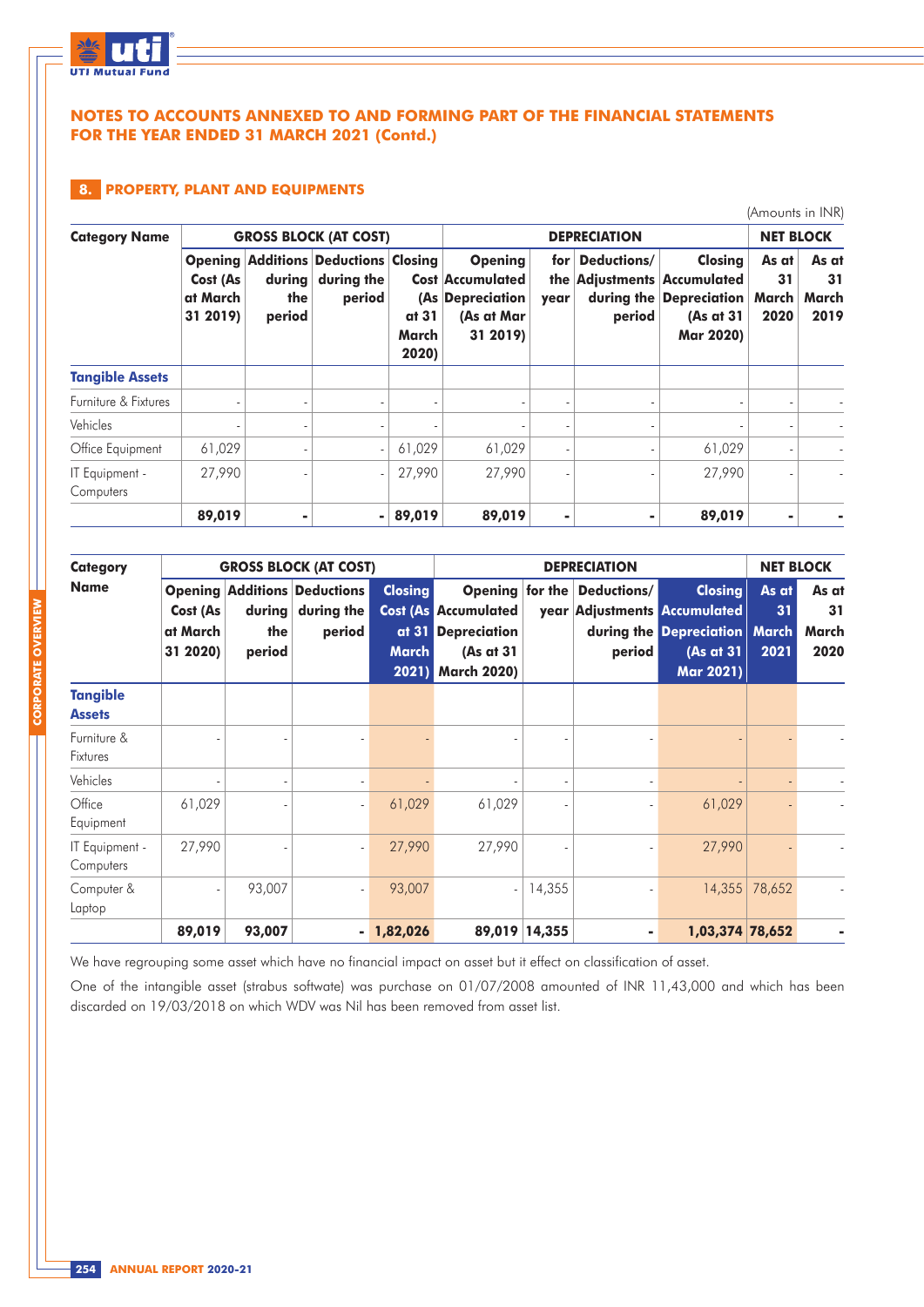#### **9. RIGHT OF USE ASSETS**

|                    | (Amounts in INR)                               |                                             |                                            |                            |                                                                                                        |                           |                       |                                                                                                       |                           |                              |  |
|--------------------|------------------------------------------------|---------------------------------------------|--------------------------------------------|----------------------------|--------------------------------------------------------------------------------------------------------|---------------------------|-----------------------|-------------------------------------------------------------------------------------------------------|---------------------------|------------------------------|--|
| <b>Category</b>    |                                                | <b>GROSS BLOCK (AT COST)</b>                |                                            |                            |                                                                                                        | <b>DEPRECIATION</b>       |                       |                                                                                                       |                           | <b>NET BLOCK</b>             |  |
| <b>Name</b>        | Opening<br>Cost (As<br>at 31<br>March<br>2019) | <b>Additions</b><br>during<br>the<br>period | Deduc-<br>tions<br>durina<br>the<br>period | Closing<br>March<br>2020)  | <b>Opening</b><br><b>Cost (As Accumulated</b><br>at 31 Depreciation<br>(As at 31<br><b>March 2019)</b> | for the $ $               | Deductions/<br>period | Closing<br>year Adjustments Accumulated<br>during the Depreciation<br>(As at 31<br><b>March 2020)</b> | As at 31<br>March<br>2020 | As at<br>31<br>March<br>2019 |  |
| Leased<br>Premises |                                                | 51,64,407<br>$-151,64,407$                  |                                            | 51,64,407<br>$-151,64,407$ |                                                                                                        | 17,24,611<br>$-17,24,611$ |                       | 17,24,611<br>17,24,611                                                                                | 34,39,796<br> 34,39,796   |                              |  |

| <b>Category</b><br><b>Name</b> |                                     | <b>GROSS BLOCK (AT COST)</b>                                          |                                      |                                          |                                                                                                         | <b>DEPRECIATION</b>   |                              |                                                                                                          |                                         | <b>NET BLOCK</b>                 |  |
|--------------------------------|-------------------------------------|-----------------------------------------------------------------------|--------------------------------------|------------------------------------------|---------------------------------------------------------------------------------------------------------|-----------------------|------------------------------|----------------------------------------------------------------------------------------------------------|-----------------------------------------|----------------------------------|--|
|                                | Cost (As<br>at 31<br>March<br>2020) | <b>Opening Additions Deduc-</b><br>durina l<br>the <b>l</b><br>period | tions I<br>during  <br>the<br>period | <b>Closing</b><br>at 31<br>March<br>2021 | <b>Opening</b><br><b>Cost (As Accumulated</b><br><b>Depreciation</b><br>(As at 31<br><b>March 2020)</b> | for the<br>year       | <b>Deductions/</b><br>period | <b>Closing</b><br>Adjustments Accumulated<br>during the Depreciation<br>(As at 31)<br><b>March 2021)</b> | <b>As at 31</b><br><b>March</b><br>2021 | <b>As at 31</b><br>March<br>2020 |  |
| Leased<br>Premises             | 51,64,407                           |                                                                       |                                      | 51,64,407                                | 17.24.611                                                                                               | 17.19.900             | $\overline{\phantom{a}}$     | 34,44,511                                                                                                |                                         | 17.19.896 34.39.796              |  |
|                                | 51,64,407                           |                                                                       |                                      | $-51,64,407$                             |                                                                                                         | 17,24,611   17,19,900 | ٠                            |                                                                                                          | 34,44,511 17,19,896 34,39,796           |                                  |  |

### **10. OTHER INTANGIBLE ASSETS**

| <b>Category</b><br><b>Name</b>     |                                                           | <b>GROSS BLOCK (AT COST)</b>             |                                            |                                             |                                                                                                | <b>DEPRECIATION</b> |                                                           |                                                                                         |                           |                                  |
|------------------------------------|-----------------------------------------------------------|------------------------------------------|--------------------------------------------|---------------------------------------------|------------------------------------------------------------------------------------------------|---------------------|-----------------------------------------------------------|-----------------------------------------------------------------------------------------|---------------------------|----------------------------------|
|                                    | <b>Opening</b><br>Cost (As $ $<br>at 31<br>March<br>2019) | <b>Additions</b><br>during the<br>period | Deduc-<br>tions<br>during<br>the<br>period | Closing<br>Cost (As at<br>31 March<br>2020) | <b>Opening</b><br><b>Accumulated</b><br><b>Depreciation</b><br>(As at 31<br><b>March 2019)</b> | for the<br>year     | Deductions/<br><b>Adjustments</b><br>during the<br>period | Closing<br><b>Accumulated</b><br><b>Depreciation</b><br>(As at 31<br><b>March 2020)</b> | As at 31<br>March<br>2020 | <b>As at 31</b><br>March<br>2019 |
| <b>Computer</b><br><b>Software</b> |                                                           |                                          |                                            |                                             |                                                                                                |                     |                                                           |                                                                                         |                           |                                  |
| Mpower                             | 43,47,300                                                 |                                          |                                            | 43,47,300                                   | 14,99,343                                                                                      | 14,51,744           |                                                           | 29,51,087                                                                               | 13,96,213                 | 28,47,957                        |
| Tally                              | 13,500                                                    |                                          |                                            | 13,500                                      | 13,500                                                                                         |                     |                                                           | 13,500                                                                                  |                           |                                  |
| MS Office                          | 68,447                                                    |                                          |                                            | 68,447                                      | 68,447                                                                                         |                     |                                                           | 68,447                                                                                  |                           |                                  |
|                                    | 44,29,247                                                 |                                          | ۰.                                         | 44,29,247                                   | 15,81,290                                                                                      | 14,51,744           |                                                           | 30,33,034                                                                               | 13,96,213                 | 28,47,957                        |

| Category<br><b>Name</b> |                                                       | <b>GROSS BLOCK (AT COST)</b>             |                                            |                                                    | <b>DEPRECIATION</b>                                                                            |                     |                                                           |                                                                                                | <b>NET BLOCK</b>                        |                                  |
|-------------------------|-------------------------------------------------------|------------------------------------------|--------------------------------------------|----------------------------------------------------|------------------------------------------------------------------------------------------------|---------------------|-----------------------------------------------------------|------------------------------------------------------------------------------------------------|-----------------------------------------|----------------------------------|
|                         | <b>Opening</b><br>Cost (As<br>at 31<br>March<br>2020) | <b>Additions</b><br>during the<br>period | Deduc-<br>tions<br>during<br>the<br>period | <b>Closing</b><br>Cost (As at<br>31 March<br>2021) | <b>Opening</b><br><b>Accumulated</b><br><b>Depreciation</b><br>(As at 31<br><b>March 2020)</b> | for the<br>year     | Deductions/<br><b>Adjustments</b><br>during the<br>period | <b>Closing</b><br><b>Accumulated</b><br><b>Depreciation</b><br>(As at 31<br><b>March 2021)</b> | <b>As at 31</b><br><b>March</b><br>2021 | <b>As at 31</b><br>March<br>2020 |
| <b>Computer</b>         |                                                       |                                          |                                            |                                                    |                                                                                                |                     |                                                           |                                                                                                |                                         |                                  |
| <b>Software</b>         |                                                       |                                          |                                            |                                                    |                                                                                                |                     |                                                           |                                                                                                |                                         |                                  |
| Mpower                  | 43,47,300                                             |                                          | $\sim$                                     | 43,47,300                                          | 29,51,087                                                                                      | 13,96,213           |                                                           | 43,47,300                                                                                      |                                         | 13,96,213                        |
| Tally                   | 13,500                                                |                                          | ٠                                          | 13,500                                             | 13,500                                                                                         |                     |                                                           | 13,500                                                                                         |                                         |                                  |
| MS Office               | 68,447                                                |                                          | ٠                                          | 68,447                                             | 68,447                                                                                         |                     |                                                           | 68,447                                                                                         |                                         |                                  |
| Oracle                  | $\sim$                                                | 46,78,351                                | $\overline{\phantom{a}}$                   | 46,78,351                                          |                                                                                                | 4.269               |                                                           | 4,269                                                                                          | 46,74,082                               |                                  |
|                         | 44,29,247                                             | 46,78,351                                | ٠                                          | 91,07,598                                          |                                                                                                | 30,33,034 14,00,482 | ٠                                                         | 44,33,516                                                                                      |                                         | 46,74,082 13,96,213              |

(Amounts in INR)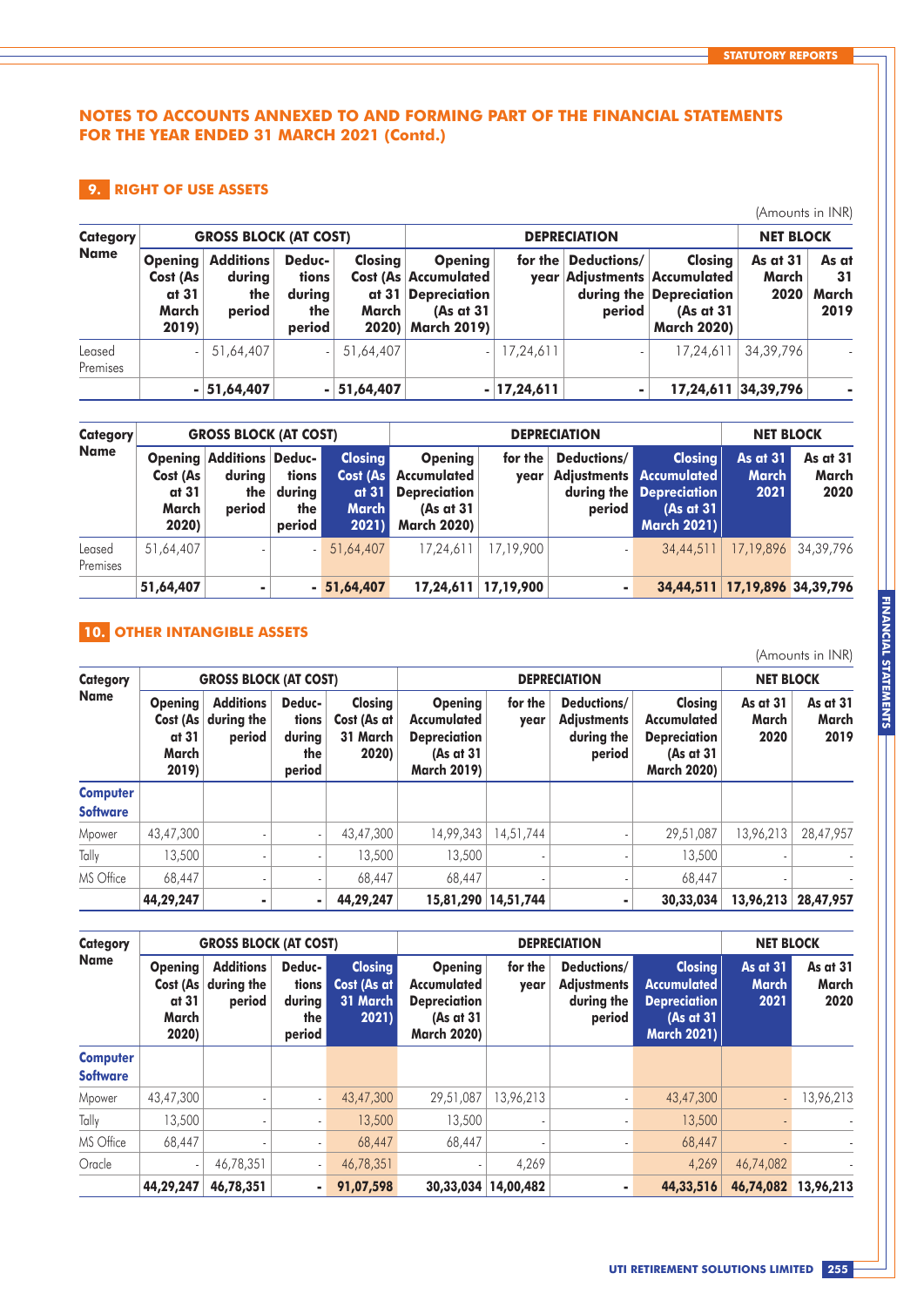

#### **11. OTHER NON FINANCIAL ASSETS**

|                                  |          | (Amounts in INR)                     |
|----------------------------------|----------|--------------------------------------|
|                                  | As at    | As at<br>31 March 2021 31 March 2020 |
| <b>Other Assets</b>              |          |                                      |
| Prepaid expenses                 | 7,86,206 |                                      |
| Goods and Service Tax receivable |          |                                      |
| Service tax credit receivable    |          |                                      |
| Total                            | 7,86,206 |                                      |

#### **12. (A) FINANCIAL LIABILITIES**

|                                                                                                 |                               | (Amounts in INR)              |
|-------------------------------------------------------------------------------------------------|-------------------------------|-------------------------------|
|                                                                                                 | As at<br><b>31 March 2021</b> | As at<br><b>31 March 2020</b> |
| <b>Borrowings</b>                                                                               |                               |                               |
| (Secured, considered good)                                                                      |                               |                               |
| (I) Trade Payables                                                                              |                               |                               |
| total outstanding dues of micro enterprises and small enterprises<br>(i)                        |                               |                               |
| total outstanding dues of creditiros other than micro enterprises and small enterprises<br>(ii) | 6,56,136                      | 6,67,290                      |
|                                                                                                 | 6,56,136                      | 6,67,290                      |
| (II) Other payable                                                                              |                               |                               |
| total outstanding dues of micro enterprises and small enterprises<br>(i)                        |                               |                               |
| total outstanding dues of creditiros other than micro enterprises and small enterprises<br>(ii) |                               |                               |
|                                                                                                 |                               |                               |
| Payable to UTI AMC                                                                              | 57,07,588                     |                               |
| Other payables                                                                                  |                               |                               |
|                                                                                                 | 57,07,588                     |                               |

In the opinion of the management, the balances of trade payables are stated at book value and payable.

#### **Dues to Micro, Small and Medium Enterprises**

Trade payables do not include any amount payable to Micro, Small and Medium Enterprises. Under the Micro, Small and Medium Enterprises Development Act, 2006, (MSMEDA) which came into force from 02 October 2006, certain disclosures are required to be made relating to Micro, Small and Medium enterprises.

#### **13. OTHER FINANCIAL LIABILITIES**

|                   |                                      | (Amounts in INR) |
|-------------------|--------------------------------------|------------------|
|                   | As at<br>31 March 2021 31 March 2020 | As at            |
| Lease liability * | 18,63,766                            | 35,81,690        |
|                   | 18,63,766                            | 35,81,690        |

\* Lease Liability is created on account of implementation on IND AS 116 for leased premises.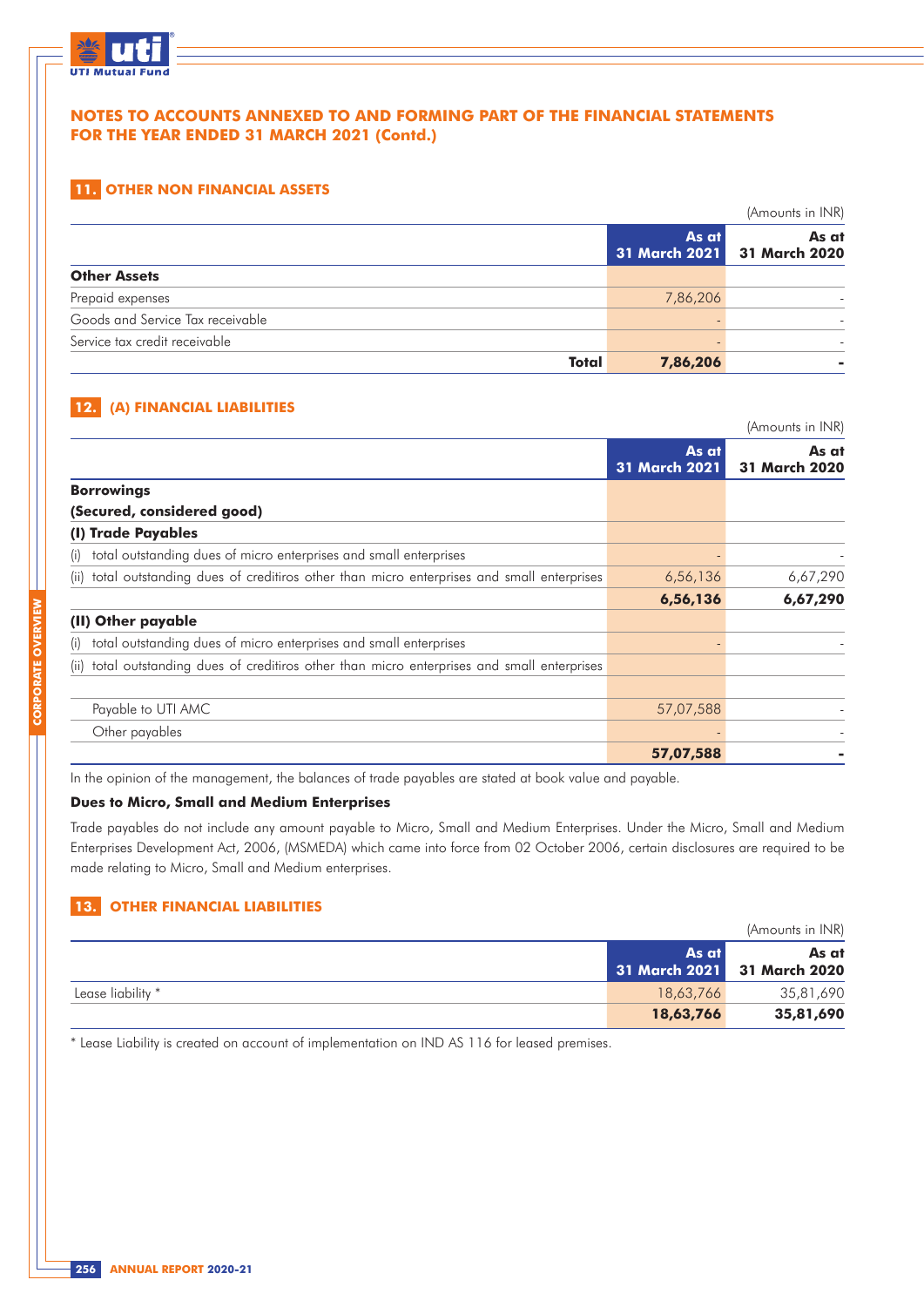#### **14. PROVISIONS**

|                                                                              |                               | (Amounts in INR)       |
|------------------------------------------------------------------------------|-------------------------------|------------------------|
|                                                                              | As at<br><b>31 March 2021</b> | As at<br>31 March 2020 |
| <b>Provision for employee benefits</b>                                       |                               |                        |
| Provision for performance bonus/incentive                                    | 60,00,000                     | 55,00,000              |
|                                                                              | 60,00,000                     | 55,00,000              |
| <b>Other provisions</b>                                                      |                               |                        |
| Provision for Audit Fees                                                     | 5, 57, 774                    | 6,79,590               |
| Provision for Scheme Audit Fees                                              | 9,43,500                      | 11,01,600              |
| Provision for Valuation Charges                                              | 92,500                        | 1,10,541               |
| Provision for Accounting Manual Fees                                         | 1,85,000                      |                        |
| Provision for Review of Internal Financial Controls over Financial Reporting | 46,250                        | 54,000                 |
| Provision for Audit Expenses                                                 | 30,000                        | 30,000                 |
| Provision for ROC Matters                                                    | 30,000                        | 30,000                 |
| Provision for Miscellaneous Expenses                                         | 5,000                         | 5,000                  |
|                                                                              | 18,90,024                     | 20,10,731              |
| <b>Total</b>                                                                 | 78,90,024                     | 75,10,731              |

### **15. DEFERRED TAX LIABILITY (NET)**

|                                                              | (Amounts in INR)              |                               |  |  |
|--------------------------------------------------------------|-------------------------------|-------------------------------|--|--|
|                                                              | As at<br><b>31 March 2021</b> | As at<br><b>31 March 2020</b> |  |  |
| <b>Deferred tax liability:</b><br>i)                         |                               |                               |  |  |
| On account of depreciation on Property, plant and equipments | 46,319                        | 34,086                        |  |  |
| On account of lease liability<br>b)                          | 23,54,977                     | 18,77,050                     |  |  |
| Net impact of IND - AS for investments<br>$\mathsf{C}$       | 25,88,610                     | 1,13,49,316                   |  |  |
| Total                                                        | 49,89,906                     | 1,32,60,452                   |  |  |
| <b>Deferred tax asset:</b><br>ii)                            |                               |                               |  |  |
| On account of expenditure                                    |                               |                               |  |  |
| On account of right of use asset<br>b)                       | 23,94,999                     | 19,16,524                     |  |  |
| Total                                                        | 23,94,999                     | 19,16,524                     |  |  |
| <b>Net Deferred tax liability</b>                            | 25,94,907                     | 1,13,43,928                   |  |  |

#### **16. OTHER NON FINANCIAL LIABILITIES**

|                               |           | (Amounts in INR)                     |
|-------------------------------|-----------|--------------------------------------|
| <b>Particulars</b>            | As at     | As at<br>31 March 2021 31 March 2020 |
| Goods and Service Tax payable | 62,16,851 | 47,94,760                            |
| TDS payable                   | 24,870    | 2,43,359                             |
|                               | 62,41,721 | 50,38,119                            |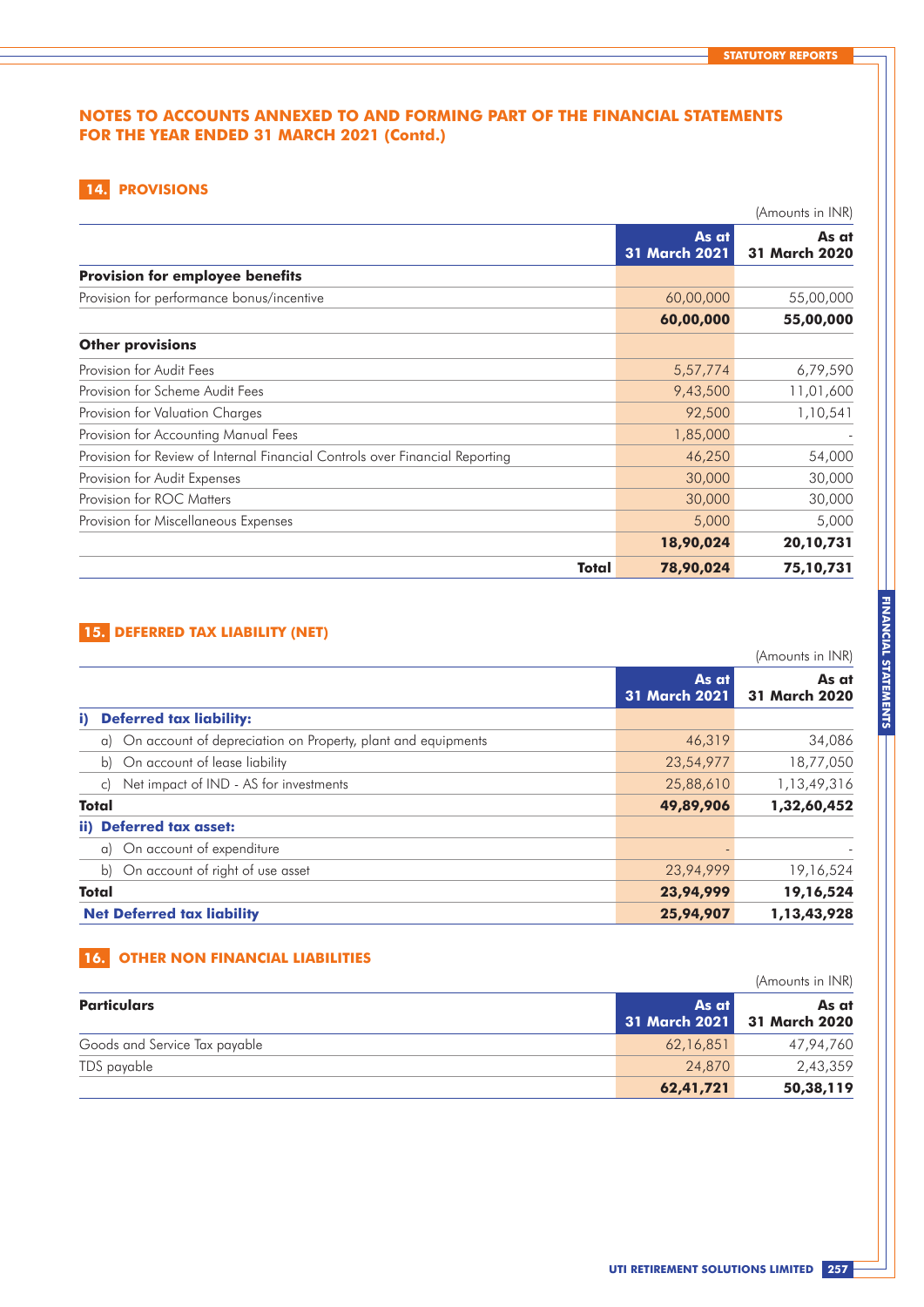

#### **17. SHARE CAPITAL**

|                                                                       |                        | (Amounts in INR)              |
|-----------------------------------------------------------------------|------------------------|-------------------------------|
|                                                                       | As at<br>31 March 2021 | As at<br><b>31 March 2020</b> |
| <b>Authorised</b>                                                     |                        |                               |
| 3.50 crore (31 March 2020: 2.50 crore) equity shares of INR 10/- each | 35,00,00,000           | 25,00,00,000                  |
| Issued, subscribed and fully paid up                                  |                        |                               |
| 2.20 crore (31 March 2020: 2.20 crore) equity shares of INR 10/- each | 22,00,00,000           | 22,00,00,000                  |

#### **a) Reconciliation of the equity shares outstanding at the beginning and at the end of the reporting year**

|                                                                            |                  | <b>As at 31 March 2021</b> | As at 31 March 2020 |              |  |
|----------------------------------------------------------------------------|------------------|----------------------------|---------------------|--------------|--|
|                                                                            | No. of<br>shares | Rs.                        | No. of<br>shares    | Rs.          |  |
| At the beginning of the year                                               | 2,20,00,000      | 22,00,00,000               | 2,20,00,000         | 22,00,00,000 |  |
| Add: Share Issued on exercise of Employee Stock Options<br>during the year |                  |                            |                     |              |  |
| Add: Share issued during the year                                          |                  |                            |                     |              |  |
| Bought back during the reporting year                                      | -                |                            | -                   |              |  |
| At the close of the year                                                   |                  | 2,20,00,000 22,00,00,000   | 2,20,00,000         | 22,00,00,000 |  |

#### **b) Details of shareholders holding more than 5% shares in the company:**

| <b>Particulars</b>                      |                  | <b>As at 31 March 2021</b> | As at 31 March 2020 |           |  |
|-----------------------------------------|------------------|----------------------------|---------------------|-----------|--|
|                                         | No. of<br>shares | % Holding                  | No. of<br>shares    | % Holding |  |
| Equity shares of INR 10 each fully paid |                  |                            |                     |           |  |
| UTI Asset Management Company Limited    | 2,19,99,300      | 100                        | 2,19,99,300         | 100       |  |
|                                         | 2,19,99,300      |                            | 100 2,19,99,300     | 100       |  |

As per records of the company, including its register of shareholders/members and other declarations received from shareholders regarding beneficial interest, the above shareholding represents both legal and beneficial ownership of shares.

### **18. OTHER EQUITY**

|      |                                                             |                               | (Amounts in INR)              |
|------|-------------------------------------------------------------|-------------------------------|-------------------------------|
|      | <b>Particulars</b>                                          | As at<br><b>31 March 2021</b> | As at<br><b>31 March 2020</b> |
| i)   | <b>Share option outstanding account</b>                     |                               |                               |
|      | Balance as per the last financial statements                |                               |                               |
|      | Add: Share option expense during the year                   | 44, 33, 481                   |                               |
|      |                                                             | 44,33,481                     |                               |
| ii)  | <b>Retained Earnings</b>                                    |                               |                               |
|      | Balance as per the last financial statements                | 17,89,06,842                  | 13,53,37,328                  |
|      | Add: Net impact for fair valuation of investments           |                               |                               |
|      | (Less): Net impact of deferred tax liability of investments |                               |                               |
| iii) | <b>Restated Opening balance</b>                             | 17,89,06,842                  | 13,53,37,328                  |
|      | Profit for the year                                         | 3,78,26,645                   | 4, 35, 69, 514                |
|      | <b>Net balance</b>                                          | 21,67,33,487                  | 17,89,06,842                  |
| iv)  | <b>Other Comprehensive Income (OCI)</b>                     |                               |                               |
|      | Balance as per the last financial statements                |                               |                               |
|      | Add: Movement in OCI (Net) during the year                  |                               |                               |
|      |                                                             |                               |                               |
|      | <b>Total Other Equity</b>                                   | 22,11,66,968                  | 17,89,06,842                  |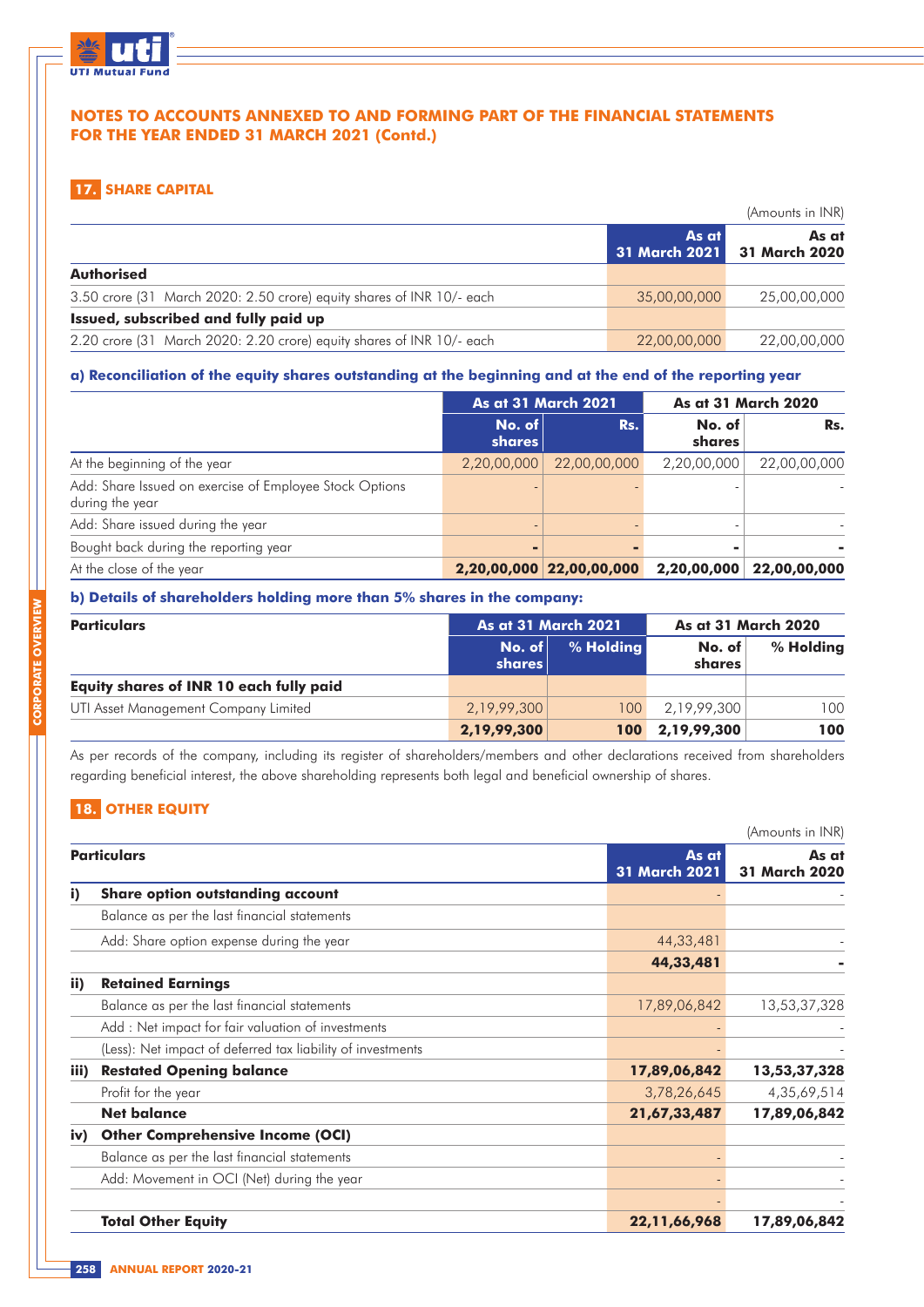#### **19. REVENUE FROM OPERATIONS**

|       |                                      |                      |                            |                  |                          | (Amounts in INR)  |
|-------|--------------------------------------|----------------------|----------------------------|------------------|--------------------------|-------------------|
|       |                                      | <b>Quarter Ended</b> |                            |                  | <b>Year Ended</b>        | <b>Year Ended</b> |
|       |                                      | 31 March<br>2021     | <b>31 December</b><br>2020 | 31 March<br>2020 | 31 March<br>2021         | 31 March<br>2020  |
|       |                                      | <b>Audited</b>       | <b>Reviewed</b>            | <b>Audited</b>   | <b>Audited</b>           | <b>Audited</b>    |
| (i)   | <b>Interest Income</b>               |                      |                            |                  |                          |                   |
|       | Interest on deposit with Bank        | 16,11,461            | 1,15,518                   | 1,61,035         | 19,88,213                | 4,65,343          |
|       | Interest on Income Tax Refund        |                      |                            |                  |                          | 3,32,278          |
|       |                                      | 16,11,461            | 1,15,518                   | 1,61,035         | 19,88,213                | 7,97,621          |
| (ii)  | Net gain on fair value changes       |                      |                            | 49,85,322        |                          |                   |
|       |                                      |                      | ٠                          | 49,85,322        |                          |                   |
| (iii) | <b>Sale of services</b>              |                      |                            |                  |                          |                   |
|       | <b>Details of services rendered</b>  |                      |                            |                  |                          |                   |
|       | Management fees                      | 4,07,88,993          | 3,90,88,012                | 3,06,78,019      | 14,88,45,250             | 11,15,57,915      |
|       |                                      | 4,07,88,993          | 3,90,88,012                |                  | 3,06,78,019 14,88,45,250 | 11, 15, 57, 915   |
| (iv)  | <b>Others</b>                        |                      |                            |                  |                          |                   |
|       | Net gain/loss on sale of investments | 43,29,652            | 68, 12, 542                | 13,29,186        | 4,54,99,012              | 3,01,74,859       |
|       |                                      | 43,29,652            | 68,12,542                  | 13,29,186        | 4,54,99,012              | 3,01,74,859       |

### **20. OTHER INCOME**

(Amounts in INR)

**FINANCIAL STATEMENTS**

FINANCIAL STATEMENTS

|                                              |                | <b>Quarter Ended</b>         | <b>Year Ended</b> | <b>Year Ended</b> |                  |
|----------------------------------------------|----------------|------------------------------|-------------------|-------------------|------------------|
|                                              | 2021           | 31 March 31 December<br>2020 | 31 March<br>2020  | 31 March<br>2021  | 31 March<br>2020 |
|                                              | <b>Audited</b> | <b>Reviewed</b>              | <b>Audited</b>    | <b>Audited</b>    | <b>Audited</b>   |
| Provision no longer required withdrawn (net) |                |                              |                   |                   |                  |
| Other non operating income                   |                |                              |                   |                   |                  |
|                                              |                |                              |                   |                   |                  |

### **21.**

|      |                                           |                                                                    |                      |                  |                       | (Amounts in INR)  |
|------|-------------------------------------------|--------------------------------------------------------------------|----------------------|------------------|-----------------------|-------------------|
|      |                                           |                                                                    | <b>Quarter Ended</b> |                  | <b>Year Ended</b>     | <b>Year Ended</b> |
|      |                                           | 31 March<br>31 March<br><b>31 December</b><br>2021<br>2020<br>2020 | 31 March<br>2021     | 31 March<br>2020 |                       |                   |
|      |                                           | <b>Audited</b>                                                     | <b>Reviewed</b>      | <b>Audited</b>   | <b>Audited</b>        | <b>Audited</b>    |
| (i)  | Net loss on fair value changes            |                                                                    |                      |                  |                       |                   |
|      |                                           | 30,45,300                                                          | 32, 34, 415          |                  | 3, 14, 90, 674        | 47,45,017         |
|      |                                           | 30,45,300                                                          | 32, 34, 415          |                  | $-3,14,90,674$        | 47,45,017         |
| (ii) | <b>Employee Benefits Expenses</b>         |                                                                    |                      |                  |                       |                   |
|      | Salaries and wages                        | 75,60,910                                                          | 58,51,556            | 35,77,496        | 2,50,76,631           | 1,48,48,251       |
|      | Contribution to provident and other funds | 1,62,404                                                           | 1,52,839             | 94,587           | 6,13,604              | 3,88,063          |
|      |                                           | 77,23,314                                                          | 60,04,395            |                  | 36,72,083 2,56,90,235 | 1,52,36,314       |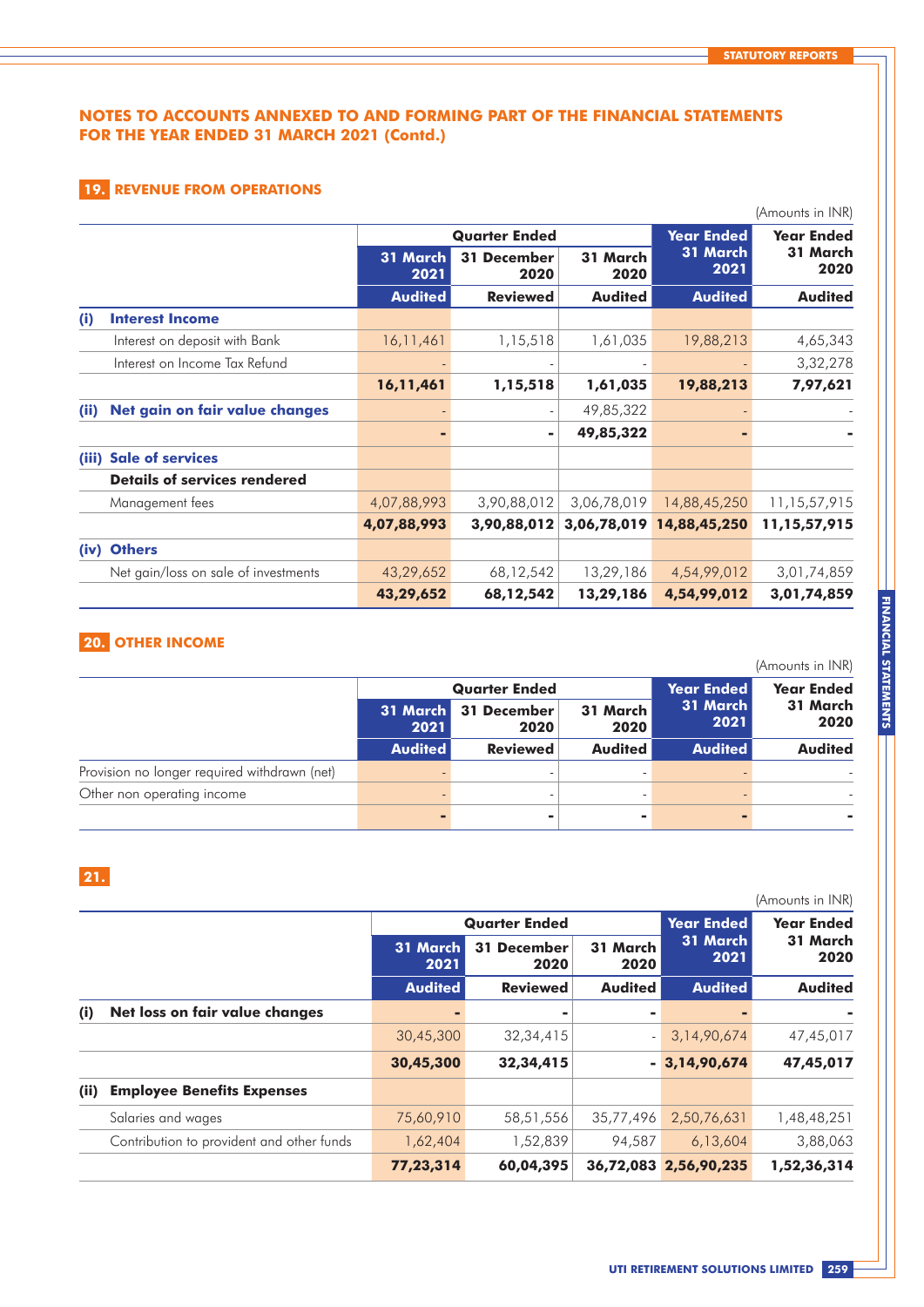

|     |                                                                          |                  |                      |                  |                                     | (Amounts in INR)  |
|-----|--------------------------------------------------------------------------|------------------|----------------------|------------------|-------------------------------------|-------------------|
|     |                                                                          |                  | <b>Quarter Ended</b> |                  | <b>Year Ended</b>                   | <b>Year Ended</b> |
|     |                                                                          | 31 March<br>2021 | 31 December<br>2020  | 31 March<br>2020 | 31 March<br>2021                    | 31 March<br>2020  |
|     |                                                                          | <b>Audited</b>   | <b>Reviewed</b>      | <b>Audited</b>   | <b>Audited</b>                      | <b>Audited</b>    |
|     | (iii) Finance Costs                                                      |                  |                      |                  |                                     |                   |
|     | Interest Expense                                                         | 44,144           | 54,127               | 79,212           | 2,32,076                            | 3,67,283          |
|     | Other Borrowing Costs                                                    |                  |                      |                  |                                     | 2,13,090          |
|     |                                                                          | 44,144           | 54,127               | 79,212           | 2,32,076                            | 5,80,373          |
|     | (iv) Depreciation, Amortisation and<br><b>Impairement</b>                |                  |                      |                  |                                     |                   |
|     | Depreciation of tangible assets                                          | 7,645            | 6,710                |                  | 14,355                              |                   |
|     | Amortization of intangible assets                                        | 3,09,690         | 3,64,920             | 3,60,952         | 14,00,482                           | 14,51,744         |
|     | Amortization of right of use assets                                      | 4,24,085         | 4,33,509             | 4,28,797         | 17,19,900                           | 17,24,611         |
|     |                                                                          | 7,41,420         | 8,05,139             | 7,89,749         | 31, 34, 737                         | 31,76,355         |
| (v) | <b>Other Expenses</b>                                                    |                  |                      |                  |                                     |                   |
|     | Rates and taxes                                                          |                  |                      |                  | 9,50,000                            |                   |
|     | Board Meeting Expense - Traveling                                        | 2,783            | 5,649                | 36,610           | 29,491                              | 1,17,129          |
|     | Board Meeting Expense - Others                                           | 2,622            |                      | 7,965            | 15,820                              | 1,03,050          |
|     | Printing and stationery                                                  | 10,640           | 1,500                | 9,479            | 12,140                              | 15,427            |
|     | Legal and professional fees                                              |                  | 50,000               | 1,05,625         | 57,500                              | 1,95,625          |
|     | Directors sitting fees                                                   | 3,40,000         | 3,20,000             | 2,50,000         | 11,80,000                           | 9,70,000          |
|     | Payment to auditors (Refer (i) below)                                    | 5,14,250         | 2,94,250             | (3,02,000)       | 15,14,500                           | 11,63,250         |
|     | <b>Asset Servicing Charges</b>                                           |                  |                      |                  |                                     |                   |
|     | Preparation of Accounting Manual                                         | 2,00,000         |                      |                  | 2,00,000                            |                   |
|     | Review of Internal Financial Controls over<br><b>Financial Reporting</b> | 12,500           | 12,500               | 12,500           | 50,000                              | 50,000            |
|     | <b>ROC Filing Fees</b>                                                   | (6,300)          | 7,500                | 13,500           | 16,200                              | 36,290            |
|     | Data Migration Audit Fees                                                |                  |                      |                  |                                     |                   |
|     | Scheme expenses                                                          |                  |                      |                  |                                     |                   |
|     | - PFRDA Annual Fees                                                      | 1,50,65,868      | 1,54,00,665          | 1,16,49,470      | 6, 11, 00, 464                      | 4,68,53,911       |
|     | - Others                                                                 | 87,42,617        | 48, 32, 477          | 42,03,695        | 2,63,71,166                         | 1,61,58,784       |
|     | Car Hire Charges                                                         | 2,64,650         | 2,70,275             | 2,73,265         | 10,74,273                           | 11,15,205         |
|     | Other expenses                                                           | 49,364           | 36,994               | 1,56,995         | 1,71,606                            | 3,27,007          |
|     |                                                                          | 2,51,98,994      |                      |                  | 2,12,31,810 1,64,17,104 9,27,43,160 | 6,71,05,678       |
|     | <b>Payment to auditors</b>                                               |                  |                      |                  |                                     |                   |
|     | As auditors:                                                             |                  |                      |                  |                                     |                   |
|     | Audit fee                                                                | 2,36,250         | 56,250               | (5, 43, 750)     | 4,05,000                            | 2,25,000          |
|     | Concurrent Audit Fees                                                    | 82,500           | 82,500               | 82,500           | 3,30,000                            | 3,16,250          |
|     | Internal Audit Fees                                                      | 1,15,500         | 1,15,500             | 1,15,500         | 4,62,000                            | 4,62,000          |
|     | Tax audit fee                                                            | 60,000           | 20,000               | 20,000           | 1,20,000                            | 80,000            |
|     | GST audit fee                                                            | 20,000           | 20,000               | 23,750           | 1,97,500                            | 80,000            |
|     |                                                                          | 5,14,250         | 2,94,250             | (3,02,000)       | 15,14,500                           | 11,63,250         |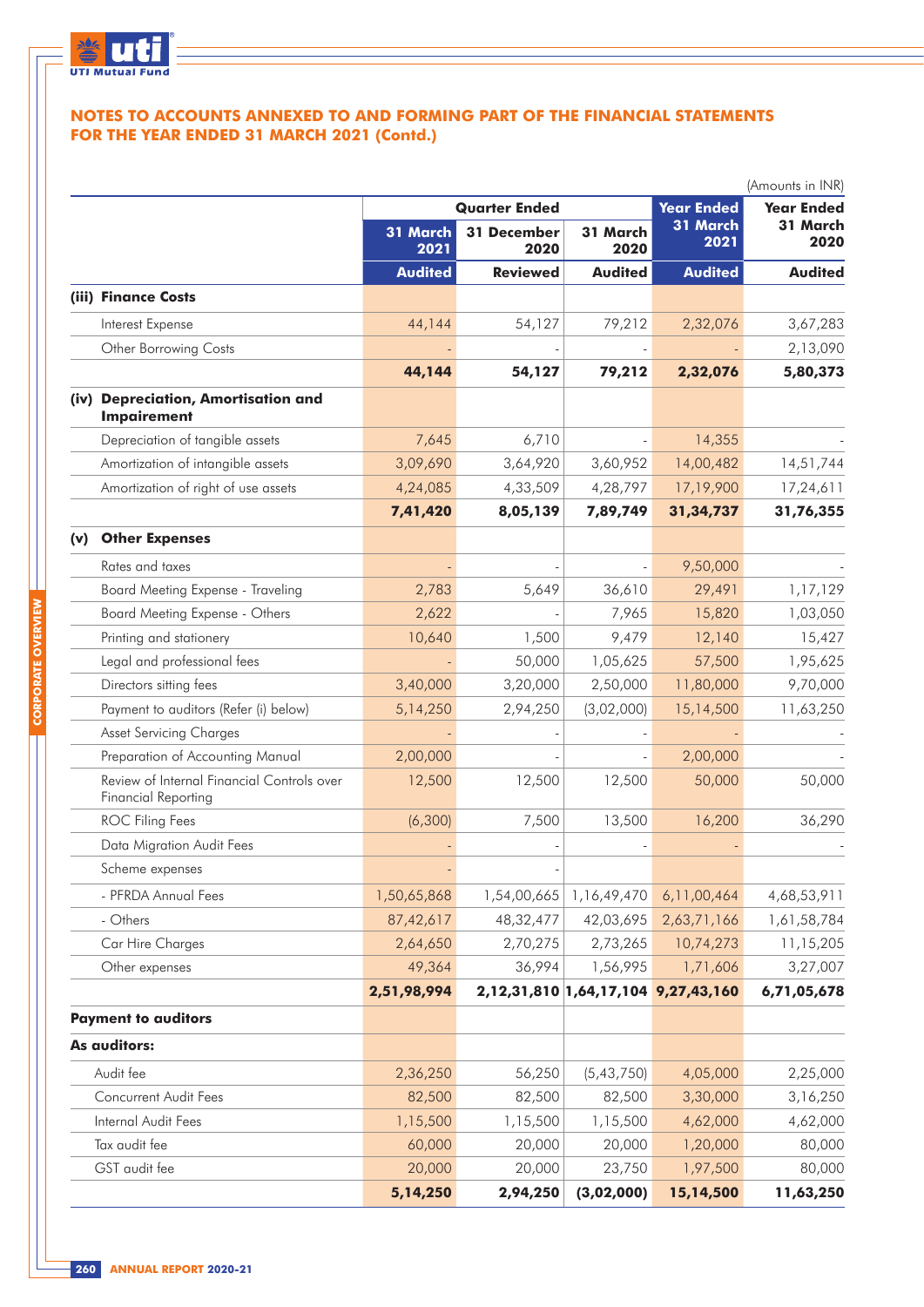#### **22. RELATED PARTY TRANSACTION**

In terms of Indian Accounting Standard 24 'Related Party Transactions' , the company has entered into transactions with the following related parties in the ordinary courses of business.

#### **i) Names of related parties where control exists irrespective of whether transactions have occurred or not**

| <b>Holding Company</b> | <b>UTI Asset Management Company Limited</b> |
|------------------------|---------------------------------------------|
|                        | Mr. Balram Bhagat                           |
|                        | (CEO and Whole Time Director)               |
|                        | Mr. Arvind Patkar*<br>2.                    |
|                        | (Company Secretary)                         |
| vKey Management Person | Mr. Vivek Vadwana**<br>3.                   |
|                        | (Company Secretary)                         |
|                        | Mr. Shyamkumar Gupta<br>$^{\circ}$ 4.       |
|                        | (Chief Financial Officer)                   |

#### **ii) Related parties transactions**

|                                      | <b>Period ended</b> | Year ended<br>31 March 2021 31 March 2020 | <b>Details</b>                   |
|--------------------------------------|---------------------|-------------------------------------------|----------------------------------|
| a) Transaction during the period     |                     |                                           |                                  |
| <b>Holding Company</b>               |                     |                                           |                                  |
| UTI Asset Management Company Limited | 19,50,000           | 19,50,000                                 | Lease                            |
| UTI Asset Management Company Limited | 2,64,64,342         | 1,58,36,314                               | Salary & Administrative Expenses |
| <b>Key Personnal Management:</b>     |                     |                                           |                                  |
| Mr. Balram Bhagat                    | 76,88,721           | 27, 18, 740                               | Remuneration                     |
| Mr. Arvind Patkar*                   |                     | 7,13,472                                  | Remuneration                     |
| Mr. Vivek Vadwana**                  | 6,37,085            | 3,51,779                                  | Remuneration                     |
| Mr. Shyamkumar Gupta                 | 17,36,246           | 16,07,664                                 | Remuneration                     |
| b) Outstanding at the period end     |                     |                                           |                                  |
| <b>Holding Company</b>               | 57,07,588           | ۰                                         |                                  |
| <b>Key Personnal Management:</b>     |                     | ۰                                         |                                  |

\* Mr Arvind Patkar resigned as Company Secretary w.e.f. 22 October 2019.

\*\* Mr. Vivek Vadwana appointed as Company Secretary w.e.f. 23 October 2019.

#### **23. EARNINGS PER SHARE**

Earnings per share are computed in accordance with Indian Accounting Standard 33

|                                                                                  |               | (Amounts in INR)     |
|----------------------------------------------------------------------------------|---------------|----------------------|
|                                                                                  | 31 March 2021 | <b>31 March 2020</b> |
| Profit after Tax                                                                 | 3,78,26,645   | 4,35,69,514          |
| Weighted Average number of equity shares used as denominator for calculating EPS | 220,00,000.00 | 220,00,000.00        |
| Nominal Value per Share                                                          | 10.00         | 10.00                |
| Basic and Diluted EPS                                                            | 172           | 1.98                 |

Basic Earnings Per Share and Diluted Earnings Per Share are the same.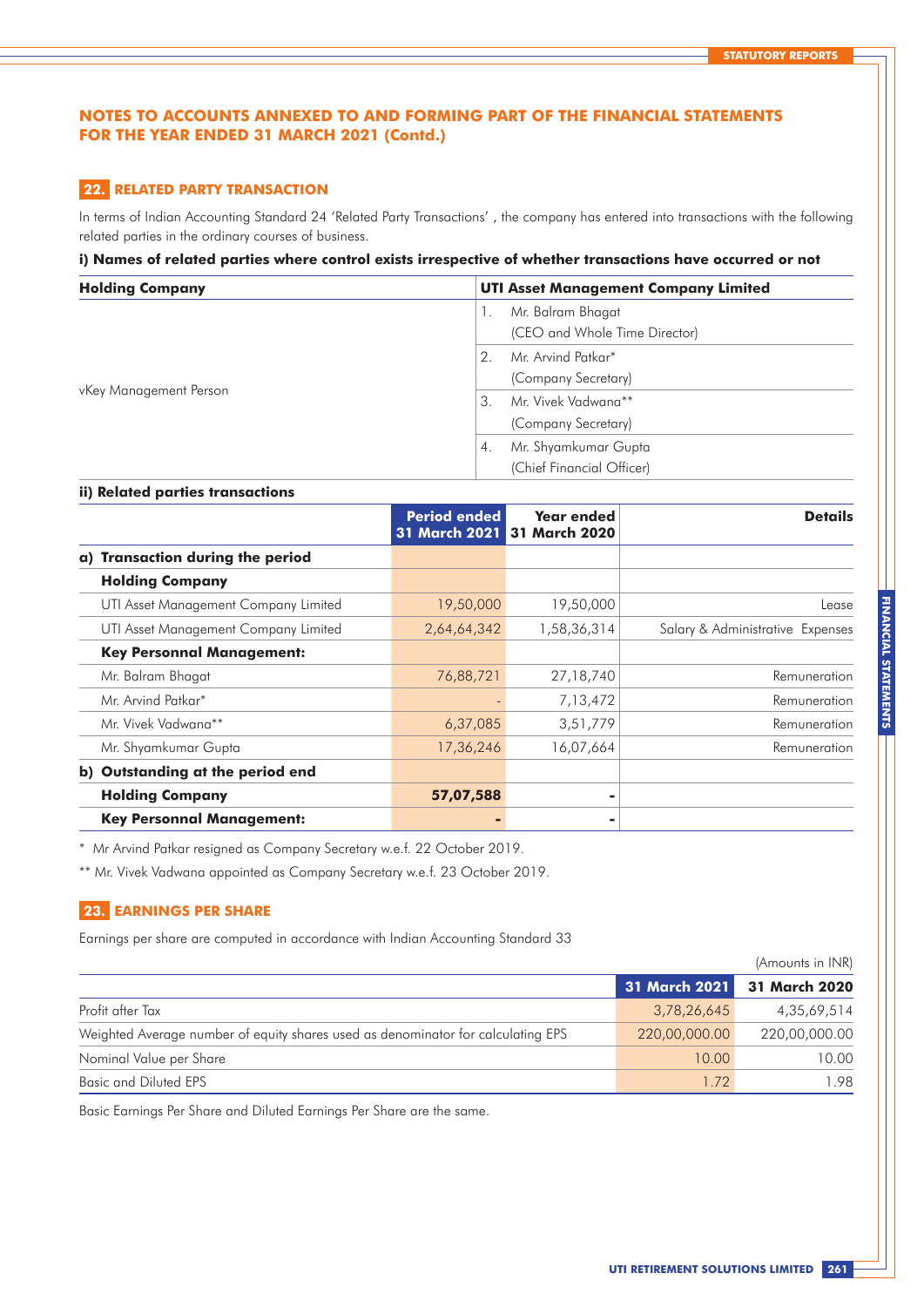

#### **24. CONTINGENT LIABILITIES**

#### **A. To the extent not provided for**

Claims against the company not acknowledged as debts is INR NIL (Previous Year INR NIL) & Other money for which the company is contingently liable is INR NIL. (Previous Year INR NIL)

**B.** Other Contingent Liabilities where financial impact is not ascertainable : NIL (Previous Year INR NIL)

#### **25. CAPITAL AND OTHER COMMITMENTS**

- (a) Estimated amount of contracts remaining to be executed on capital account is INR NIL. (Previous Year Rs. NIL)
- (b) As on 31 March 2021, the company has commitments of INR NIL. (Previous Year INR NIL)

#### **26. EVENTS AFTER REPORTING DATE**

The directors have, at the time of approving the financial statements, assessed the potential impact of the COVID-19 global pandemic on the Company. The coronavirus outbreak is a new emerging risk to the global economy. The Company's business may be impacted by falling revenues as a result of decreases in the NAVs of the underlying funds on which the management fees for the Company are calculated. Business continuity plans have been invoked to help ensure the safety and well-being of staff thereby retaining the ability to maintain business operations following lockdowns. These actions help to ensure business resilience. The situation is changing so rapidly that the full impact cannot yet be understood, but the Company will continue to monitor the situation closely.

The directors consider that the Company have adequate financial resources to continue in operational existence for the foreseeable future and therefore, continue to adopt the going concern basis of accounting in preparing the financial statements.

#### **27. FINANCIAL RISK MANAGEMENT**

The Company has an exposure to the following risks arising from financial instruments:

- Credit Risk
- Liquidity Risk
- Market Risk

#### **A. Risk Management Framework:**

The company's board of directors has the overall responsibility for the establishment and oversight of company's risk management framework. The company's risk management policies are established to identify and analyze the risks faced by the company, to set appropriate risk limits and controls and to monitor risks and adherence to limits. Risk management policies and systems are reviewed regularly to reflect changes in market conditions and company's activities.

#### **B. Credit Risk:**

Credit risk is the risk that counterparty will not meet its obligations under a financial instrument or customer contract, leading to a financial loss. The Company is exposed to credit risk from its operating activities (mostly trade receivables) and from its financing activities, including deposits with banks and other financial assets. The carrying amount of the financial assets represents the maximum credit risk exposure.

#### **Trade receivables:**

Major portion of trade receivables include the Management fees receivable from National Pension System Trust. Based on the past experience, management expects to receive these amounts without any default.

| <b>Trade Receivables</b> | 31.03.2021  | 31.03.2020     |
|--------------------------|-------------|----------------|
| 0-90 Days                | 4,50,71,823 | 3, 31, 32, 242 |
| 91-180 Days              |             |                |
| 181-270 days             |             |                |
| 271-365 Days             |             | ۰              |
| More than 365 Days       |             |                |
| <b>Total</b>             | 4,50,71,823 | 3, 31, 32, 242 |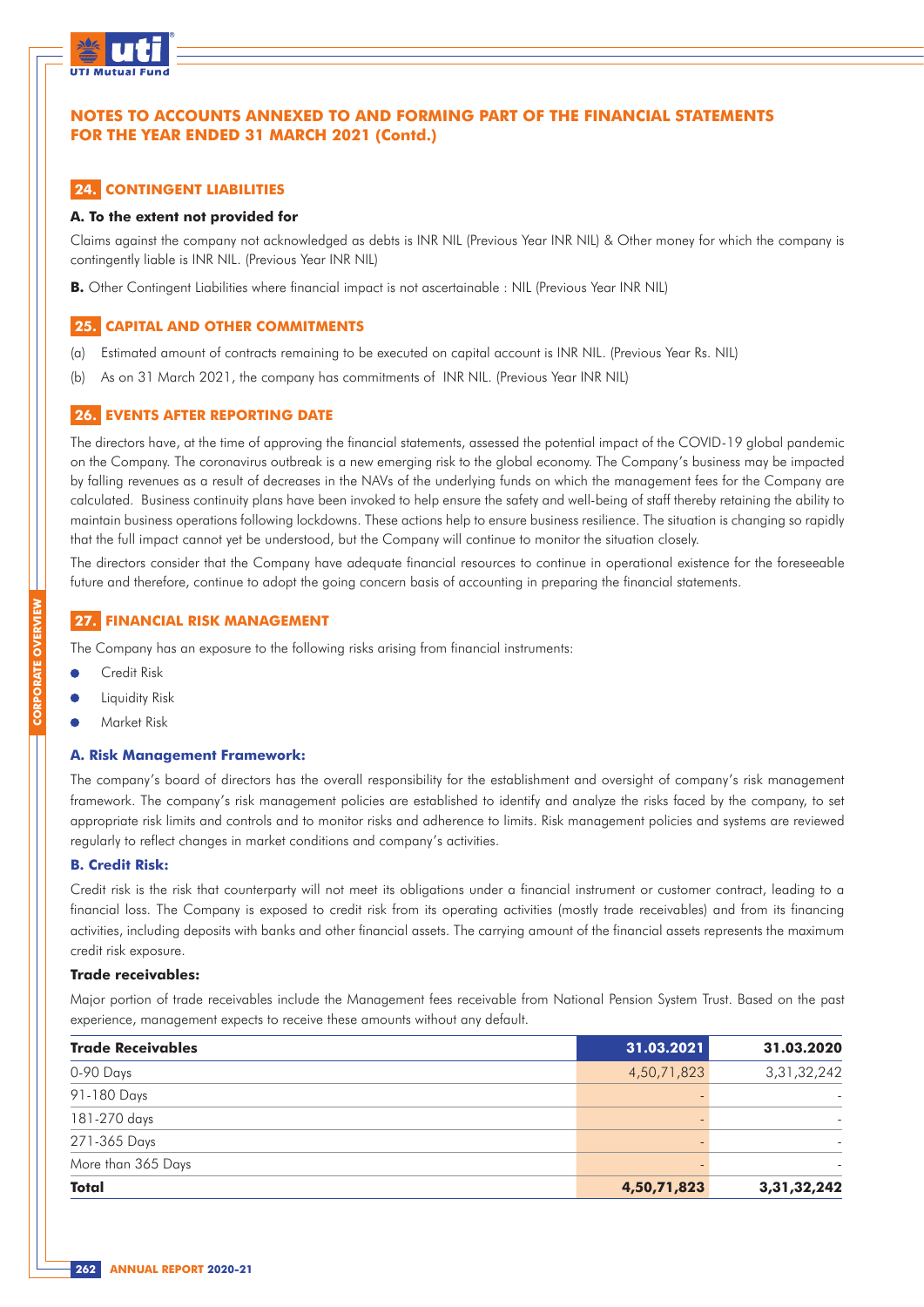Exposures to customers outstanding at the end of each reporting period are reviewed by the Company to determine incurred and expected credit losses. Historical trends of impairment of trade receivables do not reflect any significant credit losses. Given that the macroeconomic indicators affecting customers of the Company have not undergone any substantial change, the Company expects the historical trend of minimal credit losses to continue.

#### **Financial Instruments & cash deposits:**

The Investments of the Company are primarily in Mutual Fund schemes.

The Company holds cash & cash equivalents of INR 22,680 as on 31 March 2021. The cash and cash equivalents are held with banks which are rated AA- to AA+, based on CRISIL ratings. The Company considers that its cash and cash equivalents have low credit risk based on the external credit ratings of the counterparties.

Following is the exposure of the Company towards credit risk.

| <b>Particulars</b>        | <b>Carrying</b> | <b>Total</b> | <b>Contractual Cash Flows</b> |              |                  |
|---------------------------|-----------------|--------------|-------------------------------|--------------|------------------|
|                           | <b>Amount</b>   |              | <b>31 March 2021</b>          |              |                  |
|                           |                 |              | Less than                     | 1-3 years    | <b>More than</b> |
|                           |                 |              | 1 year                        |              | 3 years          |
| <b>Financial Assets:</b>  |                 |              |                               |              |                  |
| Cash And Cash Equivalents | 22,680          | 22,680       | 22,680                        |              |                  |
| <b>Receivables</b>        | 4,50,71,823     | 4,50,71,823  | 4,50,71,823                   |              |                  |
| Investments               | 28,05,19,516    | 28,05,19,516 | 22, 18, 89, 516               | 5,86,30,000  |                  |
| Other Financial Assets    | 12,85,75,708    | 12,85,75,708 |                               | 12,85,75,708 |                  |
| Total                     | 45,41,89,727    | 45,41,89,727 | 26,69,84,019                  | 18,72,05,708 |                  |

| <b>Particulars</b>            | Carrying       | Total        | <b>Contractual Cash Flows</b><br><b>31 March 2020</b> |             |           |  |
|-------------------------------|----------------|--------------|-------------------------------------------------------|-------------|-----------|--|
|                               | <b>Amount</b>  |              |                                                       |             |           |  |
|                               |                |              | <b>Less than</b>                                      | 1-3 years   | More than |  |
|                               |                |              | 1 year                                                |             | 3 years   |  |
| <b>Financial Assets:</b>      |                |              |                                                       |             |           |  |
| Cash And Cash Equivalents     | 23,328         | 23,328       | 23,328                                                |             |           |  |
| Receivables                   | 3, 31, 32, 242 | 3,31,32,242  | 3, 31, 32, 242                                        |             |           |  |
| Investments                   | 37,41,78,667   | 37,41,78,667 | 32,01,03,167                                          | 5,40,75,500 |           |  |
| <b>Other Financial Assets</b> | 83,62,493      | 83,62,493    | 26,67,138                                             | 56,95,355   |           |  |
| <b>Total</b>                  | 41,56,96,730   | 41,56,96,730 | 35,59,25,875                                          | 5,97,70,855 |           |  |

#### **C. Liquidity Risk:**

Liquidity risk is the risk that the Company will encounter difficulty in meeting the obligations associated with its financial liabilities that are settled by delivering cash or financial asset. The Company's approach to managing liquidity is to ensure, as far as possible, that it will have sufficient liquidity to meet its liabilities when they are due, under normal and stressed conditions, without incurring unacceptable losses or risking damage to the Company's reputation.

Following is the exposure of the Company towards liquidity risk:

| <b>Particulars</b>            | <b>Carrying</b> | Total     | <b>Contractual Cash Flows</b> |           |                  |
|-------------------------------|-----------------|-----------|-------------------------------|-----------|------------------|
|                               | <b>Amount</b>   |           | <b>31 March 2021</b>          |           |                  |
|                               |                 |           | <b>Less than</b>              | 1-3 years | <b>More than</b> |
|                               |                 |           | $1$ year                      |           | 3 years          |
| <b>Financial Liabilities:</b> |                 |           |                               |           |                  |
| Payable to UTI AMC            | 57,07,588       | 57,07,588 | 57,07,588                     |           |                  |
| Lease liability               | 18,63,766       | 18,63,766 | 18,63,766                     |           |                  |
| Other Payables.               | 6,56,136        | 6,56,136  | 6,56,136                      |           |                  |
| <b>Total</b>                  | 82,27,490       | 82,27,490 | 82,27,490                     | -         |                  |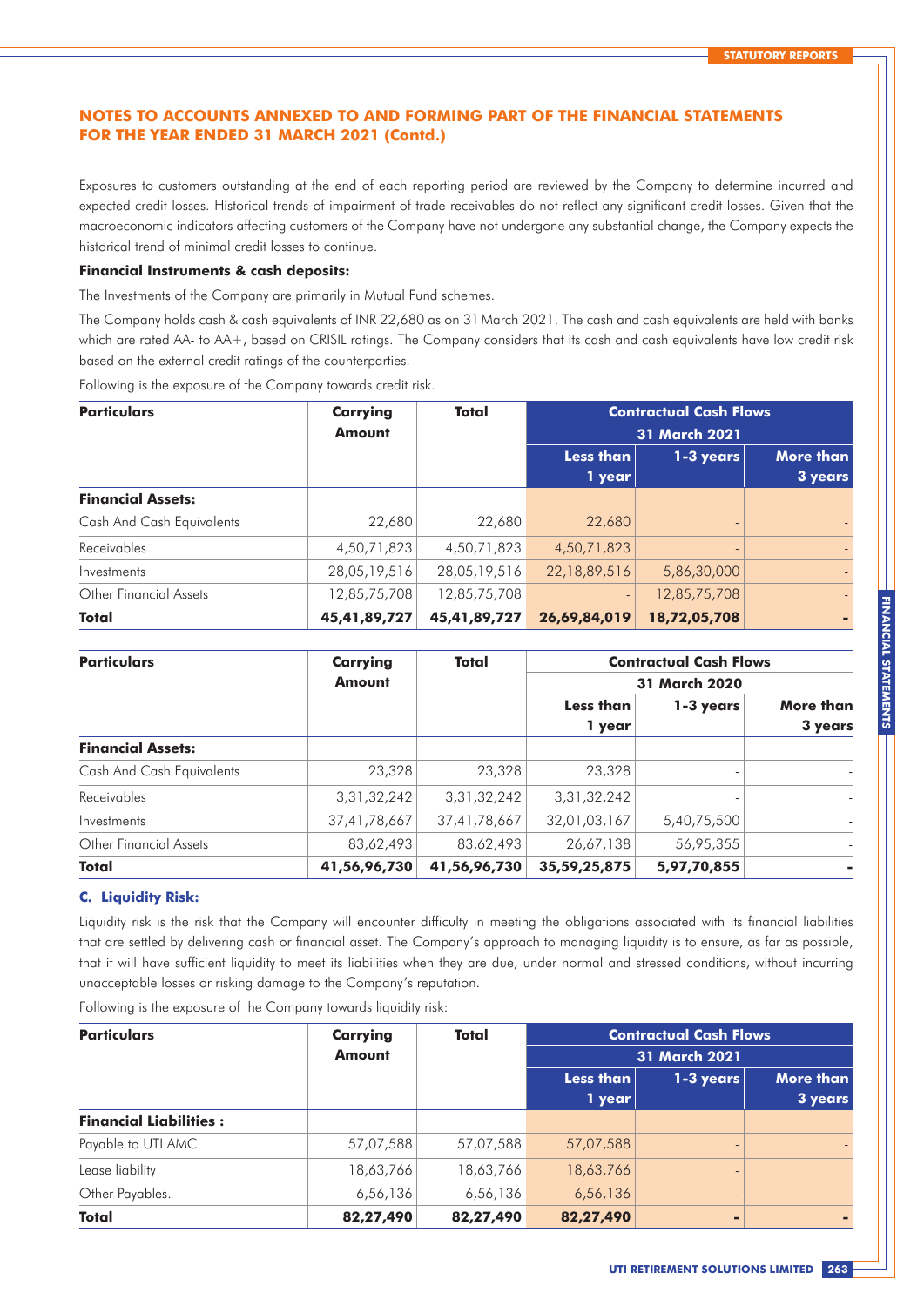

| <b>Particulars</b>            | Carrying      | Total     | <b>Contractual Cash Flows</b> |           |                      |  |
|-------------------------------|---------------|-----------|-------------------------------|-----------|----------------------|--|
|                               | <b>Amount</b> |           | <b>31 March 2020</b>          |           |                      |  |
|                               |               |           | Less than                     | 1-3 years | More than<br>3 years |  |
|                               |               |           | 1 year                        |           |                      |  |
| <b>Financial Liabilities:</b> |               |           |                               |           |                      |  |
| Payable to UTI AMC            |               |           |                               |           |                      |  |
| Lease liability               | 35,81,690     | 35,81,690 | 17,17,924                     | 18,63,766 |                      |  |
| Other Payables.               | 6,67,290      | 6,67,290  | 6,67,290                      |           |                      |  |
| Total                         | 42,48,980     | 42,48,980 | 23,85,214                     | 18,63,766 |                      |  |

#### **D. Market Risk:**

Market risk is the risk that the fair value of future cash flows of a financial instrument will fluctuate because of changes in market prices. Market risk comprises three types of risk: interest rate risk, currency risk and other price risk, such as equity price risk and commodity risk. Financial instruments affected by market risk include loans and borrowings, deposits.

#### **Interest rate risk:**

Interest rate risk is the risk that the fair value or future cash flows of a financial instrument will fluctuate because of changes in market interest rates. The Company's exposure to the risk of changes in market interest rates relates primarily to the Company's financial Instruments. The company's interest rate risk exposure is at a fixed rate. Therefore, a change in interest rates at the reporting date would not affect statement of profit and loss for any of these fixed interest bearing financial instruments

The interest rate profile of the company's interest-bearing financial instruments is as follows:

| <b>Particulars</b>            | <b>Carrying amount as on</b> |                      |  |
|-------------------------------|------------------------------|----------------------|--|
|                               | 31 March 2021                | <b>31 March 2020</b> |  |
| <b>Fixed Rate Instruments</b> |                              |                      |  |
| <b>Financial Assets</b>       | 45,41,89,727                 | 41,56,96,730         |  |
| <b>Financial Liabilities</b>  | (82, 27, 490)                | (42, 48, 980)        |  |
| Total                         | 44,59,62,237                 | 41,14,47,750         |  |

The Company does not have variable rate instruments.

#### **Foreign currency risk:**

Foreign currency risk is the risk that the fair value or future cash flows of an exposure will fluctuate because of changes in foreign exchange rates. The Company does not have any exposure to foreign currency Risk.

#### **Equity price risk:**

The Company does not have any Equity price risk.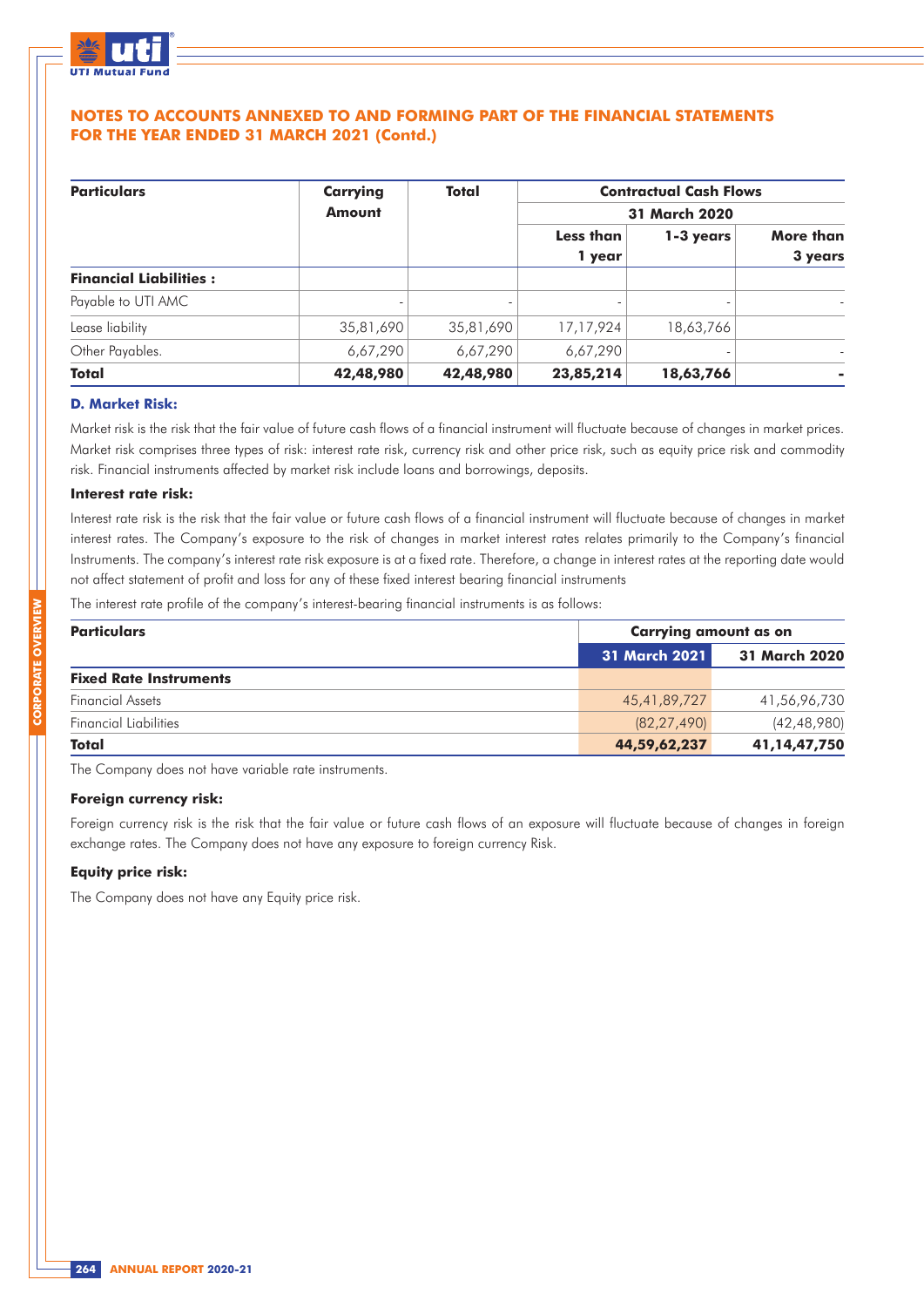#### **28. FAIR VALUE HIERARCHY**

#### **Accounting classifications & Fair values:**

The Following table shows the carrying amounts and fair values of financial assets and financial liabilities, including their levels in the fair value hierarchy. It does not include fair value information for financial assets and financial liabilities if the carrying amount is a reasonable approximation of fair value.

| 31 March 2021                 | <b>Carrying Amount</b> |                       |              | <b>Fair Value</b> |         |         |
|-------------------------------|------------------------|-----------------------|--------------|-------------------|---------|---------|
|                               | <b>FVTPL</b>           | <b>Amortised Cost</b> | <b>Total</b> | Level 1           | Level 2 | Level 3 |
| <b>Financial Assets:</b>      |                        |                       |              |                   |         |         |
| Other Investments             | 28,05,19,516           |                       | 28,05,19,516 | 28,05,19,516      |         |         |
| Trade Receivables             | 4,50,71,823            |                       | 4,50,71,823  |                   |         |         |
| Cash & Cash Equivalents       | 22,680                 |                       | 22,680       |                   |         |         |
| Other Financial Assets        | 12,85,75,708           |                       | 12,85,75,708 |                   |         |         |
| <b>Total</b>                  | 45,41,89,727           | ٠                     | 45,41,89,727 | 28,05,19,516      |         |         |
| <b>Financial Liabilities:</b> |                        |                       |              |                   |         |         |
| Trade Payable                 | 6,56,136               |                       | 6,56,136     |                   |         |         |
| Other Payable                 | 57,07,588              |                       | 57,07,588    |                   |         |         |
| Other Financial Liabilities   | 18,63,766              |                       | 18,63,766    |                   |         |         |
| Total                         | 82,27,490              |                       | 82,27,490    |                   |         |         |

| <b>31 March 2020</b><br><b>Carrying Amount</b><br><b>Amortised Cost</b><br><b>FVTPL</b><br>Total |                |                          | <b>Fair Value</b> |              |         |         |
|--------------------------------------------------------------------------------------------------|----------------|--------------------------|-------------------|--------------|---------|---------|
|                                                                                                  |                |                          |                   | Level 1      | Level 2 | Level 3 |
| <b>Financial Assets:</b>                                                                         |                |                          |                   |              |         |         |
| Other Investments                                                                                | 37,41,78,667   | $\overline{\phantom{a}}$ | 37,41,78,667      | 37,41,78,667 |         |         |
| Trade Receivables                                                                                | 3, 31, 32, 242 | $\overline{\phantom{a}}$ | 3, 31, 32, 242    |              |         |         |
| Cash & Cash Equivalents                                                                          | 23,328         |                          | 23,328            |              |         |         |
| <b>Other Financial Assets</b>                                                                    | 83,62,493      |                          | 83,62,493         |              |         |         |
| Total                                                                                            | 41,56,96,730   | $\blacksquare$           | 41,56,96,730      | 37,41,78,667 |         |         |
| <b>Financial Liabilities:</b>                                                                    |                |                          |                   |              |         |         |
| Trade Payable                                                                                    | 6,67,290       |                          | 6,67,290          |              |         |         |
| Other Payable                                                                                    |                |                          |                   |              |         |         |
| Other Financial Liabilities                                                                      | 35,81,690      |                          | 35,81,690         |              |         |         |
| Total                                                                                            | 42,48,980      | ۰                        | 42,48,980         |              |         |         |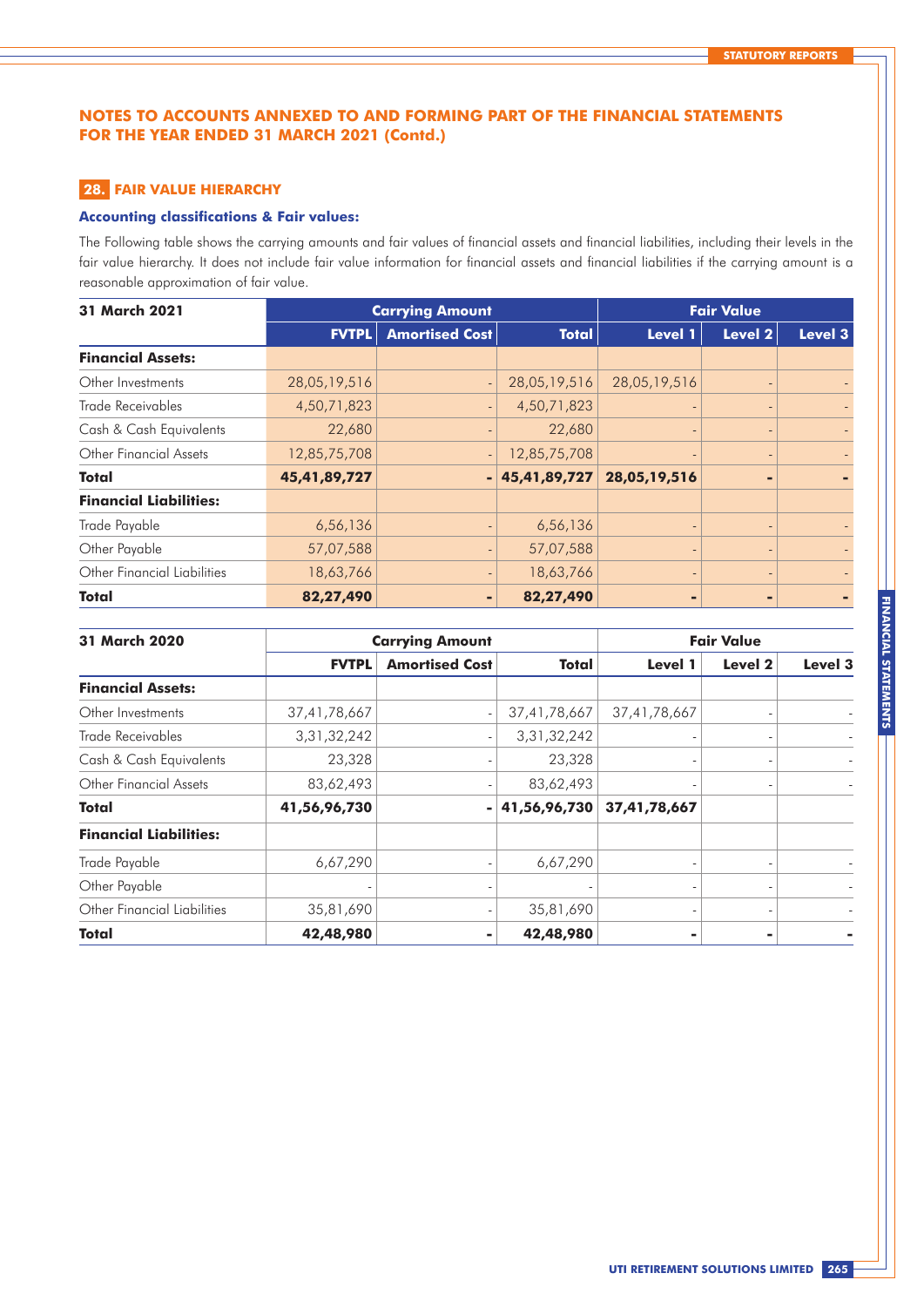

#### **29. CAPITAL MANAGEMENT**

The primary objective of the company's capital management is to maximize the shareholder value as well as to maintain investor, creditor and market confidence and to sustain future development of the company.

The Company manages its capital structure and makes adjustments in light of changes in economic conditions and the requirements of the financial covenants. To maintain or adjust the capital structure, the Company may adjust the dividend payment to shareholders, return capital to shareholders or issue new shares.

The Company monitors capital using the ratio of 'net adjusted debt' to 'Total equity'. For this purpose, adjusted net debt is defined as total liabilities, comprising interest bearing loans and borrowings and obligations under finance lease (if any), less cash and cash equivalents. Total Equity comprises of share capital and all reserves. Calculation of this ratio is given below:

| <b>Particulars</b>                             | <b>March 2021</b> | <b>March 2020</b> |
|------------------------------------------------|-------------------|-------------------|
| <b>Total Liabilities</b>                       | 2,49,54,142       | 2,81,41,758       |
| Less: Cash & Cash equivalents                  | (22,680)          | (23, 328)         |
| <b>Adjusted Net Debt</b>                       | 2,49,31,462       | 2,81,18,430       |
| <b>Total Equity</b>                            | 44,11,66,968      | 39,89,06,842      |
| <b>Adjusted Net Debt to Total Equity Ratio</b> | 0.06              | 0.07              |

#### **30. LEASE DISCLOSURES**

#### **Company as a lessee:**

Effective 01 April 2019, the Company adopted Ind AS 116 "Leases" and applied the standard to all lease contracts existing on 01 April 2019 using the the modified retrospective on the date of initial application. Consequently, the Company recorded the lease liability and right of use at the present value of the lease payments discounted at the incremental borrowing rate.

The following is the break-up of current and non-current lease liabilities as at 31 March 2021

| <b>Particulars</b>            | 31 March 2021 |
|-------------------------------|---------------|
| Current lease liabilities     | 18,63,766     |
| Non-current lease liabilities |               |
| <b>Total</b>                  | 18,63,766     |

The following is the movement in lease liabilities during the year ended 31 March 2021

| <b>Particulars</b>                   | <b>March 2020</b> |
|--------------------------------------|-------------------|
| Balance as of 31 March 2020          | 35,81,690         |
| <b>Additions</b>                     |                   |
| Finance cost accrued during the year | 2,32,076          |
| Payment of lease liabilities         | (19, 50, 000)     |
| Adjustments                          |                   |
| <b>Balance as of 31st March 2021</b> | 18,63,766         |

The table below provides details regarding the contractual maturities of lease liabilities as at 31 March 2021 on an undiscounted basis

| <b>Particulars</b>   | <b>March 2021</b> | <b>March 2020</b> |
|----------------------|-------------------|-------------------|
| Less than one year   | 18,63,766         | 17, 17, 924       |
| One to Five years    |                   | 18,63,766         |
| More than Five years |                   |                   |
| Total                | 18,63,766         | 35,81,690         |

The Company does not face a significant liquidity risk with regard to its lease liabilities as the current assets are sufficient to meet the obligations related to lease liabilities as and when they fall due.

The weighted average incremental borrowing rate applied to lease liabilities for 2019-20 is 8.50%.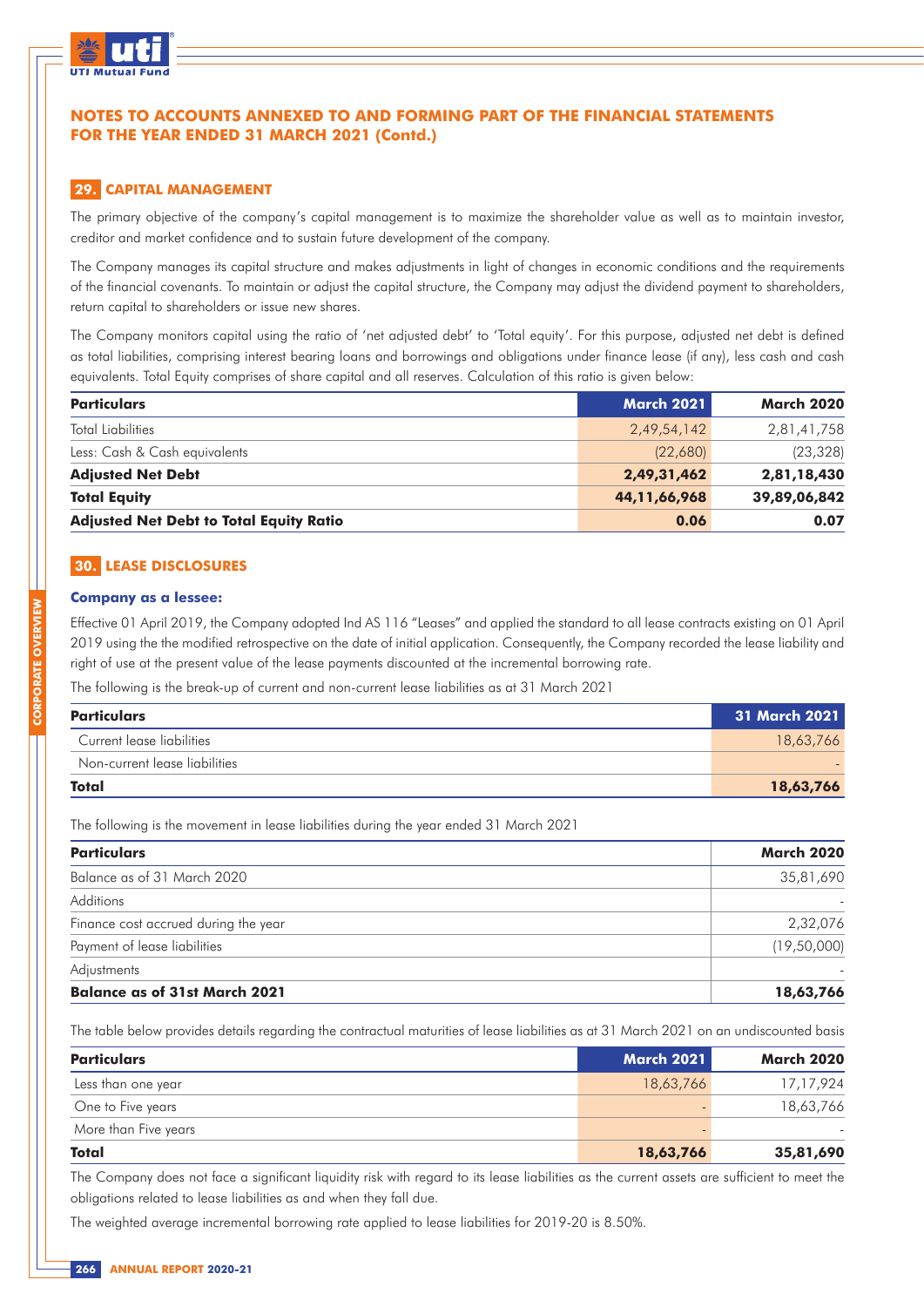#### **31. EMPLOYEE SHARE BASED PAYMENTS**

#### **Employee stock option scheme (Equity settled)**

The Holding Company introduced an Employee Stock Option Scheme called the "UTI AMC Employee Stock Option Scheme -2007. Each Employee on the rolls of the Company as on 16 December 2019 and few Employees from its subsidiaries were granted options. The vesting of the options is from expiry of one year from grant date till four years from grant date as per Plan. Under the scheme, 23,246 equity shares have been granted to the eligible employees and each option entitles the holder thereof to apply for and be allotted no of Equity Share granted of the Company having face value of Rs 10 each for an exercise price of INR 728/- during the exercise period. Vesting of the options shall take place over a maximum period of 3 years with a minimum vesting period of 1 year from the date of grant i.e. 16 December 2019. The exercise period would be maximum of 3 years from the date of vesting of options.

#### **Details of ESOS 2007**

| <b>Particulars</b>                                                                                                                        | <b>ESOS 2007</b>                                      |
|-------------------------------------------------------------------------------------------------------------------------------------------|-------------------------------------------------------|
| Date of Grant                                                                                                                             | 16/12/2019                                            |
| Price of Underlying Stock (In INR)                                                                                                        | 728                                                   |
| Exercise / Strike Price (In INR)                                                                                                          | 728                                                   |
| The fair value of the options granted was estimated on the date of grant<br>using the Black Scholes Model with the following assumptions: |                                                       |
| Risk Free Interest Rate                                                                                                                   | 6.33%                                                 |
| Expected Dividend                                                                                                                         | INR 5 per share                                       |
| Expected Life (years)                                                                                                                     | 4 Years (mid - way between option vesting and expiry) |
| <b>Expected Volatility</b>                                                                                                                | 39.78%                                                |
| Weighted Average Fair Value (In INR)                                                                                                      | 276                                                   |

#### **The information covering stock options granted, exercised, forfeited and outstanding at the year end is as follows:**

| <b>Particulars</b>                       | No. of stock options<br>as at 31 March 2021 |
|------------------------------------------|---------------------------------------------|
| Date of Grant                            | 16/12/2019                                  |
| Outstanding at the beginning of the year | 23,246                                      |
| Granted during the period                | $\Omega$                                    |
| Exercised during the period              | $\Omega$                                    |
| Forfeited during the period              | $\Omega$                                    |
| Lapsed/expired during the period         | $\Omega$                                    |
| Outstanding at the end of the period     | 23,246                                      |
| Vested and exercisable                   | $\Omega$                                    |

#### **Share options outstanding at the end of the period have the following expiry date and exercise prices:**

| <b>Grant date</b> | <b>Expiry date</b> | <b>Exercise price</b> | Outstanding as at<br>31 March 2021 |
|-------------------|--------------------|-----------------------|------------------------------------|
| 16 December 2019  | 17 December 2022   | 728.                  | 23,246                             |

#### **Fair value of options granted**

The fair value at grant date is determined using the Black Scholes Model which takes into account the exercise price, the term of the option, the share price at grant date and expected price volatility of the underlying share, the expected dividend per share and the risk free interest rate for the term of the option.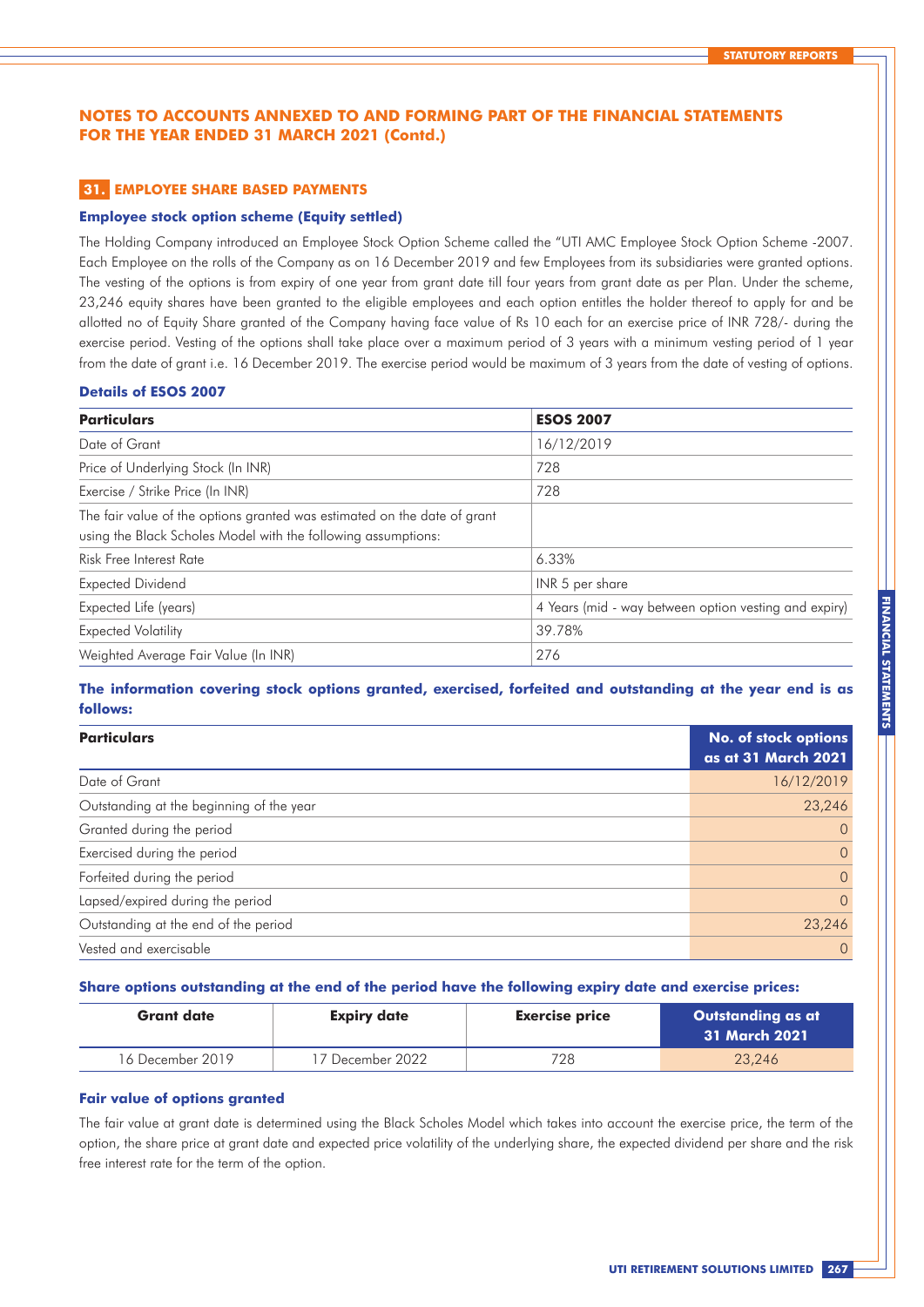

#### **The model inputs for options granted during the period ended 31 March 2021 included:**

| <b>Assumptions</b>                     | Period ended 31 March 2021                            |
|----------------------------------------|-------------------------------------------------------|
| Expected - Weighted average volatility | 39.78%                                                |
| Expected dividends                     | INR 5 per share                                       |
| Expected term (In years)               | 4 Years (mid - way between option vesting and expiry) |
| Risk free rate                         | 6.33%                                                 |
| Exercise price                         | 728                                                   |
| Market price                           | 728                                                   |
| Grant date                             | 16/12/2019                                            |
| Expiry date                            | 17/12/2022                                            |
| Fair value of the option at grant date | 276                                                   |

The expected price volatility is based on the historic volatility (based on the remaining life of the options), adjusted for any expected changes to future volatility due to publicly available information.

#### **Expense arising from share-based payment transactions**

| <b>Assumptions</b>                            | <b>Year ended</b><br>31 March 2021 |
|-----------------------------------------------|------------------------------------|
| Employee stock option scheme (equity settled) | 44,33,481                          |

The Employee Stock Option Plan (ESOP) was approved on the General Meeting of UTI Asset Management Company Limited held on 16 December 2019. However, the impact of the above is not taken in 2019-20 and the effect of the above is taken in March 2021 total amounting to INR 11,35,519. The breakup of the above is given below –

| <b>Period</b>         | <b>ESOP Expenses</b> |  |
|-----------------------|----------------------|--|
| Oct'2019 to Dec'2019  | 1,60,687             |  |
| Jan'2020 to Mar'2020  | 9,74,832             |  |
| Apr'2020 to June'2020 | 9,74,832             |  |
| July'2020 to Sep'2020 | 9,85,545             |  |
| Oct'2020 to Dec'2020  | 8,98,105             |  |
| Jan'2021 to Mar'2021  | 4,39,480             |  |
| <b>TOTAL</b>          | 44,33,481            |  |

In the Financial Statement of 31 December 2019 and 31 March 2020, the expenses arising from share-based payment transactions are not considered in the Statement of Profit and Loss and therefore, the expenses arising from share-based payment transactions from Grant Date i.e. 16 December 2019 to 31 March 2020 is considered in the Statement of Profit and Loss of 31 March 2021. However, the corresponding year wise impact is given in the restated books of accounts.